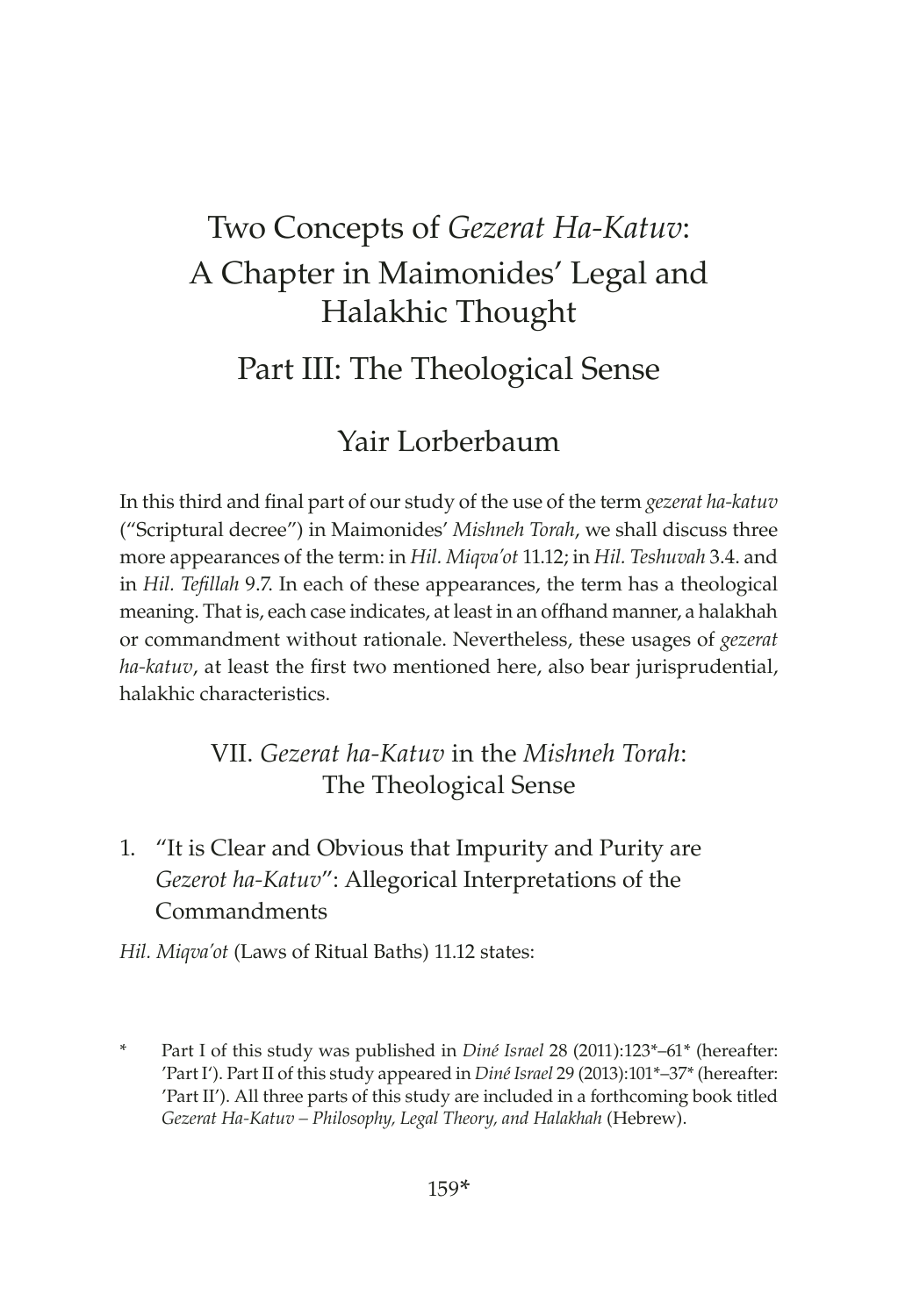- (1) It is a clear and obvious thing that [the laws of] impurity and purity are Scriptural decrees (*gezerot ha-katuv*) and are not among those things which the human mind can decide, but that they are among the statutes (*huqqim*).
- (2) Similarly, immersion [in water] from impurity is among the statutes*,* for impurity is not dirt or filth which can be removed by water, but rather is a Scriptural decree.
- (3) And this matter depends upon the intention of the heart, for our Sages said that one who immersed himself but did not have a presumption [of intentionality], is as if he had not immersed.
- (4) Nevertheless, there is an allusion implied by this matter: [namely,] that just as one who directs his heart to become purified, once he has immersed himself is pure even though nothing has changed in his body, so too does one who directs his heart to purify his soul from the contaminations of the soul, namely, the thoughts of evil and of improper opinions, once he has agreed in his heart to remove himself from those counsels and brought his soul within the water of knowledge, he is purified.
- (5) And it says: "And I shall sprinkle upon you pure water and you shall be pure, from all your impurities and from all your abominations I shall purify you" (Ezek 36:25). God, in his abundant mercies, shall purify us from all sin and transgression.<sup>1</sup>

These words, which appear at the end of *Hil. Miqva'ot*, also conclude *Sefer Taharah (The Book of Purity), the tenth of the fourteen books of Mai*monides' halakhic compendium, *Mishneh Torah* or *Yad ha-Êazaqah*. In this impressive passage, with its solemn and elevated style, Maimonides relates to the entire body of law that precedes it—not only *Hil. Miqva'ot*, but the Book of Purity as a whole—in terms of what he perceives to be the ultimate purpose of human beings: namely, perfection of character and opinions, and, above all, perfection of the intellect. This is his practice at the end of several

1 The division into numbered paragraphs is my own and serves the textual analysis below. Compare my discussion here to M. Kellner, *Maimonides' Confrontation with Mysticism* (Oxford: Littman Library of Jewish Civilization, 2006), 148–51.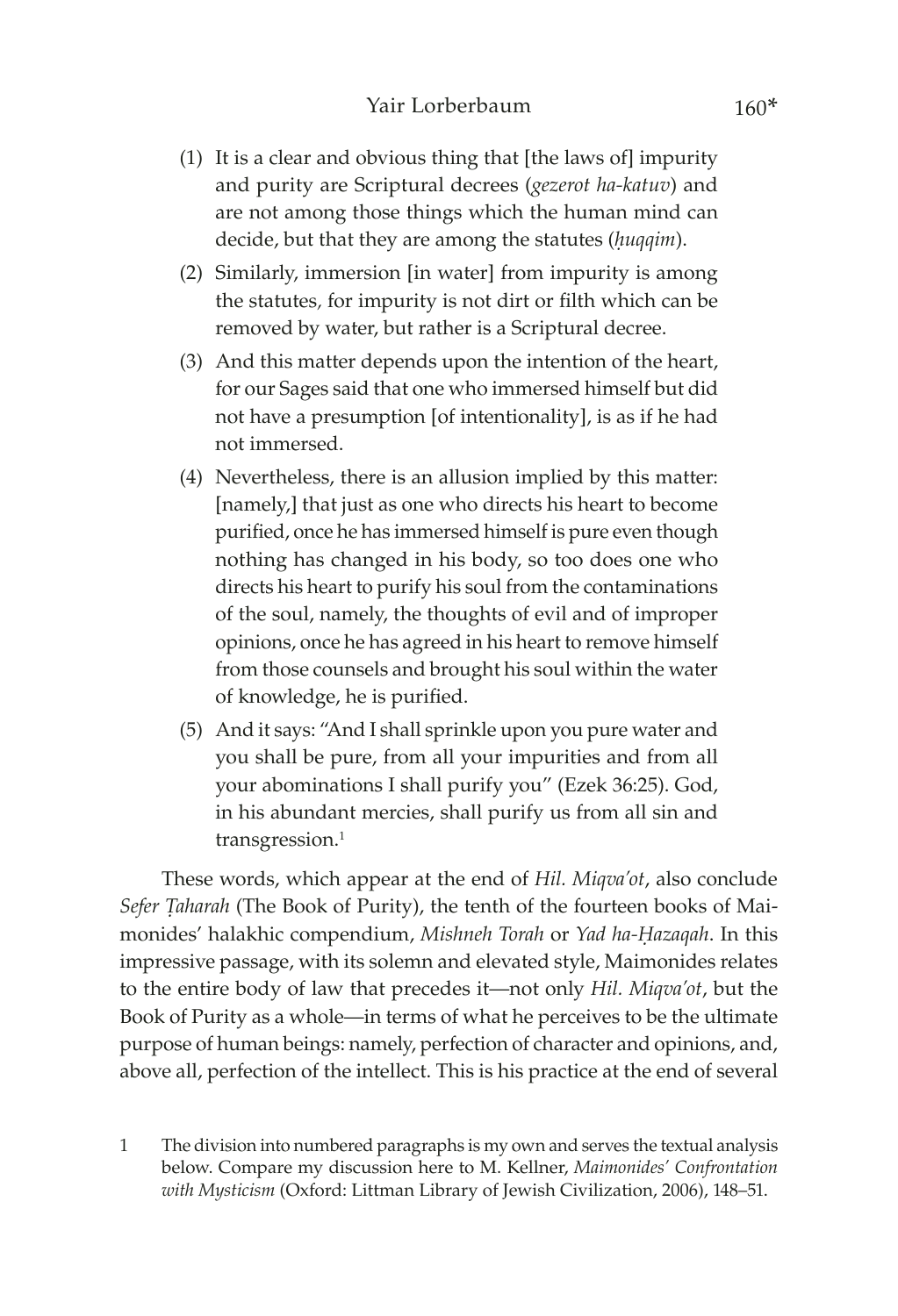books of the *Mishneh Torah*, and this passage, at the end of the *Book of Purity* would seem to be particularly expressive and dramatic.<sup>2</sup> This meta-halakhic statement encompasses far more than it seems to at first glance. There is much that it conceals, or only states by implication and, as I shall contend below, Maimonides so often uses the methods of concealment and obscurity that they have come to characterize his writing on philosophical matters. This technique of writing pertains, among other things, to the equivocal idiom that interests us—*gezerat ha-katuv*—and to its counterpart, *êoq.* In what follows, I shall suggest a closer reading of this halakhah.

The passage opens with a dramatic statement: "It is a clear and obvious thing that [the laws of] impurity and purity are Scriptural decrees and are not among those things which the human mind can decide, but they are among the statutes." It seems to me that this sentence must be read as follows: "…purity and impurity are Scriptural decrees *because* they are not among those things … but they are among the statutes." The phrases "Scriptural decree" and "statutes" here designate laws without any rationale or, more precisely, laws whose rationale is not known. In §2, Maimonides goes on to emphasize that which is already implied in the opening section: that not only are "purity and impurity" (as qualities of objects) not understood, but that the act of "immersion [in water] from impurity," that is, the manner of purification, is also "among the statutes… and is a Scriptural decree." The word "but… " (end of §2), draws a contrast between "immersion from [to remove] impurity" and the rationale ("for impurity is not..."), which is intended to refute a certain view, and supports the reading according to which "Scriptural decree" here carries a theological meaning. Even though "it is a clear and known thing," Maimonides suggests arguments and proofs for these statements: "for impurity is not like dirt or filth ... but rather the matter depends upon the intention of the heart; therefore…." (§§2–3). This reasoning will be discussed further below.

Unlike the six occurrences of *gezerat ha-katuv* discussed thus far, whose meaning is jurisprudential, here this idiom is used—explicitly, emphatically, and on the basis of cogent argumentation—in a theological sense. Moreover, unlike the above-mentioned occurrences, each of which refers to a specific halakhah (e.g., [the rebellious] "'son' and not daughter"), in this final passage

2 Similar to the final sections of *Sefer Zera'im* (*Hil. Shemittah ve-Yovel 13.13*), *Sefer Avodah* (*Hil. Me'ilah* 8.8), and *Sefer Shofûim* (*Hil. Melakhim* 12.4–5, which are also the final *halakhot* in the entire *Mishneh Torah*)*.*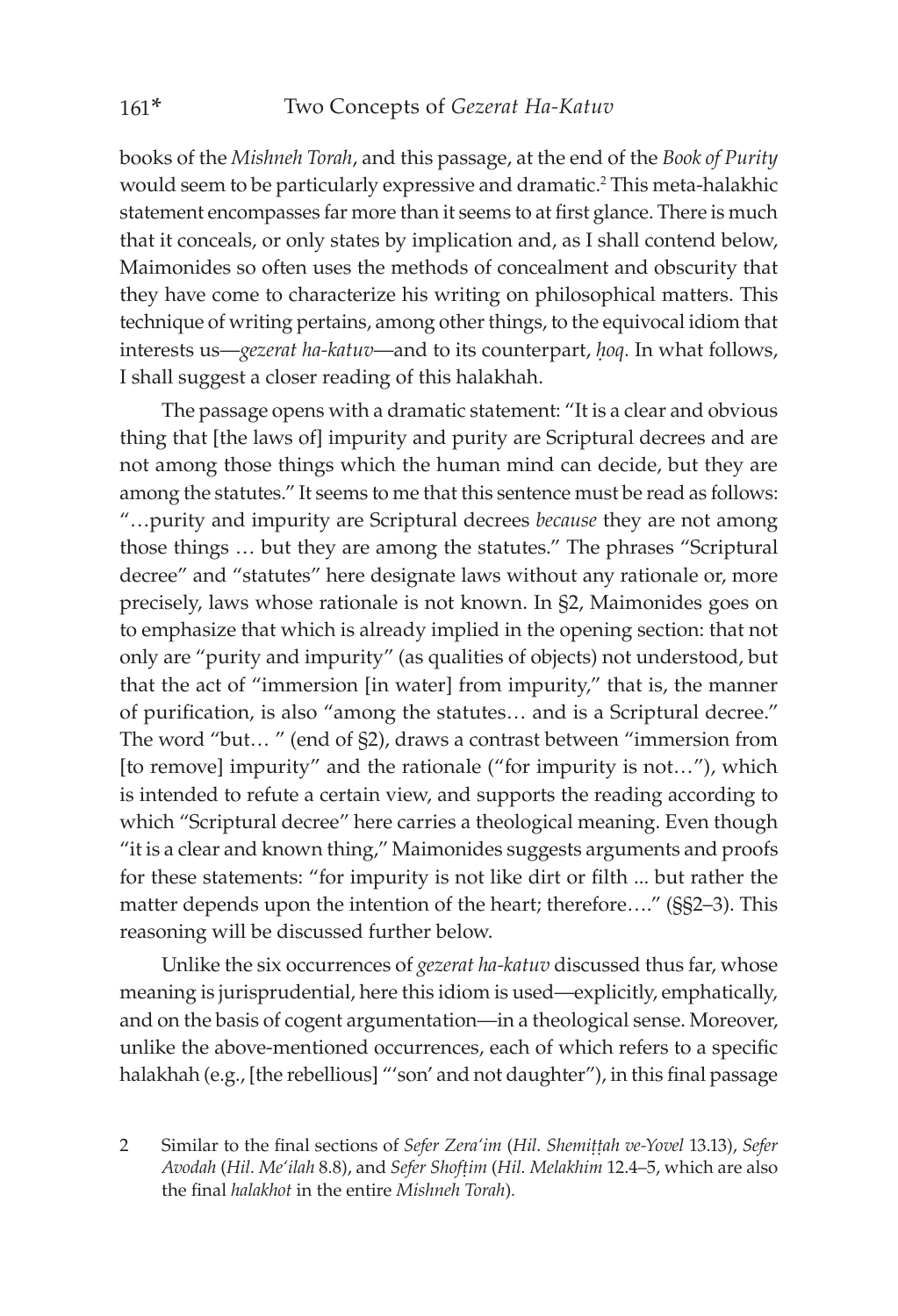of *Hil. Miqva'ot* the term refers to an entire body of law—namely, the corpus of laws of purity and impurity. It is not for naught that Maimonides here uses the plural, *gezerot ha-katuv* ("Scriptural decrees") and *huqqim* ("statutes"), as if to say that each and every halakhah in the *Book of Purity* is a Scriptural decree and a statute whose rationale is unknown. If, until this point, the impression received has been that the term *gezerat ha-katuv* is only used in the *Mishneh Torah* in a jurisprudential sense, this halakhah lends it, in an intense and dramatic fashion, a theological meaning.

Notwithstanding that, the structure of this halakhah is similar to that of those discussed earlier. While Maimonides opens with the striking statement that matters of purity and impurity are *gezerat ha-katuv*, he immediately offers a rationale for them by way of "allusion" (*remez*), stating that they relate to matters which, for him, are the deepest and most basic principles. But unlike the *halakhot* discussed above, in which the jurisprudential sense of *gezerat ha-katuv* is consistent with their rationale, in the peroration of *Hil. Miqva'ot*  this structure creates tension and opposition: if "impurity and purity… are not matters which the human intellect may decide"—a point which Maimonides explains and for which he even brings proof—how can they contain an "allusion," and specifically one alluding towards rationality itself – the perfection of the intellect. In other words, if Maimonides chose to conclude *Sefer Taharah* with an allegorical–spiritual interpretation of the subject of purity and impurity as a whole, why did he take pains to emphasize that the laws found in this book as a whole are Scriptural decrees in the theological sense? Before proposing a solution to this paradox, I wish to discuss the details of this halakhah—its terminology, its language, the arguments with which it opens, and the allegorical–spiritual reason given at its end.

This halakhah is fraught with difficulties: 1. The meaning of the term *êoq* is, as we have noted, a halakhah whose rationale is unknown. In *Guide of the Perplexed*, Maimonides rejects this meaning of the term. In the wake of his assertion that "all of the *misvot* have [known] reasons," he reformulates the talmudic distinction between statutes (*huqqim*: "whose benefit is not understood among the multitude") and laws (*mishpatim*: "whose benefit is clear even to the multitude"). It is only according to the popular meaning of the word that statutes are equivalent to decrees without rationale. For the enlightened person, the statutes, like the laws, have a reason and a purpose.3 The distinction between the two, according to Maimonides, is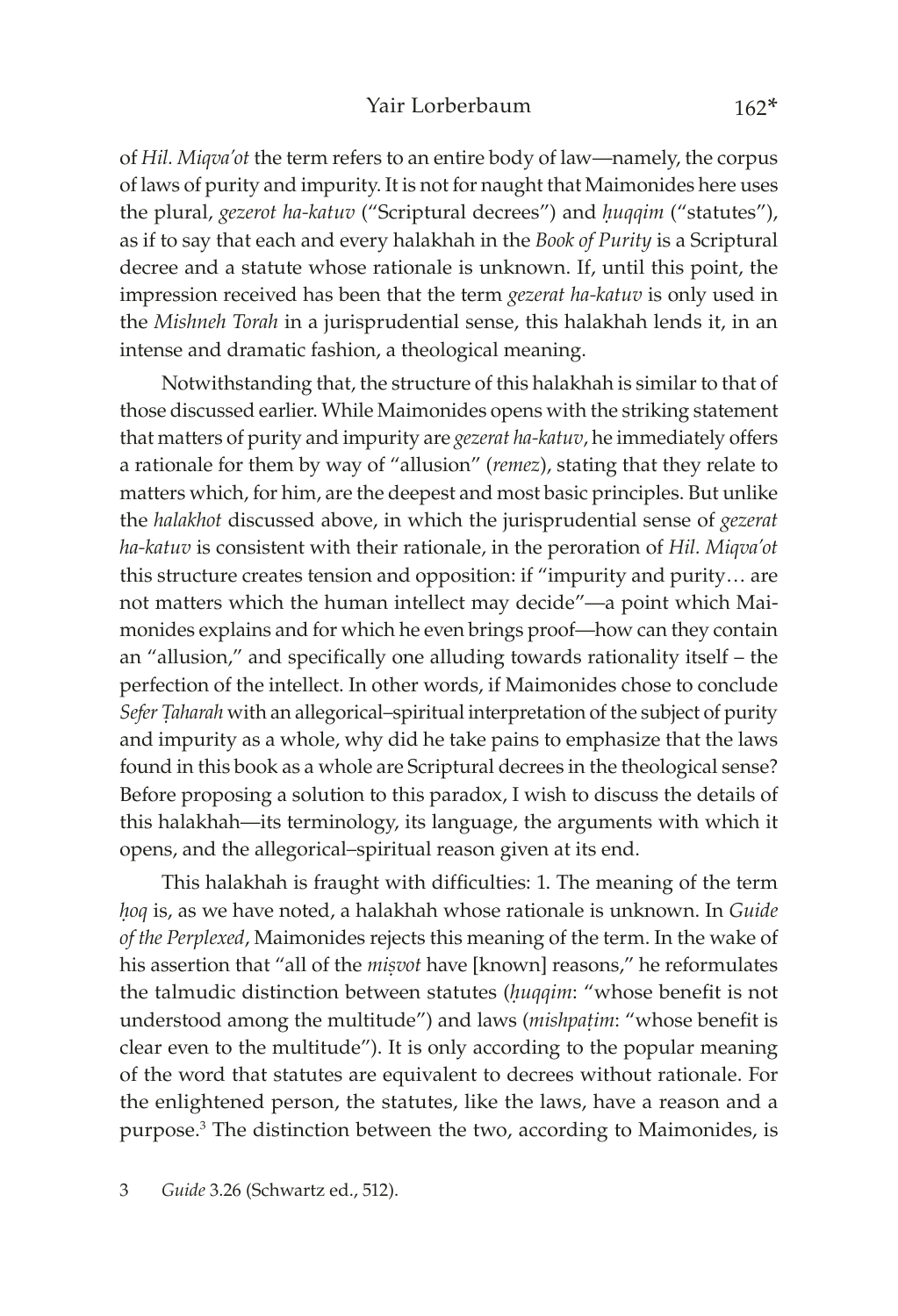neither theological nor epistemological but rather socio–political. A similar difficulty arises in relation to the theological meaning of *gezerat ha-katuv*, which, according to the *Guide*, is inconceivable.<sup>4</sup>

At the end of *Hil. Miqva'ot,* Maimonides seems to allude to this distinction between statutes and laws. In the phrase "… [they] do not speak of matters which the human intellect can determine," he seems to be referring to the average or ordinary person to whom *Mishneh Torah* is addressed, for whom the rationales of the *huqqim* are indeed hidden. For him, purity and impurity are "Scriptural decrees" in the theological sense and belong to "the class of the statutes." A cautious, deliberately ambiguous formulation, one that likewise alludes to the "popular" meaning of the term *huqqim*, appears in another *halakhah* in the *Yad ha-Hazaqah* at the end of "Laws of Trespasses," i.e., *Hil. Me'ilah* 8.8. This passage begins with a characteristic encouragement: "It is fitting that a person should contemplate the laws of our Holy Torah and know their ultimate end according to his ability." The central motif therein is that "those things for which he [i.e., the person] cannot find a rationale and whose reason or cause is unknown to him, should not be trivial or light in his eyes, and he should not dare to break through to the Lord [*yaharos la- 'alot el YHWH*, i.e., disregard it in an arrogant manner—an allusion to Exod 19:21]." Further on in the same passage, Maimonides distinguishes between mishpatim-i.e., "those commandments whose reason is revealed and the benefit of whose performance in this world is known," and "*êuqqim—*which are the commandments whose reason is not known." It clearly follows from the context that this language suggests that "their reason is not known" and that they are not "within the capability" of the average person, that is, the multitude $5$ 

As is the case regarding other basic beliefs and distinctions which he presents in *Guide of the Perplexed*, in the *Mishneh Torah* Maimonides is careful not to propose explicitly the political distinction (which he draws in the *Guide*) between "laws" and "statutes." In this case, the reason for hiding

5 See immediately in the continuation of this halakhah: "However much King David was pained by the heretics and the pagans who would challenge the *huqqim*, and so long as they would pursue him with false answers which they arranged according to their limited understanding, he added greater attachment to the Torah." For a detailed discussion of this halakhah, see J. Stern, "On Alleged Contradictions Between *Guide of the Perplexed* and *Mishneh Torah*," *Shenaton ha-Mishpat ha-'Ivri* 14–15 (1988–89): 283–98 (Hebrew).

<sup>4</sup> See Part I, 139\*–49\*.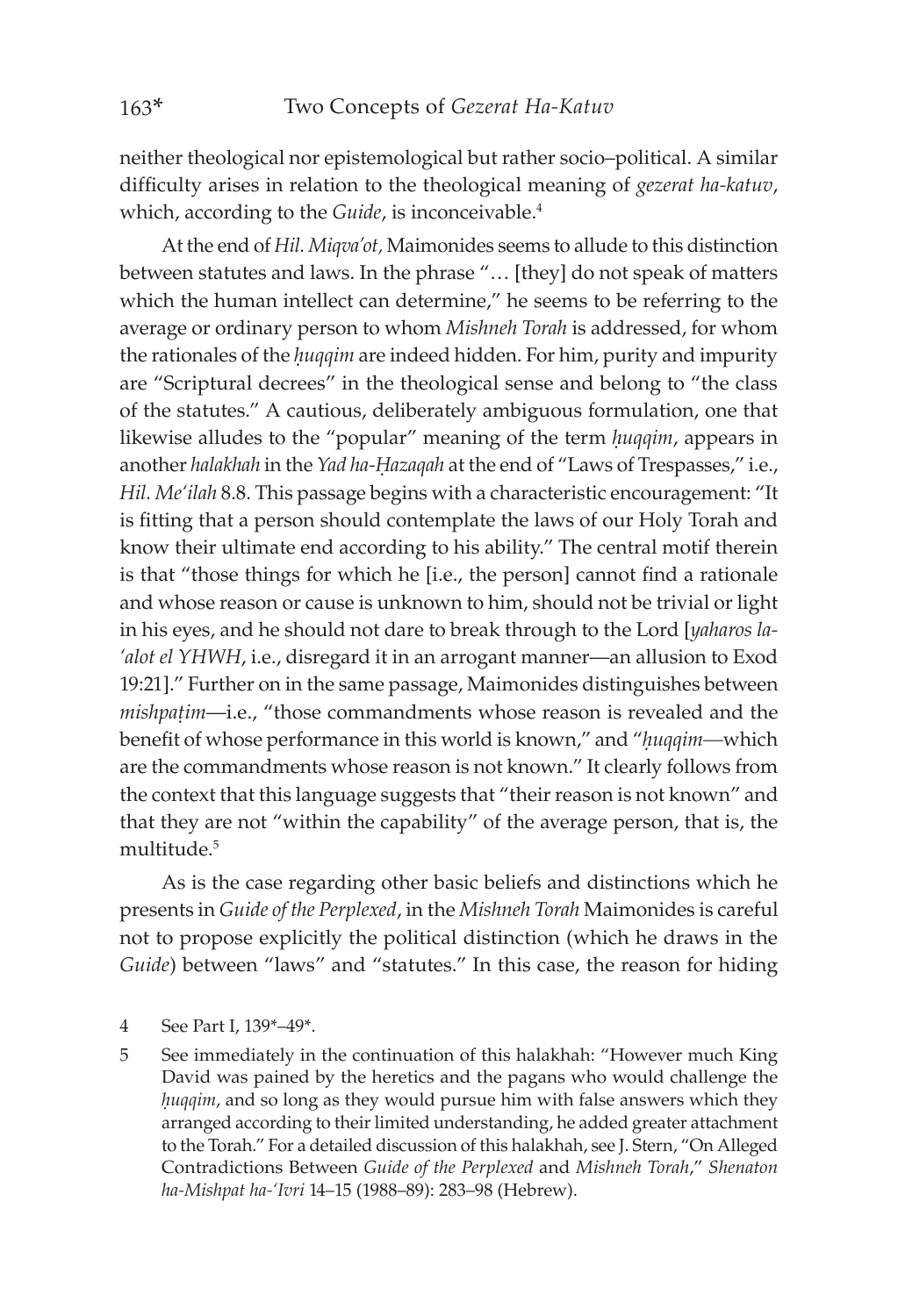## Yair Lorberbaum 164\*

things is rooted in the distinction itself. If the philosophical meaning of the term "statute" indicates a commandment whose reason is hidden or concealed from the vulgar masses, then this meaning of the term must itself be concealed. In other words, according to Maimonides, the popular meaning of the term *hog* (in the sense of a commandment for which there is no rationale) is a "necessary belief."<sup>6</sup> And indeed, as I shall demonstrate below, the theological meaning of *gezerat ha-katuv,* similar to the popular meaning of the term *hoq*, is necessary to Maimonides in his popular–halakhic works, including the end of *Hilkhot Miqva'ot*. 7

2. The theological sense attributed *by* Maimonides to "Scriptural decree" at the end of *Hilkhot Miqva'ot* is surprising. Not only does this term have a jurisprudential sense in all of its other appearances in the *Mishneh Torah*, but also, in all of them he presents (or at least implies) a rationale for the "decree" in question.<sup>8</sup> By contrast, the language of this halakhah creates the impression that the theological meaning is the common, widespread sense of the word, if not its exclusive one.<sup>9</sup> Moreover, in *Guide* 3.38 the concept of "Scriptural decree" in the theological sense relates to "God as will" (i.e., that there is no rationale for the commandments whatsoever), whereas here it is

- 6 See *Guide* 3.28. There is a clear connection in the "chapters of the commandments" between the distinction *mishpatim-huqqim* and that between "true beliefs"-"necessary beliefs."
- 7 There are those who have argued that in *Hil. Me'ilah* 8.8 Maimonides covertly implies the historical reason for sacrifices. See S. Rosenberg, "Torah Exegesis in the *Guide of the Perplexed*," *Jerusalem Studies in Jewish Thought* 1 (1981): 142–43 (Hebrew), and in his wake D. Henshke, "On the Question of the Unity of Maimonides' Thought," *Da'at* 37 (1996): 37–51, at 39–41 (Hebrew). It seems to me that they are imposing a greater burden on this halakhah than it contains. Even if there is some validity to their claim, everyone agrees that the socio-historical reasons are formulated in *Hil. Me'ilah* in an esoteric manner, which turns their arguments concerning the unity of Maimonides thought on its head! Compare I. Twersky, "*Hil. Me'ilah* 8.8: On Maimonides' Rationales for the Commandments," in his *Introduction to the Code of Maimonides (Mishneh Torah)* (Yale University Press: New Haven, 1982), 407–14.
- 8 This is the case in all six appearances of *gezerat ha-katuv* in the *Mishneh Torah* discussed above, as well as in *Hil. Teshuvah* 3.4 (below, §2); and in *Hil. Tefillah*  9.7 (on the sending away of the mother bird; below, §3).
- 9 This also follows from Maimonides' language in *Guide* 3.38, discussed in Part I, pp. 139\*–47\*.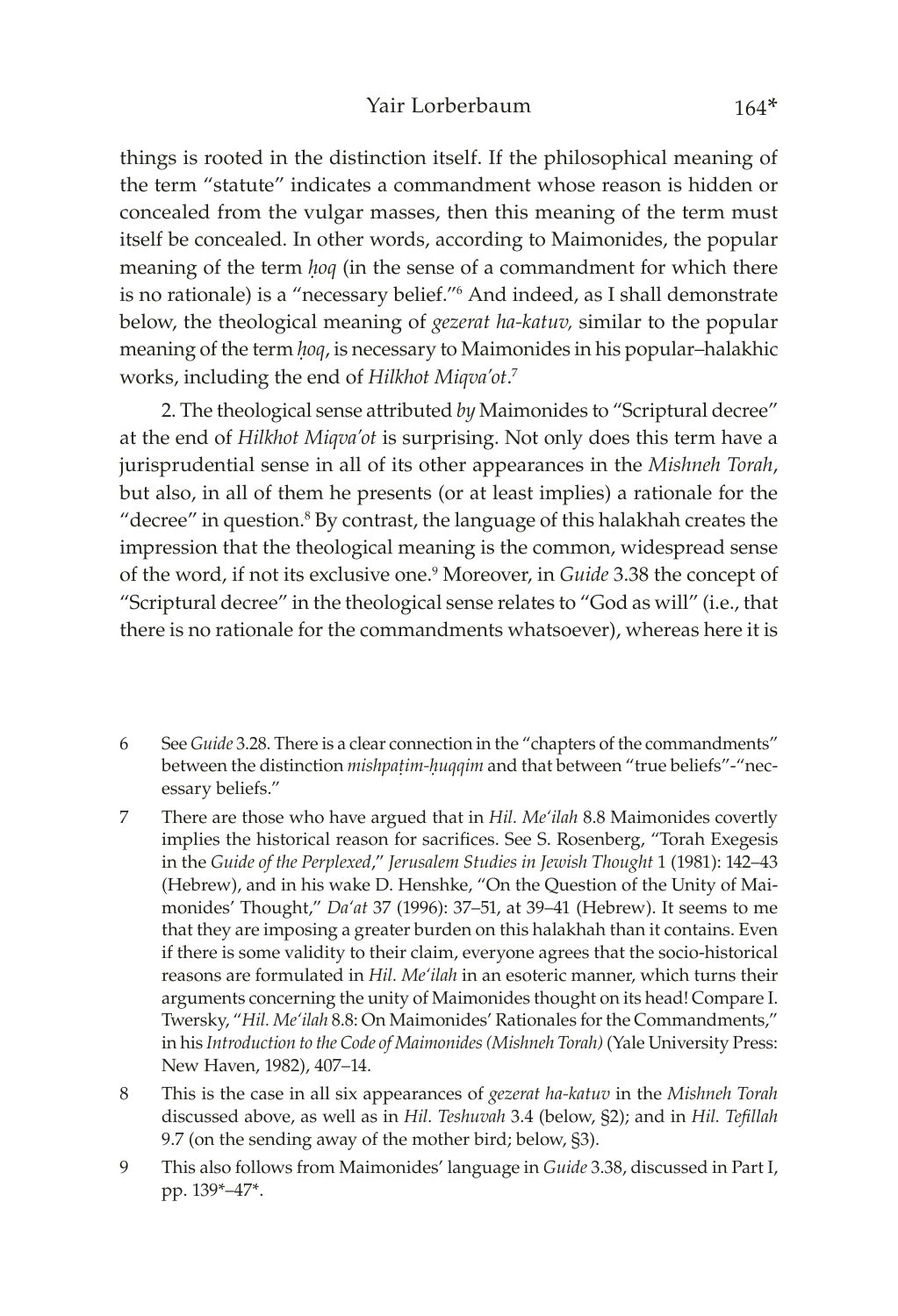based on the version of "hidden wisdom," according to which the reasons for the commandment are not known  $10$ 

3. As is known, in *Guide of the Perplexed* 3.47 Maimonides suggests a set of rationales for the laws of purity and impurity, explaining both its overall concept and many of its details. He argues that the various types of impurity and the manner of purification therefrom are social constructs:

We have already explained that the whole intention with regard to the Sanctuary was to affect those that came to it with a feeling of awe and of fear; as it says, "You shall fear My Sanctuary" (Lev 19:30). Now if one is continually in contact with a venerable object, the impression received from it in the soul diminishes and the feeling it provokes becomes slight. … This being the intention, He, may He be exalted, forbade the unclean to enter the Sanctuary in spite of there being many species of uncleanness, so that one could—but for a few exceptions—scarcely find a clean individual. For even if one were preserved from touching a carcass of a beast, one might not be preserved from touching one of the eight creeping animals, which often fall into dwellings and into food and drink and upon which a man often stumbles in walking. And if one were preserved from that, one might not be preserved from contact with a menstruating woman or a woman or a man having a running issue or a leper or their bed. And if one were preserved from that, one might not be preserved from sexual intercourse with one's wife or from nocturnal pollution. And even if one were cleansed from these kinds of uncleanness, one would not be allowed to enter the Sanctuary till after sunset. Nor was one allowed to enter the Sanctuary at night… and on that night in most cases the man in question would have intercourse with his wife or one of the other courses of uncleanness would befall him, and he would find himself on the following day in the same position as on

<sup>10</sup> This distinction strengthens the political reading of this halakhah, in which Maimonides' intention is, as it is for the *hugqim*, that the rationale is not known to the average person. See below.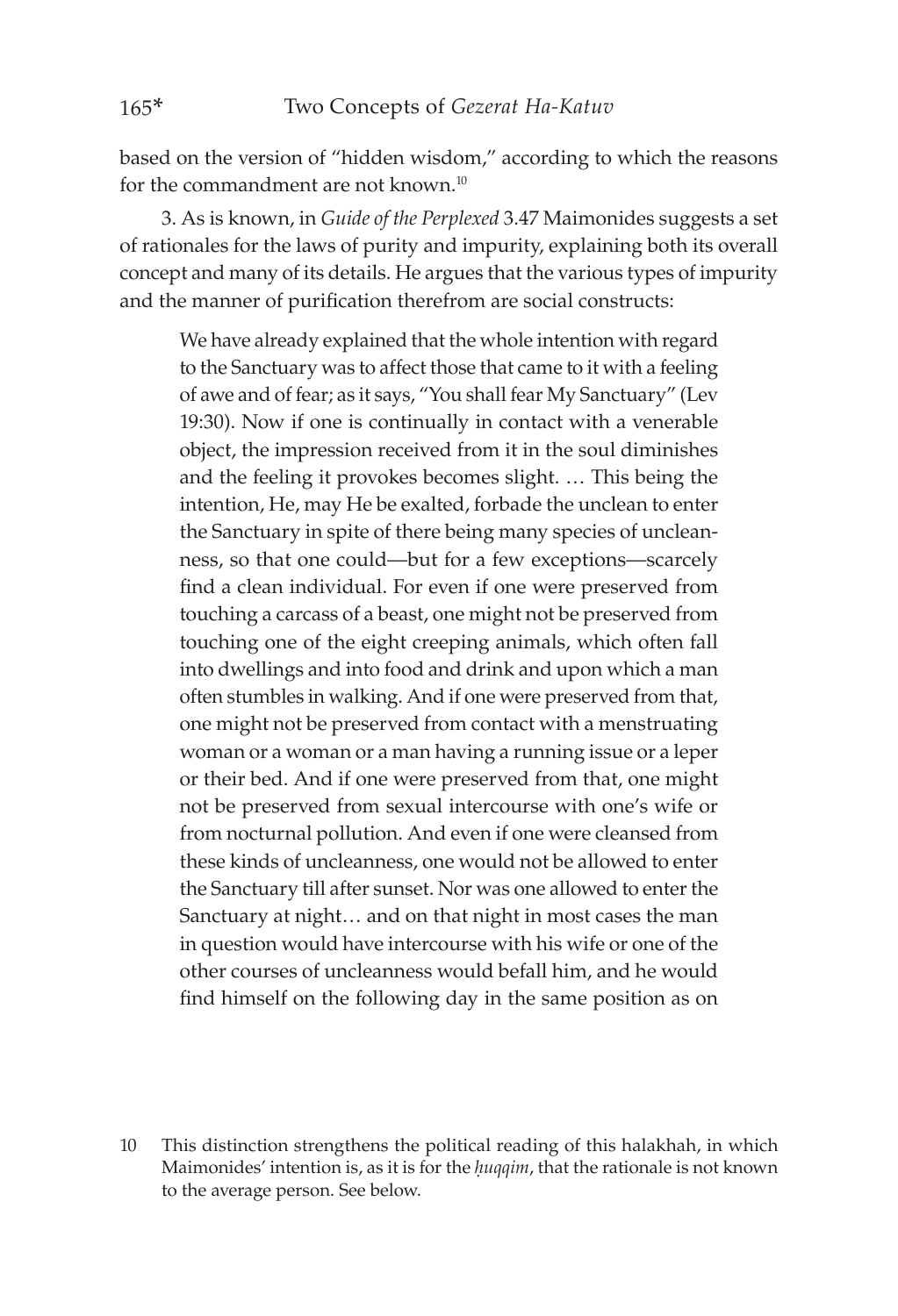the day before. Thus all of this was a reason for keeping away from the Sanctuary and for not entering it at every moment.<sup>11</sup>

According to this explanation, impure things do not possess any contaminating or dirtying characteristics, and the process of purification does not cleanse or expunge anything. According to *Guide* 3.47, *ûum'ah* "is not like filth or vomit that can be washed away by water," nor are its rules "Scriptural decrees" in the theological sense. The institution of impurity and purity here receives a functional explanation, as something that prepares the consciousness of "awe, excitement, and elevation" for the Temple. The laws of impurity and purity, both in general and in their details, are intended to build an emotional distance from the site of worship, the sanctuary of God, in order to create a sense of awe of its loftiness.<sup>12</sup> At the same time, matters of impurity are based on "natural" inclinations of the human heart, which is repelled by "filth and contaminating disgusting things."<sup>13</sup>

- 11 *Guide* 3.47 (Pines, 593–94). See Schwartz, 625–27, and cf. ibid., 3.35 (p. 553). As he does in the "chapters of the commandments" in the *Guide*, here too Maimonides includes in his explanation a socio-historical framework concerned with "taking into account that which is known and accepted" in the Sabian religion, by whose means he explains the details of these commandments.
- 12 A similar explanation of purity and impurity already appears in R. Saadya Gaon's *Emunot ve-De'ot,* 3.2 (Kapah trans., 121). For him, impurity is likewise not a concrete reality: "And among the benefit of purity and impurity, that a person should subdue himself and his flesh, and that prayer should be precious in his eyes, after he has ceased from it several days, and that the holy things and the Temple be precious in his eyes, after he has been prevented from them for some days, and that he should turn this heart toward the fear of Heaven." Maimonides' functional–anthropological explanation is of course external to the halakhic viewpoint. It also differs from the relativistic socio-historical explanations, and may even contain a stronger antinomian element. A functional explanation of this type undermines the validity of the halakhah, and one ought not to be surprised why it and its like do not appear in the *Mishneh Torah*—but see below, n. 20. Maimonides may have thought that the laws of impurity lead to fear of God even on the part of one who understands their functional nature.
- 13 *Guide* 3.47 (Schwartz ed., ibid.; Pines, 594): "Also, all these things are disgusting—I mean a menstruating woman, a man or a woman having running issue, a leper, a corpse, a carcass of a beast, a creeping animal, and issue of semen. Accordingly, many purposes are achieved by means of these laws. One of them is to keep men away from disgusting things..." And cf. *Hil. Ma'akhalot Asurot* 17.29: "The Sages prohibited food and drink which most people find repellent, such as food and drink in which there is mixed vomit or waste matter and the like; and the Sages also prohibited one from eating and drinking in filthy utensils by which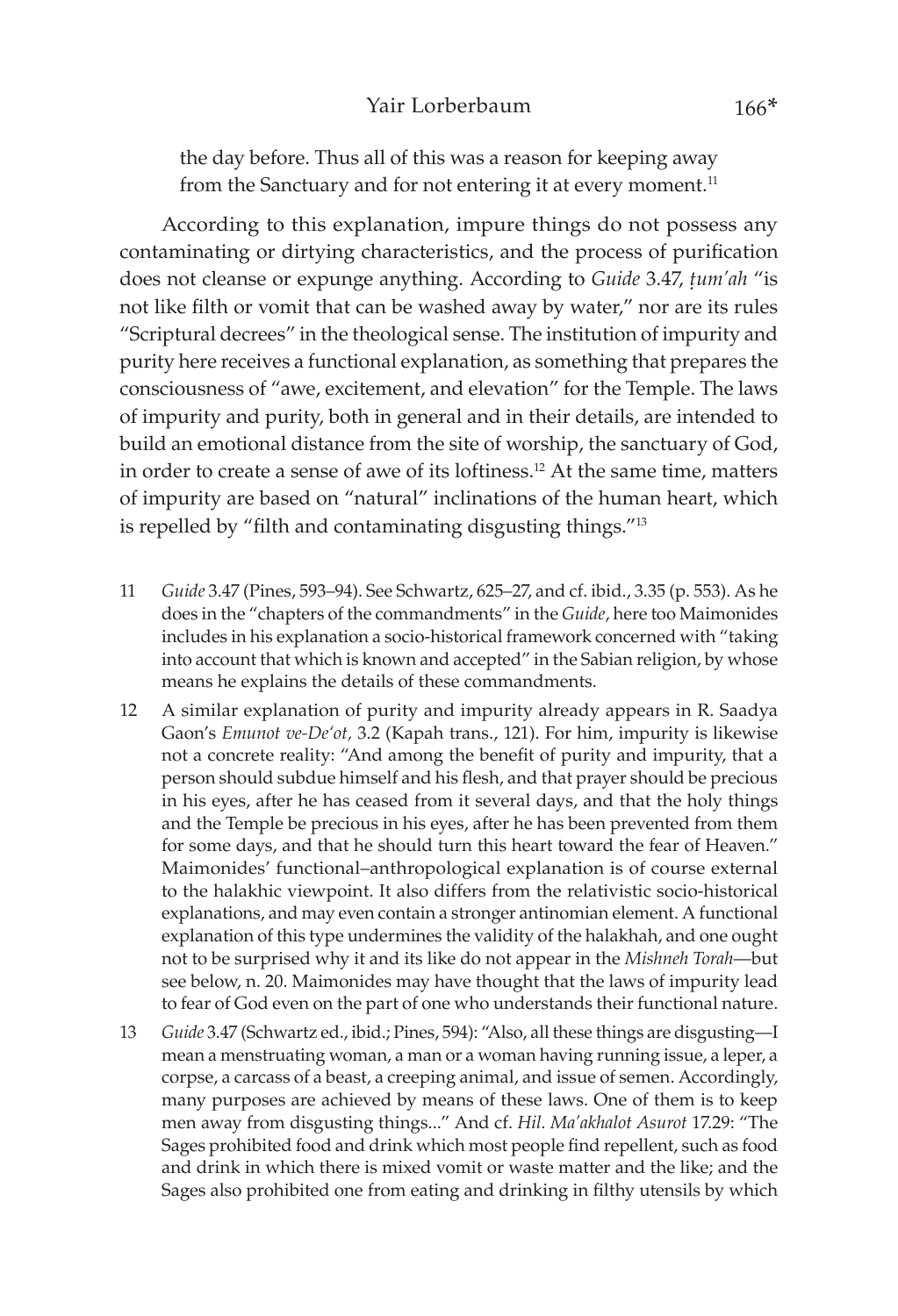This rationale is of course different from the "allusion" which Maimonides suggests at the end of *Sefer Ha-Taharah* regarding matters of purity and impurity. I shall discuss the roots of this difference further on. In his discussion of purity and impurity (and every other statute) in the *Guide of the Perplexed*, there is no sense of the hesitation or reservation ("they are *gezerot ha-katuv*… and they belong to the class of *hugqim*) which appears at the beginning of the final halakhah in *Hilkhot Miqva'ot*, before he offers an "allusion" (*remez*) explaining them.

4. The difficulty in the beginning of the final halakhah in *Sefer Taharah* is not only that it is inconsistent with the reasons given for the same subject in the *Guide*. There are also certain difficulties or inconsistencies in its internal logic. From the language used by Maimonides in this halakhah, it would seem to follow that "purity and impurity are Scriptural decrees" in the theological sense, and that "immersion [in water] to remove impurity" is "among the statutes" because "impurity is not dirt or filth, which can be washed away in water" (§2). Impurity (of a dead body, a menstruant, various reptiles, etc.) is not a state of things in the world, "a matter of fact." Thus, the means of purification therefrom (i.e., by means of immersion) is not intended to bring about any concrete change therein. In this way, Maimonides rejects a realistic–physiological approach to purity and impurity and the laws pertaining to them.14 The basis for this claim is, of course, the Aristotelian world-view in which Maimonides was steeped. According to Aristotelian physics, purity and impurity are not ontological categories, they are not entities, nor are they accidents which occur to bodies. However, Maimonides wishes to prove his assertion that impurity is not like "dirt or filth that can be washed away in water" from the halakhah itself. He finds it implied in the law that purity depends upon the "intention of the heart" (§3)—that is, if a person immerses without the intention of purifying him/herself from the particular impurity ("he did not have a presumption") he is not purified

a person's soul is disgusted, such as those used in the toilet or the glass vessels of barbers by which they remove blood, and the like." Cf. §30.

14 On realistic approaches to purity and impurity in the Bible and in rabbinic literature, see V. Noam, "Do Indeed 'The Dead Not Cause Impurity': On the Idea of Impurity in Tannaitic Literature," *Tarbiz* 78 (2009): 162–63 (Hebrew). Regarding Maimonides, compare M. Kellner, "Maimonides on the Nature of Ritual Purity and Impurity," *Da'at* 50–52 (2003): 1-30 (Hebrew); Y. Lorberbaum, "Halakhic Realism," *Shenaton Ha-Mishpat Ha-'Ivri* 29 (2012–13): 61–130 (Hebrew).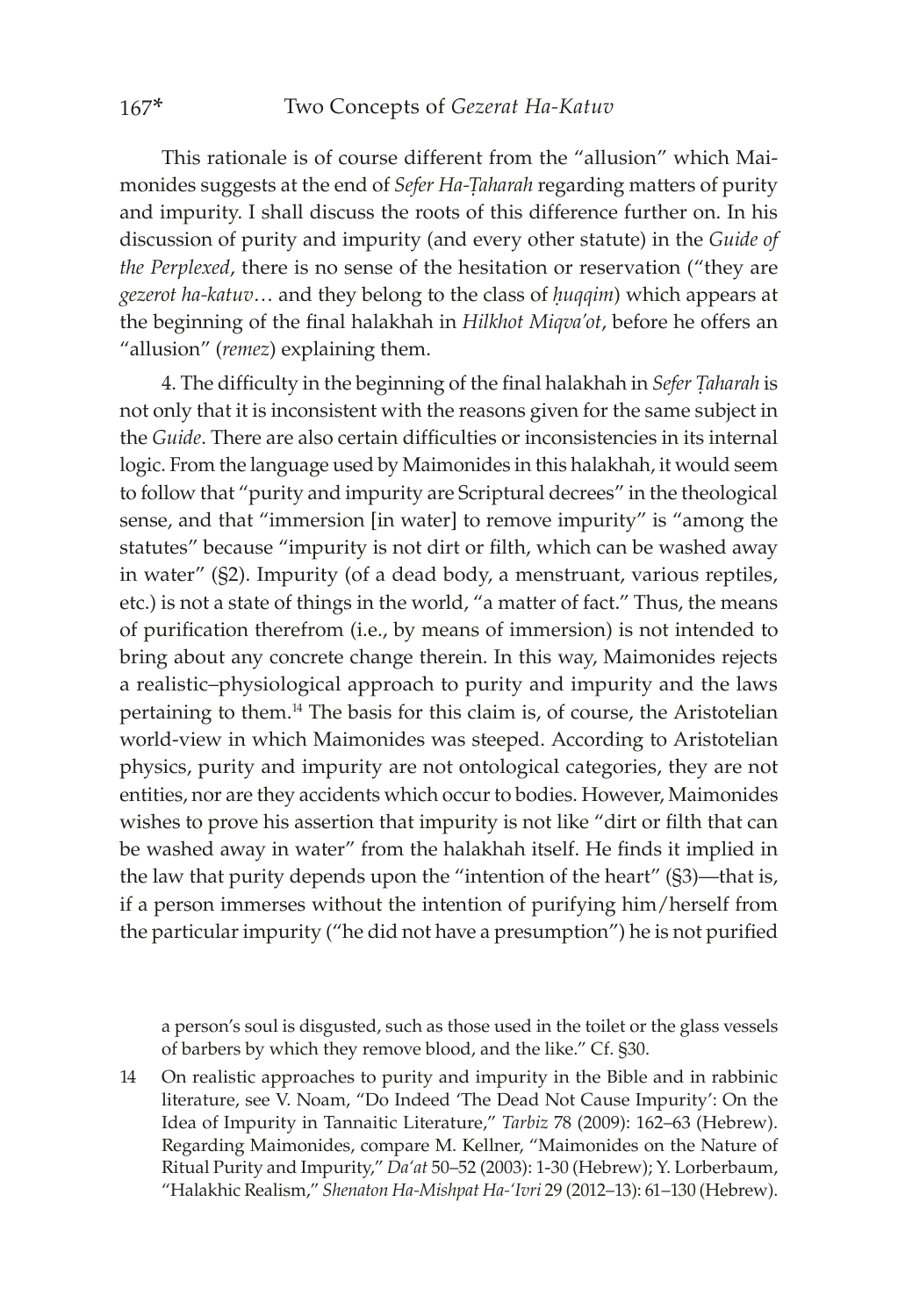("it is as if he had not immersed").<sup>15</sup> As if to say according to the halakhah, it is not the water of the *miqveh* which purifies but rather the intention at the moment of immersion. In other words, given that proper intention at the time of immersion is a precondition of purification, purity is not a change which occurs within bodies, but rather is concerned (only) with the state of consciousness. But even if one is convinced by this proof, $16$  a certain difficulty arises: the assertion that purity and impurity are not actual states of objects in the world does not necessarily imply that they are *hugqim* bereft of rationale and "Scriptural decrees" in the theological sense. These halakhot may have rationales of a different type, such as those offered by Maimonides himself in the *Guide of the Perplexed.* It would appear that the rhetoric of this argument is intended to close the door, at least in the *Mishneh Torah*, against the possibility of giving this group of halakhot socio-historical reasons or explaining them as social constructs, such as those found in the *Guide*.

For the reader with a certain familiarity with the *Guide of the Perplexed*  and with Maimonides' manner of argumentation, all of these difficulties—the contradictions regarding the terms *êoq* and *gezerat ha-katuv*, regarding matters of purity and impurity, and the "fallacy" in this passage—are all clearly evident. All these emerge from the negation built into the structure of this halakhah between the beginning—in which purity and impurity are lacking in any known rationale—and the concluding section ("nevertheless, there is an allusion in this matter"). Everything in this halakhah is deliberate and carefully calculated. It would appear that what we have here, more than a

- 15 See *m. Êag.* 2.6; *b. Êag.* 18b–19a. The interpretation of the Hebrew הוחזק) here translated as "there is a presumption") as referring to the person's intention in immersion in water is also found in Rashi ad loc. (הוחזק–language of intention). However, this term bears a different meaning in the Mishnah. See Y. Furstenberg, "Eating in Purity During the Tannaitic Period: Tractate *Ûoharot* and Its Historical and Cultural Contexts" (Ph.D. diss., Hebrew University of Jerusalem, 2011), 236–40 (Hebrew).
- 16 It is doubtful whether this perception of Maimonides is convincing. Intention in immersion is not a sufficient condition for purification but only a necessary condition. Does it necessarily follow from the requirement of intention that purity is not something real or concrete? In other words, it does not follow, from the fact that there are procedural requirements rooted in intention, that this is the nature of all the components of the process of purification in talmudic law. Cf. Noam, "Do the Dead," and see especially Lorberbaum, "Halakhic Realism," and the discussion therein regarding "realism of intentions" (*mens rea*), 106–15.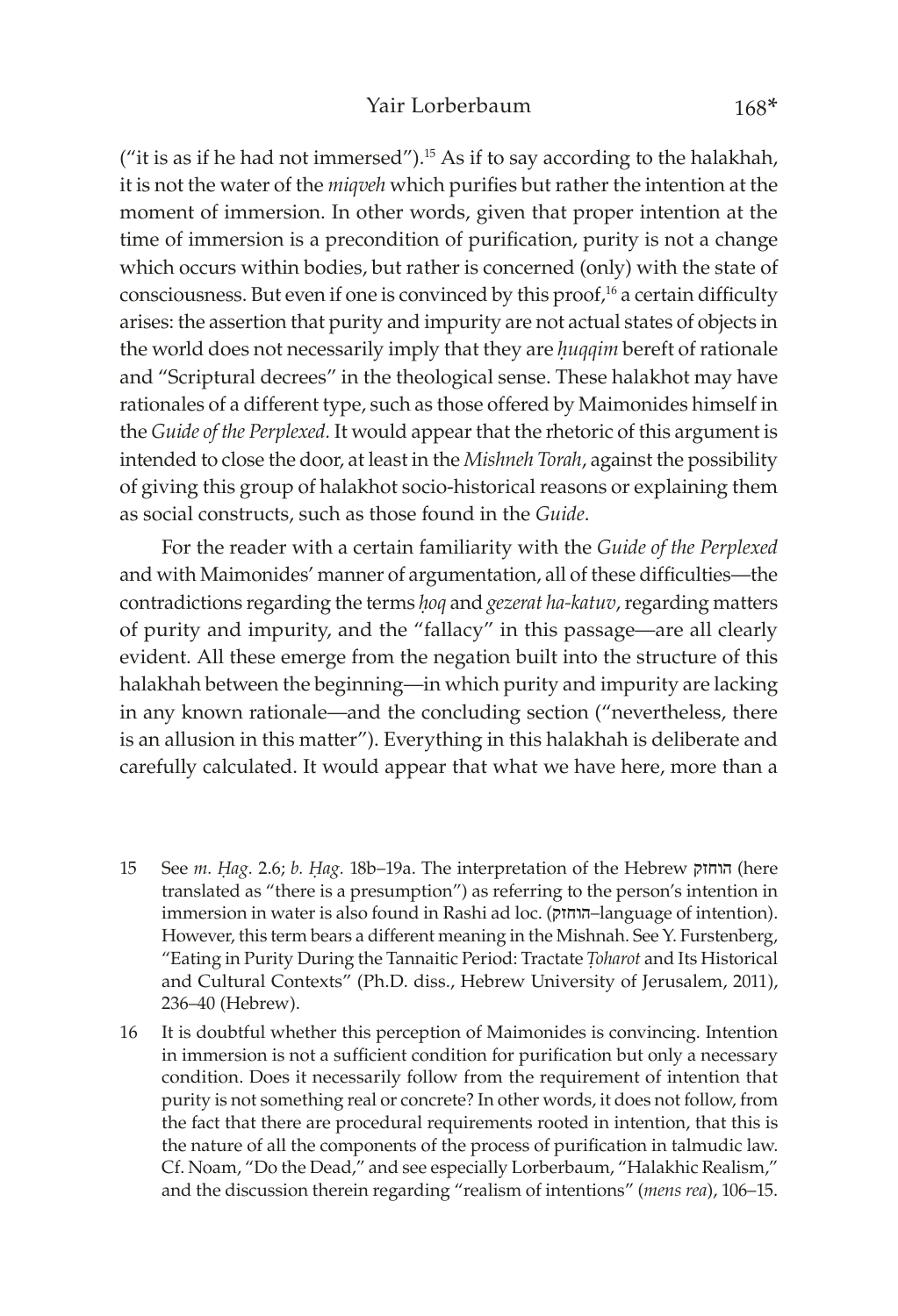theoretical claim, is rhetoric. This is a "philosophical sermon," combining ideological–educational goals with jurisprudential ones.

The rhetorical nature of this halakhah is already evident in its opening words: "It is a clear and known thing that purity and impurity are Scriptural decrees." Why is it in fact a "known and clear thing" to the average person, or even to the "multitude of the rabbis"? Maimonides' argument here may be based upon a well-known midrashic passage in *Pesiqta de-Rav Kahana*  (§4—*Parah Adummah*) which ascribes to Rabban Yohanan ben Zakkai the claim "It is not the dead who causes impurity, nor water which purifies, but rather the decree of the Holy One blessed be He. The Holy One blessed be He said: 'I have engraved a statute, I have instituted a decree, and you are not allowed to violate My decrees. 'This is the statute of the Torah' (Num 19:2)."17 It is nevertheless clear that Maimonides here opposes widespread folk and rabbinic beliefs in which purity and impurity are perceived as physical entities within the world. These beliefs incorporate a worldview based on a mythical–magical set of laws, or, as he says in the Introduction to the *Guide,* "an ignoramus among the multitude of the Rabbanites … would find nothing difficult in them (the external meaning of *Midrashim*), inasmuch as a rash fool, devoid of any knowledge of the nature of being, does not find impossibilities hard to accept."18 To the average reader of the *Mishneh Torah*, including those learned in halakhah, the assertion that "impurity… is not filth that may be washed away in water" is far from being clear or obvious. It is in fact clear that one of Maimonides' ideological–educational goals at the beginning of this passage is to uproot widespread magical–mythical perceptions regarding the nature of purity and impurity. It is preferable in his eyes that these be perceived by the average person as Scriptural decrees lacking in reason—a view that is itself regarded by him as incorrect and an "illness of the soul"—than to see them as "filth and vomit that may be washed away in water." Indeed, as we have seen above, this rhetoric ("It is a well-known thing…") is used by Maimonides whenever he presents an approach that is opposed to widely accepted opinion. The irony is that

17 Mandelbaum ed., 74.

18 Pines, p. 10, Schwartz, p. 14. On Maimonides' attitude towards the worldview of the Sages, see Y. Lorberbaum, "Changes in Maimonides' Attitude Towards Rabbinic Midrash," *Tarbiz* 78 (2009): 81–122 (Hebrew); idem, "'Incline your Ear and Hear the Words of the Sages and Turn your Heart to My Opinion'—Criticism of Aggadah in the *Guide of the Perplexed*,*" Tarbiz* 78 (2009): 203–30 (Hebrew); and cf. Kellner, *Maimonides' Confrontation with Mysticism*.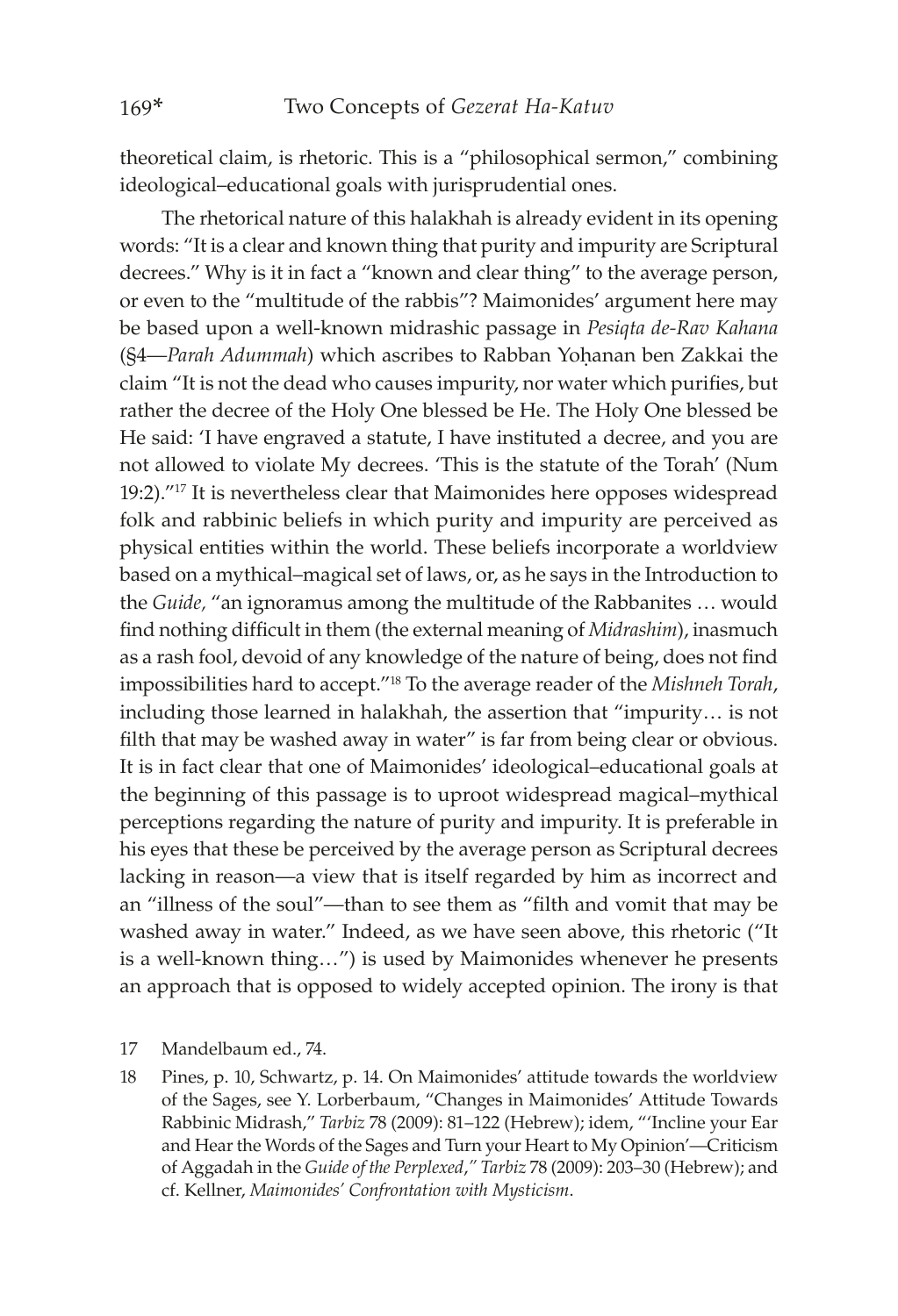Maimonides himself immediately expresses reservations and contradicts this "clear and known thing" by means of the "hint" in the act of immersion from impurity that he reveals to the reader.

But immediately following the proof he invokes from the law—"If he immersed and did not have a presumption"— and the emphasis, again, that "rather, it is a Scriptural decree"—Maimonides performs a sharp turn, writing: "Nevertheless there is an allusion in this matter: just as one who directs his heart to become purified…" (§4). This wording refers to two things: (1) It refers to the primary claim made at the beginning of the halakhah, "It is a clear and obvious thing that purity and impurity are Scriptural decrees…"—as if to say that, even though purity and impurity "are not matters which the human intellect can decide," nevertheless, they contain an "allusion"—specifically, one relating to man's ultimate purpose to "bring his soul into the waters of knowledge."(2) It also refers to the halakhah relating to the matter of intention during immersion: whereas the preceding section (prior to the requirement of intention) implied that immersion does not change anything in the body, and hence "immersion from impurity" is a "Scriptural decree" in the theological sense, here the mental component in the laws of immersion serves as a springboard for an allegorical–spiritual analogy relating to all matters of purity and impurity. For "just as one who directs his heart to become pure, once he has immersed himself he is pure… so does one who directs his heart to purify his heart from the impurity of the spirit, which are thoughts of iniquity… become pure."<sup>19</sup>

The passage as a whole is a kind of declaration that, notwithstanding the preceding statements and their supporting proofs, the laws of purity and impurity *do* have a rationale. These laws, by means of the halakhah requiring intention, "allude" to and direct us to the "real" purity and impurity—namely, impurity of the soul ("bad opinions") and the purity of mind (i.e., removing oneself "from those counsels"). Maimonides here suggests an analogy: "Just as one who directs his heart to become purified, once he immersed himself he is pure… so does one who directs his heart to purify his soul from impurities of the soul… is pure." Moreover, by emphasizing that this is so "even though nothing has been changed or renewed in his body" (a phrase that is incorporated in this analogy), a certain syllogism *a minoris ad majus* is implicit: If the "impure" body is purified by means of the water, all the more so is the heart purified by means of its agreement "to remove itself from those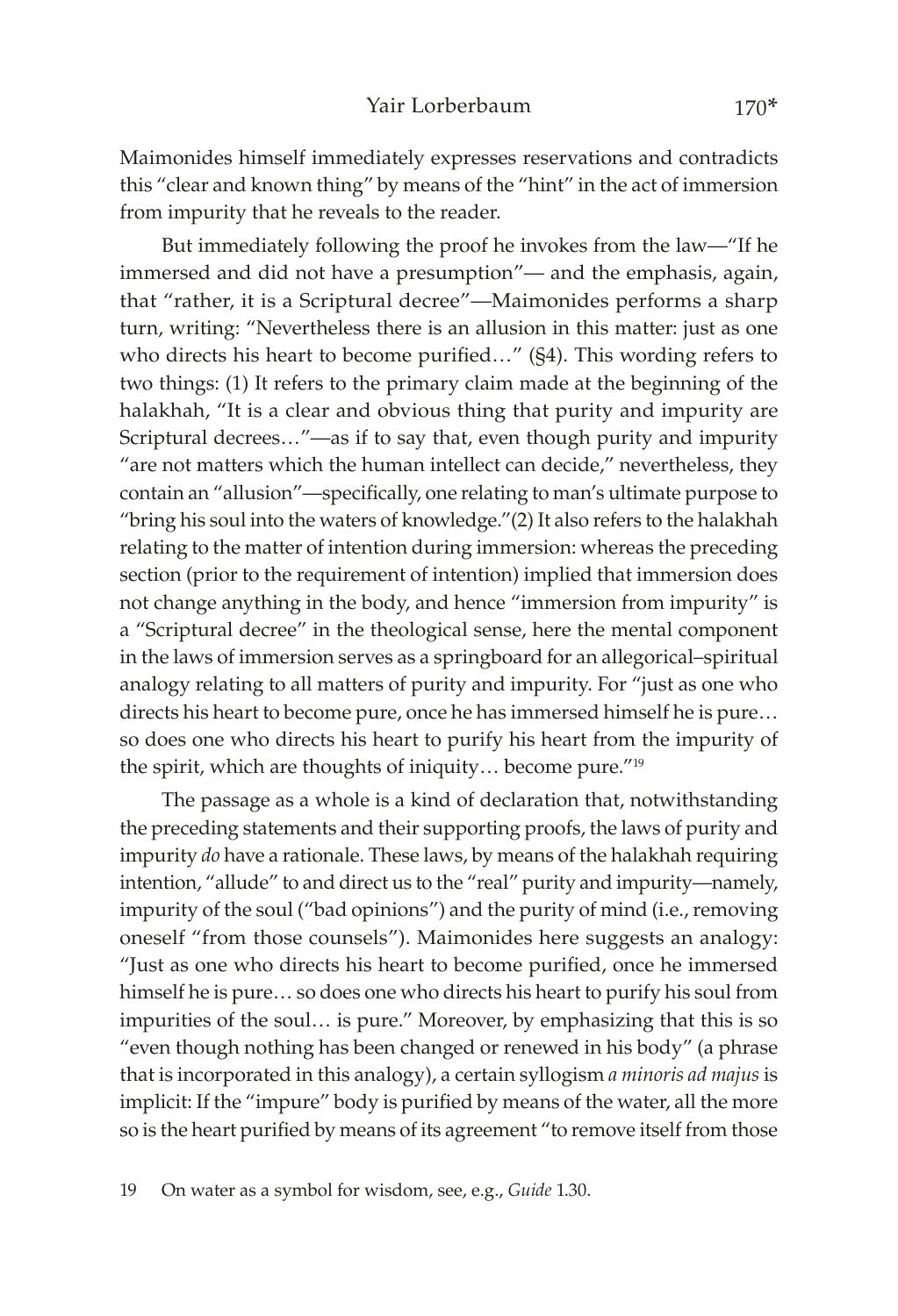counsels" and immersion "in the waters of knowledge." Even though these things are not stated explicitly, it would seem that Maimonides' intention here is that immersion in the waters of the *miqveh* so as to purify oneself from "impurities of the body" will arouse a person (by means of the intention of immersion) to purify himself from the real, "tangible" impurities, namely, the "impurities of the soul." <sup>20</sup>

In support of this sublime allegory, Maimonides cites the familiar words of the prophet Ezekiel: "And I shall sprinkle upon you pure water, and you shall be pure; from all your impurities and from all your abominations I will purify you" (Ezek 36:25). The "literal" meaning of this verse is, in his view, allegorical: the pure waters that God pours upon us are an "allusion" and metaphor for the intellectual abundance that is "poured" upon him (i.e., knowledge of God), that purifies him from the idols and from impurity, which are the "evil views."<sup>21</sup>

- 20 It is interesting to compare the final halakhah in *Hil. Miqva'ot* with *Hil. Ûum'at Okhlin* 16.12: "Even though it is permitted to eat impure foods and to drink impure drinks, the pious men of old would even eat their mundane food in a state of purity and would avoid all kinds of impurity their entire lives, and they were known as *perushim* (separate ones); and this matter is one of extra holiness and the way of piety, that a person should be separate and distinct from the rest of the people, and should not touch them nor eat and drink with them, for separateness leads to purity of the body from evil acts, and purity of the body leads to purity of the soul from negative opinions, and purity of the soul causes one to resemble the Divine Presence, as is said: 'And you shall sanctify yourself, and you shall be holy, for I the Lord am He who sanctifies you' (Lev 20:7)." As in *Hil. Miqva'ot* and in *Guide* 3.47, here too *ûum'ah* does not entail any "contaminating" element. Unlike *Hil. Miqva'ot*, in this passage there is no allegorical interpretation but rather a statement of a chain of cause and effect: "Separateness leads to purity of the body from evil acts," etc. (="to purify his soul from the impurities of the soul, which are the thoughts of evildoing"), whose ultimate purpose is similar: "the holiness of the soul from negative opinions" and imitation of the Divine Presence, which in Maimonides is understood as knowledge of God, that is, intellectual perfection ("the waters of knowledge"). As in *Guide* 3.47, in *Hil. Tum'at Okhlin* purity serves a social function (known, at least, to those on an elevated level): it is a means of social separation of the "elevated" (*Perushim*) from the "rest of the people"("the multitude"). However, the language used here is "religious"–educational and not "scientific–distancing," as in *Guide* 3.47.
- 21 Compare Rabbi Akiva's homily at *m. Yoma* 8.9 [7] on the same verse. "Happy are you, O Israel! Before whom do you purify yourselves? And who purifies you? Your father who is in Heaven, as is said: 'And I shall pour upon you pure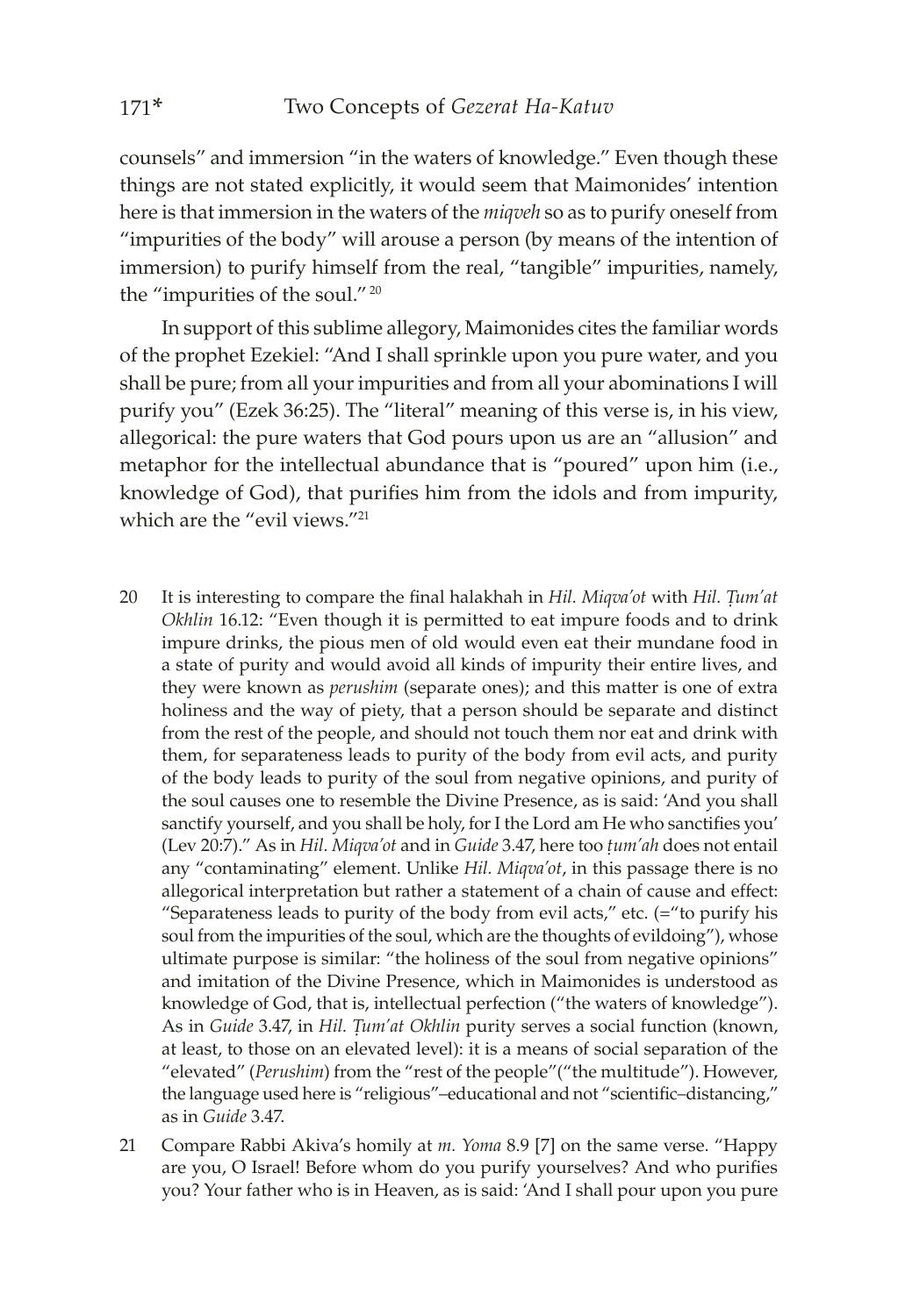The term *remez* in Maimonides does not indicate an incorrect or superfluous rationale, nor is it merely a non-binding "homily for the moment."<sup>22</sup> Rather, by means of the term "allusion" or "hint" (*remez*), Maimonides wishes to suggest an idea expressed in an allegorical fashion, usually by means of exegesis of a verse or in some other manner, by way of *mashal* (allegory) or *êidah* (riddle). The word *remez* is a translation of the Arabic term *asharah*, one that appears extensively in the *Guide,* where it refers to an image or allegory used to explain deep philosophical matters, particularly in the area of physics and metaphysics.<sup>23</sup> The same holds true for a number of its appearances in the *Mishneh Torah,* such as its appearance at the end of *Sefer* 

waters and you shall be pure' (Ezek 36:25)." And see also the immediately following homily: "And it says: 'The *miqveh* [lit.: "hope"] of Israel is the Lord' (Jer 17:3). Just as the *miqveh* purifies the impure, so does the Holy One blessed be He purify Israel."

- 22 Thus Y. Levinger, "On the Rationale for Naziritism in the *Guide of the Perplexed*," *Bar-Ilan Annual Studies* 4–5 (1967): 299–305 (Hebrew), and many similar ones like him.
- 23 See, e.g., *Guide* 1.32, 33, 54, and see S. Klein-Braslavy, *King Solomon and Metaphysical Esotericism According to Maimonides* (Jerusalem: Magnes Press, 1997), 70–71 (Hebrew). In *Guide of the Perplexed* 3.5 (Schwartz, 437; Pines, 426): "There is also a difference of opinion among the Sages (*b. Êag.* 13a) about whether it is permissible for it to be alluded to in any way through teaching—I mean to say through the transmission of the chapter headings—or whether it is not permissible in any way that an allusion be made to this third apprehension, though it be only through the chapter headings; but he who is a wise man will understand in virtue of his own intelligence." And cf. in the Introduction to his *Mishnah Commentary* (ed. Kapah, 36): "Rather, one alludes to them [the matters of the Works of the Chariot] in books [i.e., in writing], through concealed hints [*asharat khafih*]. And when God removes the mask from the thirsty hearts who are pleasing to Him, after he has prepared himself with wisdom, he will understand from them according to his level of knowledge." Maimonides here follows such Arabic philosophies as Alfarabi and Avicenna. Avicenna, for example, writes: "There is nothing wrong in that the words [of the legislator–prophet] include allegories and allusions [*ramuz veasha'rah*] which call to those who are prepared for such by their nature to examine philosophical speculations" (*Shafa* 433, 11–12; according to Klein-Braslavy, *King Solomon*, 25, and see there for further bibliography). I will add further that the *asharah* is intended at times to "hide" certain ideas, for substantive and/or socio-political reasons. And cf. Y. Lorberbaum, "'As if the Sages and the Knowledgeable were Drawn After this Matter by the Divine Will': On the Understanding of the Parable in *Guide of the Perplexed*," *Tarbiz* 71 (2002): 84–132 (Hebrew).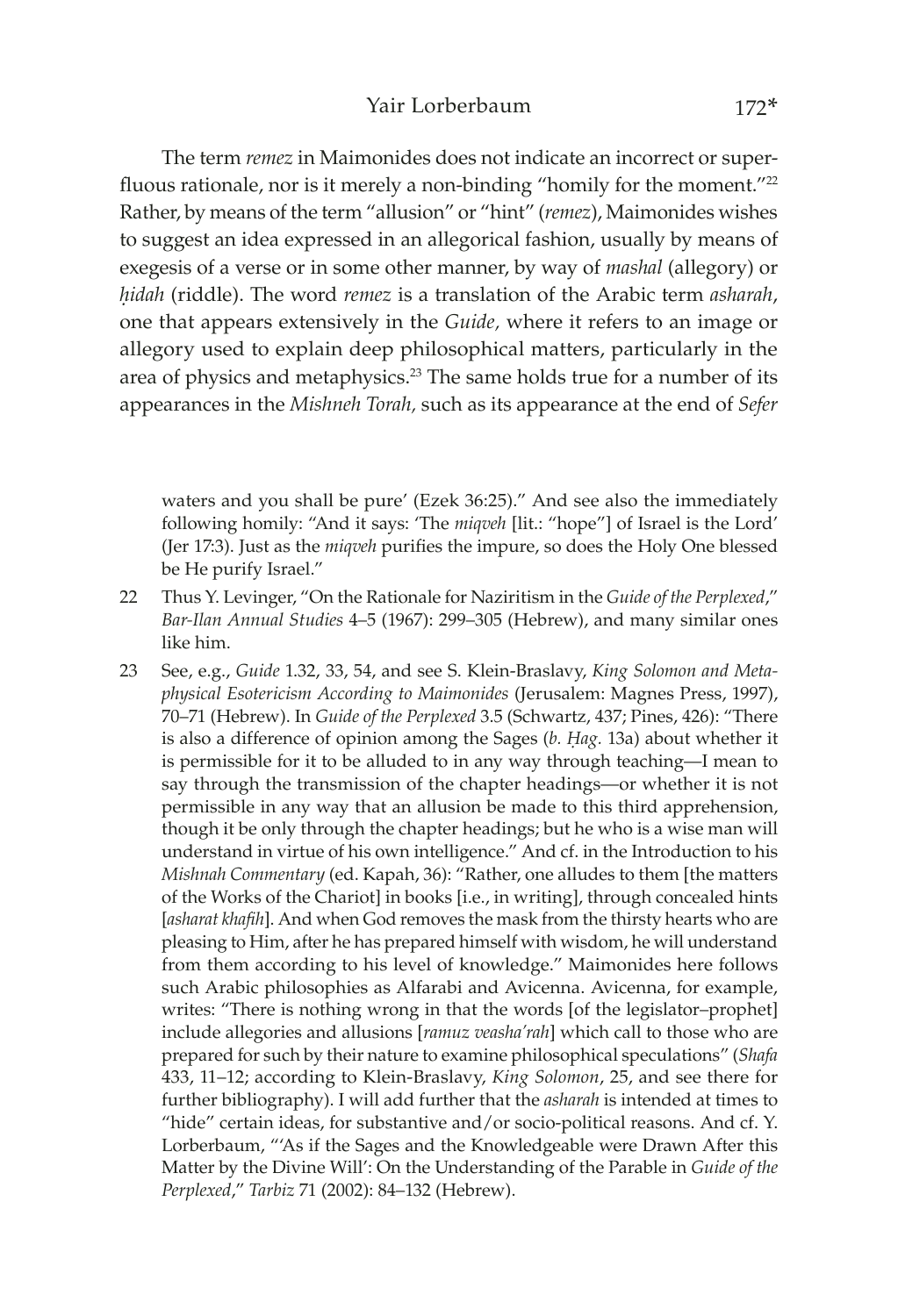*Ûaharah*. 24 I shall comment further that, in a number of *halakhot* in *Mishneh Torah*, Maimonides uses the term *remez* to indicate a halakhic midrash using analogy or allegory. In those cases, he emphasizes that that which is learned by means of "allusion" does not have the status of "the law of Torah," and that the halakhah derived therefrom is only "from the words of the Scribes" [i.e., of rabbinic provenance].<sup>25</sup>

The allegory proposed by Maimonides at the end of *The Book of Purity*  to explain the matters of purity and impurity in their entirety is sharp and dramatic. It stands out dramatically in contrast to the "earthly," non-allegorical reasons which he offers for the other "Scriptural decrees" in the *Mishneh Torah* and, as I shall argue below, thereby exacerbates the jurisprudential problem raised by the rationales for the commandments.

Before I elaborate on this matter, which lies at the very heart of our subject, I wish to comment that, in the *Guide of the Perplexed*, whose focus is the metaphorical interpretation of the "books of prophecy," Maimonides refrains from allegorical interpretation of the commandments. In the In-

- 24 See, e.g., *Hil*. *Yesodei ha-Torah* 1.10: "What did Moses our Teacher seek to apprehend when he said, 'Show me please Your glory' (Exod 33:18)? He sought to know the truth of the existence of the Holy One blessed be He ... And He, may He be blessed, answered that it is beyond the capability of the mind of a living human being, who is composed of body and soul, to apprehend fully the truth of this matter, and He, may He be blessed, made known to him ... until he apprehended of the truth of His existence that matter by which the Holy One blessed be He is distinct in His knowledge from all other existent things ... And Scripture alluded to this matter by saying: 'And you shall see My back, but you shall not see my face' (ibid., v. 23)." And cf. ibid., 2.5: "And in what are the forms distinct from one another, for they are not bodies. For they are not equivalent in their existence, but each one is below the level of its fellow ... And this is what Solomon alluded to in his wisdom by saying: "for the high official is watched by a higher, and there are yet higher ones over them"' (Eccl 5:8); and cf. *Hil. Talmud Torah* 3.12.
- 25 See, e.g., *Hil. She'ar Avot ha-Țum'ah 6.*1: "The impurity of idolatry is of rabbinic provenance, and it is alluded to in the Torah, as it says: 'Remove the strange gods which are among you, and purify yourselves and change your garments' (Gen 35:2). And there are four major categories of impurity therein… and the impurity of them all is rabbinic"; and cf. ibid., 12.7; *Hil. Avel* 5.7. The statement that inference by way of allusion does not enjoy the standing of Torah law is consistent with his view that halakhot learned by way of *midrash* [i.e., using the hermeneutical rules by which the Torah is expounded—e.g., *qal va-homer*, *binyan av*, *gezerah shavah*] are not "from the Torah" but are "rabbinic." See M. Halbertal, "Maimonides' *Sefer ha-Mitzvot*: The Architecture of the Halakhah and Its Exegetical Theory," *Tarbiz* 59 (1990): 457–80 (Hebrew).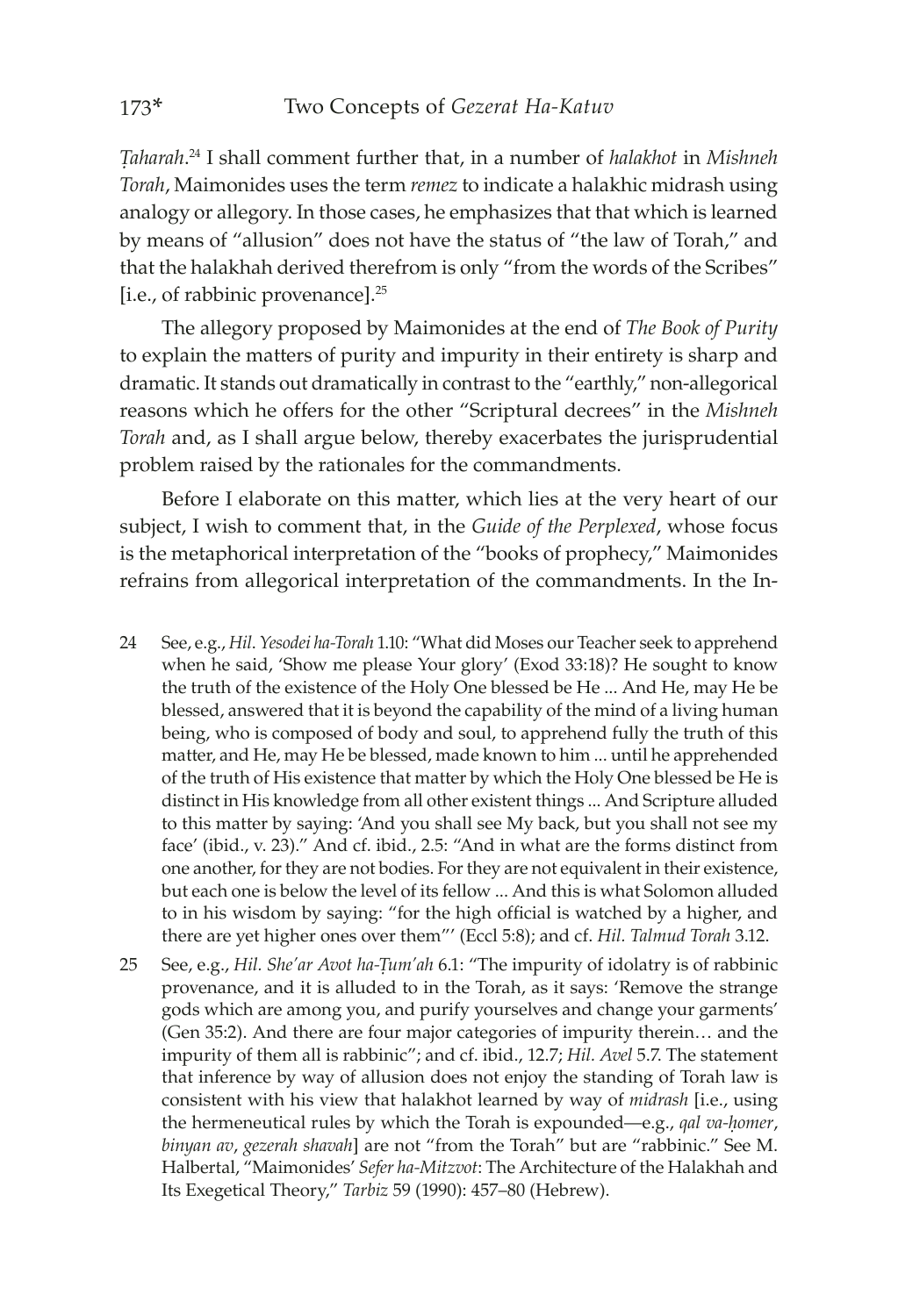### Yair Lorberbaum 174\*

troduction to the *Guide*, which is devoted entirely to the subject of parable and allegory, he states clearly: "I do not think that anyone possessing an unimpaired capacity imagines that *the words of the Torah* referred to here that one contrives to understand through understanding the meaning of parables are ordinances concerning the building of tabernacles [*sukkah*], the *lulav*, and the law of four trustees [*shomrim*]. Rather what this text has in view here is, without any doubt, the understanding of obscure matters."<sup>26</sup> And indeed, in the twenty-five "chapters of the *commandments*" in Part III of the *Guide*, Maimonides refrains from proposing an allegorical interpretation of them, but instead offers explanations rooted in the socio-historical context of the manners of pagan worship and rituals in the ancient Near East.<sup>27</sup>

Not so in his "great work," the *Mishneh Torah,* in which Maimonides explains commandments and *halakhot* by means of parable and allegory.<sup>28</sup> This is the case, as mentioned, in the concluding halakhot in several books of the *Yad ha-Êazaqah*, where Maimonides rises above the halakhic details and, using language that tends toward the sublime, offers allegorical–spiritual rationales for the blocs of halakhah which he has just finished organizing and summarizing. In the *Mishneh Torah* Maimonides generally refrains from socio-historical explanations.<sup>29</sup> Due to their relativism and antinomian nature, these explanations, and their underlying methodology, need in his opinion to be concealed from the average reader ("the multitude"). Many think that the difference between the rationales for the commandments

- 26 Pines, p. 11, Schwartz, 16. And see Y. Lorberbaum, "Parables and Commandments—Between the *Mishneh Torah* and the *Guide of the Perplexed*" (Hebrew) (in preparation).
- 27 *Guide* 3.28 (Schwartz, pp. 518–20).
- 28 Maimonides comments on the need for allegorical exegesis of the commandments in his "Introduction to *Pereq Êeleq"* (see *Haqdamot,* 133; and cf. the English translation in I. Twersky, *A Maimonides Reader* (New York: Behrman House, 1972), 401–23, at 407.
- 29 But see, for example, the matter of shaving the beard in *Hil. Avodat Kokhavim u-Mazzalot* 11.7, and below in the Afterword. For further examples see Twersky, *Introduction*, 430. But compare, e.g., on the subject of shaving the beard in *Hil. Avodat Kokhavim* 11.7. For further examples see Twersky, *Maimonides Reader*, 389 n. 81 and 226 n. 80. Many commentators and researchers have noted the inconsistency and even opposition between the reasons given for the commandments in the *Guide* and those in *Mishneh Torah.* See J. B. Soloveitchik, *The Halakhic Mind: An Essay on Jewish Tradition and Modern Thought* (New York: Seth Press, 1986), 91–99; and Twersky, *Maimonides Reader*.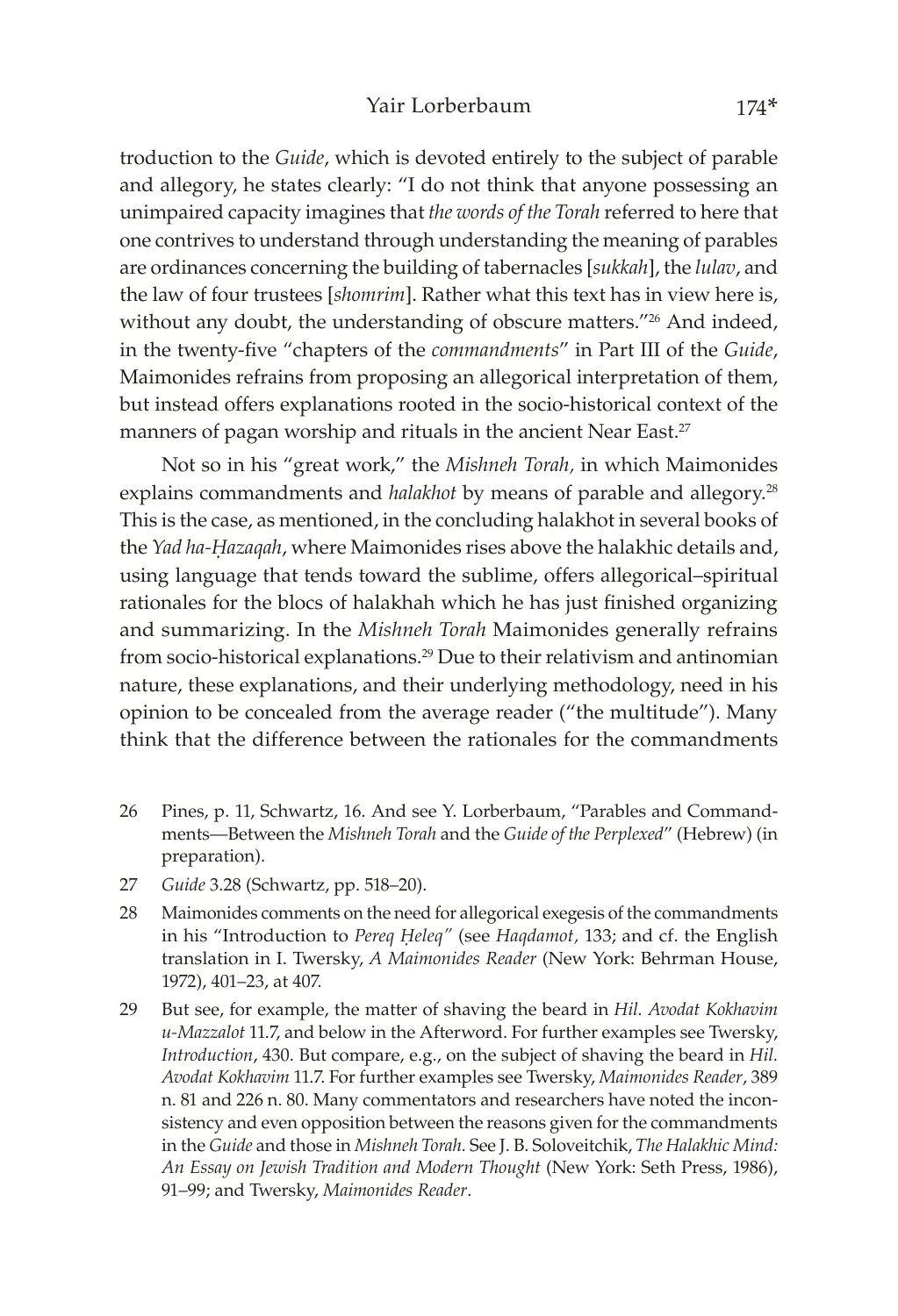given in the *Mishneh Torah* and those in the *Guide of the Perplexed* is rooted in the difference of literary genre and aim of each work. Whereas the *Mishneh Torah* is a halakhic work addressed to the broad public whose purpose is educational ("spiritual–ethical'), the *Guide of the Perplexed* is a philosophical ("scientific") work that addresses the philosophical few.<sup>30</sup>

This theory is correct (in a trivial sense), but only partially so. It explains why, in the *Mishneh Torah*, Maimonides refrains from offering socio-historical reasons for the commandments, but does not explain why, in the *Guide,* he rejects their explanation in an allegorical manner. After all, in the *Guide* he sees interpretation by way of parable as a scientific explanation and as the primary (and possibly only) tool for understanding the deep matters in the prophecies.31 Elsewhere, I have shown that the reason why, in the *Guide,* Maimonides rejects the allegorical explanation of the commandments, is rooted in his unique approach in this work towards the nature of allegorical interpretation. The incisive passage in the Introduction to the *Guide*, rejecting allegorical interpretation of the commandments, appears as an aside in the course of a discussion concerning the relationship between the external, "literal" (Arabic: *zaher*) level of the parable, and its "inner" contents (Arabic: *baten*), and regarding the nature of *peshat* as such.<sup>32</sup> According to Maimonides, allegorical exegesis uproots the external–literal, irrational sense of the Scriptural text and replaces it with "inner" philosophical meaning. This is the answer to the perplexity of the "initiated" reader addressed by the *Guide of the Perplexed*. The philosophical exegesis not only uncovers the "inner," theoretical meaning of the words of the prophets, but also nullifies their irrational, "literal" meaning. Unlike the Muslim exegetes of the *Quran* (such as Algazli) before him, or Christian allegorists (such as Aquinas) after him, who preserved the "external," philological–historical level of meaning of their

#### 30 Twersky, *Introduction*, 430–32.

- 31 I. Heinemann, "Scientific Allegorization During the Jewish Middle Ages," in *Studies in Jewish Thought; An Anthology of German Jewish Scholarship*, ed. A. Jospe (Detroit: Wayne State University Press, 1981), 247–69; Lorberbaum, "Parables and Commandments."
- 32 This comment appears between two midrashic parables from *Song of Songs Rabbah*, between the "Parable of the Well," which explains that the function of the literal meaning of the parable is merely to direct one's attention toward the inner level of meaning, and the "Parable of the Pearl," which emphasizes that the external level of meaning of the parables "is naught" ("it is only worth a penny"). Cf. Lorberbaum, "Parables and Commandments."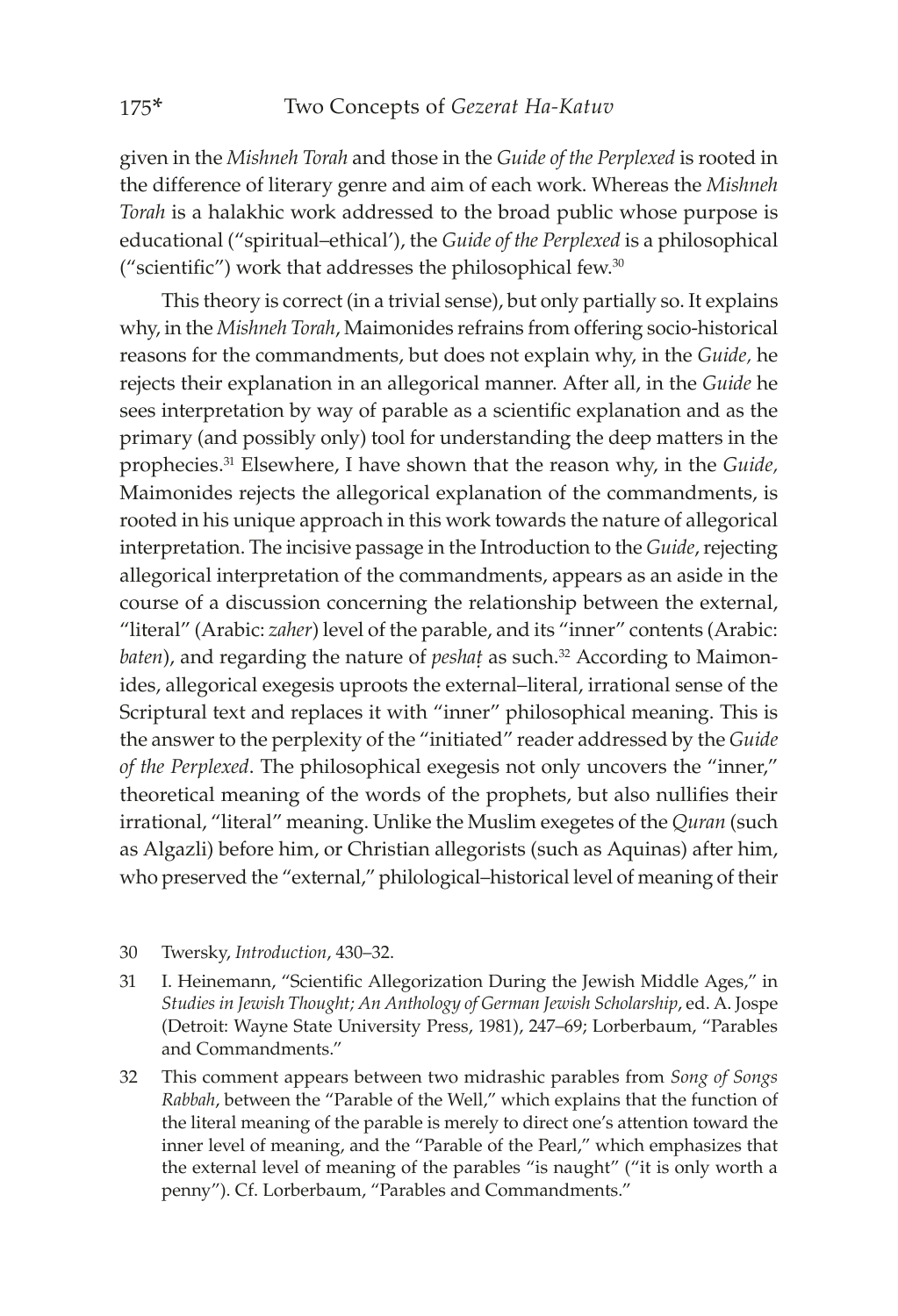sacred texts, to which they merely added an inner-spiritual significance,<sup>33</sup> Maimonides sees exegesis through parable as a "scientific"–philological form of interpretation, which reconstructs the "intention of the author." The result of this dramatic exegetical move is, of course, the uprooting of the external level of meaning as such. Allegorical interpretation in the *Guide of the Perplexed* is thus "allegory that uproots literal meaning." It is not for naught that Maimonides writes in the Introduction to the *Guide* that allegorical interpretation of the commandments would not occur to any person "possessing an unimpaired (intellectual) capacity." If this method of interpretation were to be implemented regarding the commandments, they would lose their practical (*peshaû*) meaning in favor of a spiritual and abstract meaning. Interpretation of the laws by way of parable and riddle would remove their concrete fixity as instructions for action. His close adherence to a socio-historical interpretation in the "chapters of the *commandments*" in the third part of the *Guide* is rooted, among other things, in this approach.<sup>34</sup>

The *Mishneh Torah* is not a philosophical work, nor is it concerned with exegesis of the words of the prophets by way of riddle or allegory. In his halakhic work, Maimonides is not obligated to the above radical theoretical position regarding "allegory uprooting literal meaning." The allegories found therein regarding the interpretation of the commandments, such as the final halakhah in *Sefer Taharah,* are of the type that I have described elsewhere as "allegory on top of the literal meaning."<sup>35</sup> They are not concerned with uprooting the "external" meaning of the verses or commandments, but rather with adding an additional level of meaning—ethical, intellectual and spiritual—and all in order to add a dimension of depth to the "literal" or "simple" level of practical, primary meaning, which is left intact.<sup>36</sup>

- 33 Y. Schwartz, "The Maimonidean Hermeneutic and the Scholastic Tradition," *Da'at* 50–52 (2003): 153–82 (Hebrew); and see Philo, *On Abraham* (*De Migratione Abraham*; Loeb Library ed., 183–85), who notes the difference between two meanings of allegory.
- 34 For a detailed discussion, see Lorberbaum, "Parables and Commandments."
- 35 For a detailed discussion of the distinction between "allegory uprooting *peshaû*" and "allegory on the back of *peshat,"* see Y. Lorberbaum, "Golden Apples in Settings of Silver—Maimonides on Philosophical Parables and Law: Chapter 3: 'The Perfected Parable'— the Political–Philosophical Parable" (Hebrew) (in preparation); idem, "Parables and Commandments."
- 36 At the same time, in *Hil. Yesodei ha-Torah* Maimonides proposes an allegorical interpretation of the words of the prophets which uproots the simple literal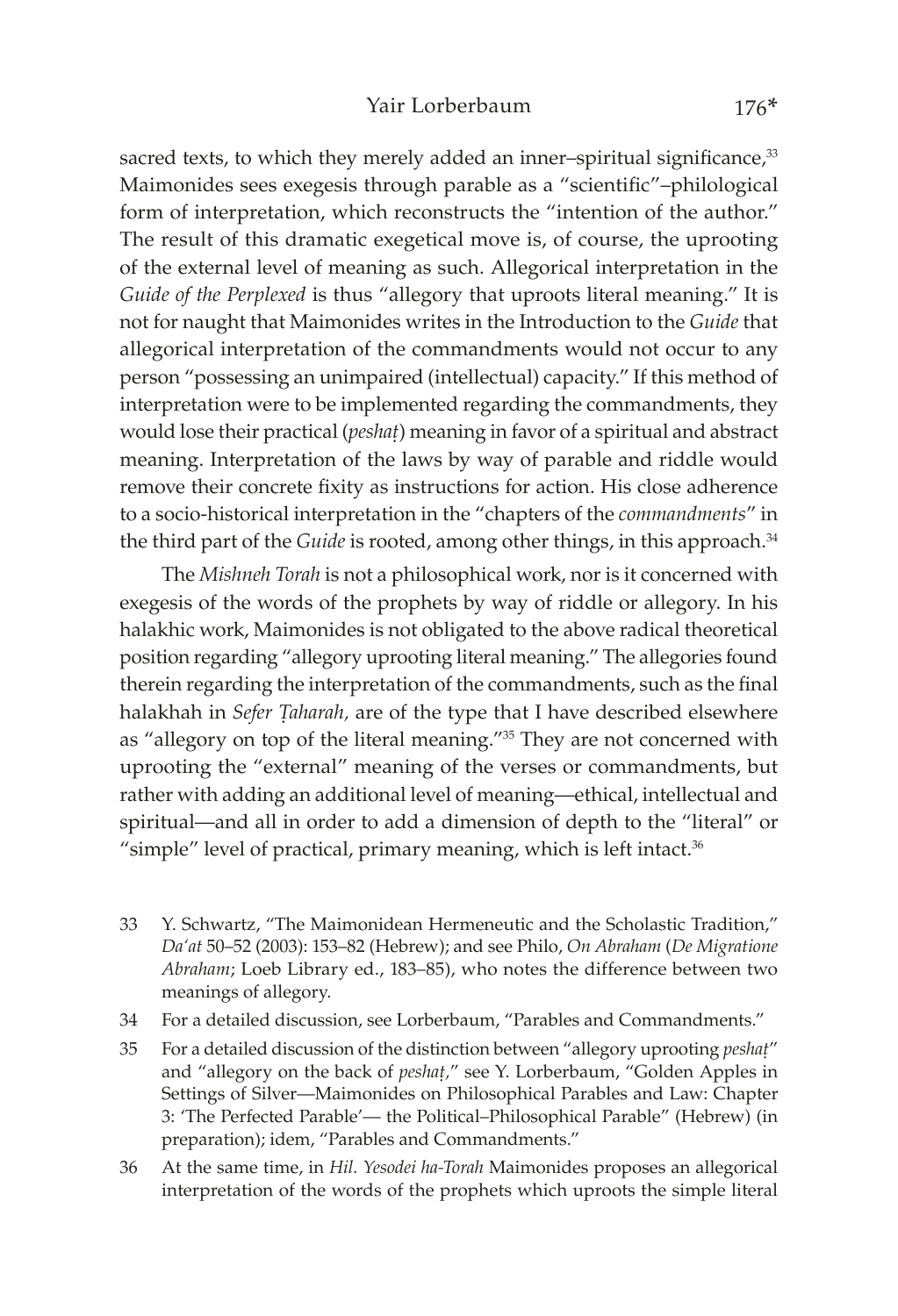The free interpretation used by Maimonides in the final halakhah of *Hil. Miqva'ot* is characterized by allegorical interpretation "on top of the *peshat.*" The allegorical analogy made in this halakhah hangs by a thread: not only is the requirement of intention during immersion in water a marginal detail in the laws of purity and impurity, but the halakhic intention required relates specifically to the "physical" impurity from which the immersee wishes to be purified. Such intention has no real connection to intention to separate oneself "from thoughts of iniquity" and to "immerse oneself in the waters of knowledge." But even though its exegetical basis is tenuous, the allegorization of the laws of purity and impurity at the end of *Hil. Miqva'ot* serves Maimonides' spiritual–religious aims well in his halakhic compendium. It is easy to understand why he concludes *Sefer Taharah* on this note of elevated spirituality.<sup>37</sup>

However, the interpretation of the commandments by way of parable and riddle, even when it is "on top of the *peshat*," has its own innate drawbacks. Even allegorical interpretation that is not intended to uproot the straightforward, practical meaning of the commandments but aims merely to add a spiritual dimension to them subjects them to a certain danger. As in the examples discussed earlier, here too the fear exists that the reason given for the halakhot will be incorporated within the halakhic discourse. However, as I noted above, the real danger in allegorical interpretation is far more serious. Because of its "spirituality," it is likely to totally uproot the concrete nature of the halakhah: that is, the laws of purity and impurity are likely to be interpreted purely according to their "spirit" and not according to their "carnal wording," their literal sense. Because of its general nature, interpretation based upon allegory may change, or "reshape" not only a particular, isolated halakhic rule, but an entire body of halakhah.<sup>38</sup> In the final

meaning. See, for example, the reference above in note 24. In addition to the fact that this only applies to a limited number of allegories, *Mishneh Torah,* as opposed to the *Guide,* does not establish the approach that the parable uproots literal meaning.

- 37 For an additional example, see *Hil. Shemittah ve-Yovel* 13.13, which is the end of *Sefer Zera'im;* and cf. Lorberbaum, "Parables and Commandments." To the reading I suggested here to the last halakhah of *Hil. Miqva'ot*, comp. Soloveitchik, *Halakhic Mind*, 96.
- 38 On the danger entailed in allegorization of the commandments, see G. G. Scholem, *Major Trends in Jewish Mysticism* (New York: Schocken, 1961), 27; idem, "The Meaning of the Torah in Jewish Mysticism," in *On the Kabbalah and*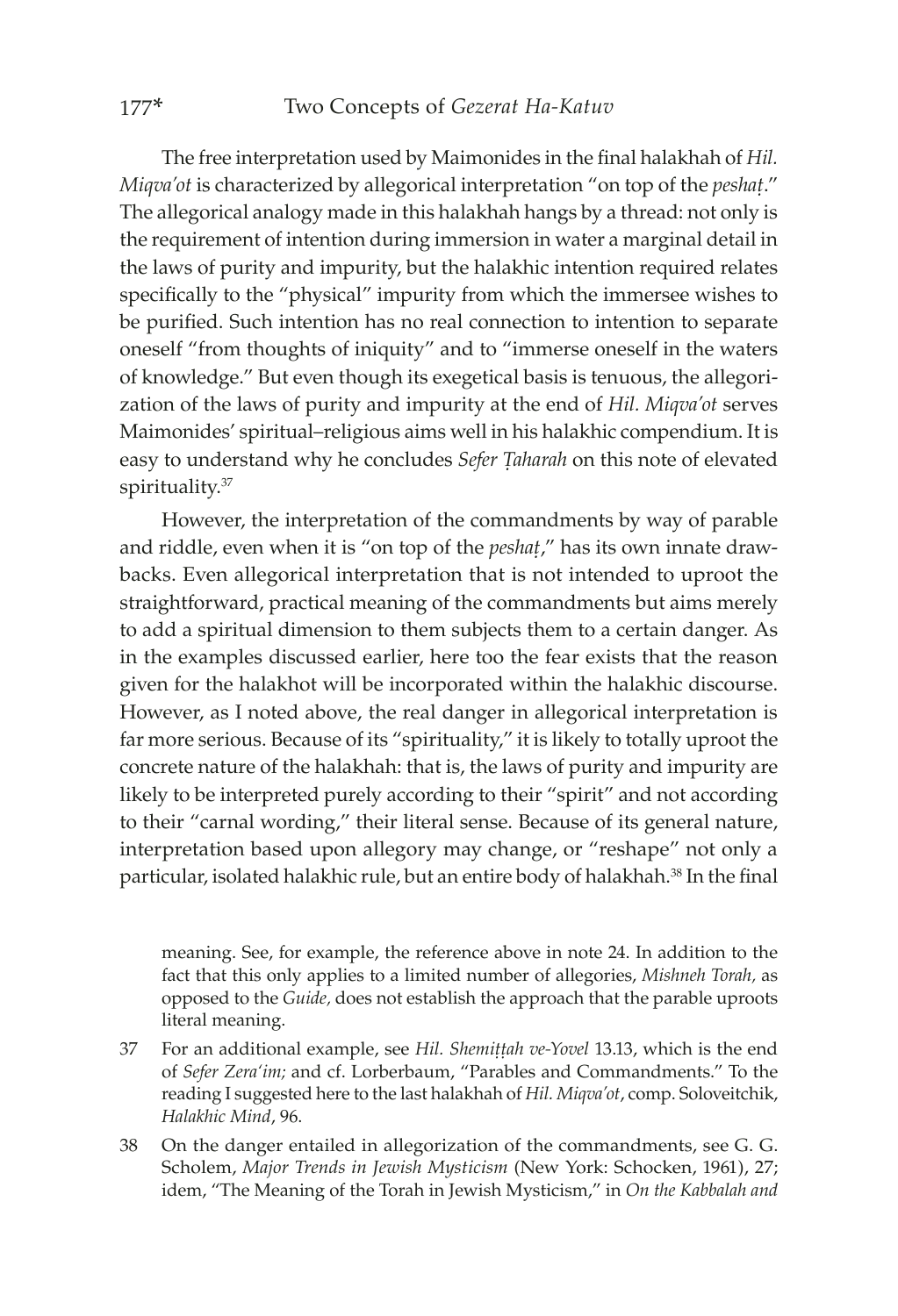analysis, if true impurity is not a function of external–physical factors, such as a dead body, menstruation, or certain kinds of reptiles ("impurity is not filth or dirt…"), but rather consists of "impurities of the soul" ("which are the thoughts of iniquity and bad opinions"), and if the "real" immersion is not in the waters of the *miqveh* (which do not change anything in "the body"), but rather in the "waters of knowledge"—what remains of the concrete laws of purity and impurity?<sup>39</sup>

Maimonides was well aware of the dangers entailed in such spiritual allegorization, even if it was "on top of the literal meaning," as witnessed by his strong remarks in the *Guide of the Perplexed* cited above.<sup>40</sup> This danger dictates the structure of this halakhah as a whole, particularly of its opening section. The halakhah begins with a dramatic, but carefully calculated declaration, in which Maimonides repeatedly warns that matters of purity and impurity as a whole are "Scriptural decrees" and "among the statutes," and even invokes proofs of this (from both physics and halakhah). The term "Scriptural decree" functions in this halakhah in the same way as it does in the halakhot discussed earlier. Here, too, it is intended to indicate to the reader that the laws of purity and impurity are to be implemented in the literal sense, as written, and not according to their rationale or "spirit," and here, as well, the term *gezerat ha-katuv* is intended to serve as a kind of limitation of the reason that follows thereafter, so that it may not influence or affect the halakhah. This is as if to say that the "allusion" implied in the demand for intention ("if he immersed and did not have presumption" etc.) is an extra–halakhic demand that lacks force and has no practical application.<sup>41</sup>

*Its Symbolism,* trans. R. Manheim (New York: Schocken, 1969), 32–86; and in his wake I. Tishby, *Netivei Emunah u-Minut* (Jerusalem: Magnes Press, 1964), 11–22; and cf. F. Talmage, "Apples of Gold: The Inner Meaning of Sacred Texts in Medieval Judaism," in *Jewish Spirituality: From the Bible through the Middle Ages*, ed. A. Green (New York: Crossroad, 1986), 313–55, at 342.

- 39 Maimonides' language is cautious and merely establishes an analogy. Nevertheless, it does have a certain subversive potential.
- 40 Different from Maimonides were, for example, the authors of the *Hagahot Maimoniot* in Provence, such as Kokhavi, who offered numerous allegorical rationales for the commandments. See M. Halbertal, *Between Torah and Wisdom: Rabbi Menahem ha-Meiri and the Maimonidean Halakhists in Provence* (Jerusalem: Magnes Press, 2000), 189–204 (Hebrew).
- 41 It should be noted that Maimonides was not the first one to offer an ethical interpretation of the laws of impurity and purity and that their concern was purity of the soul. He was preceded, as is well known, by Philo, *Laws* 1.259–69;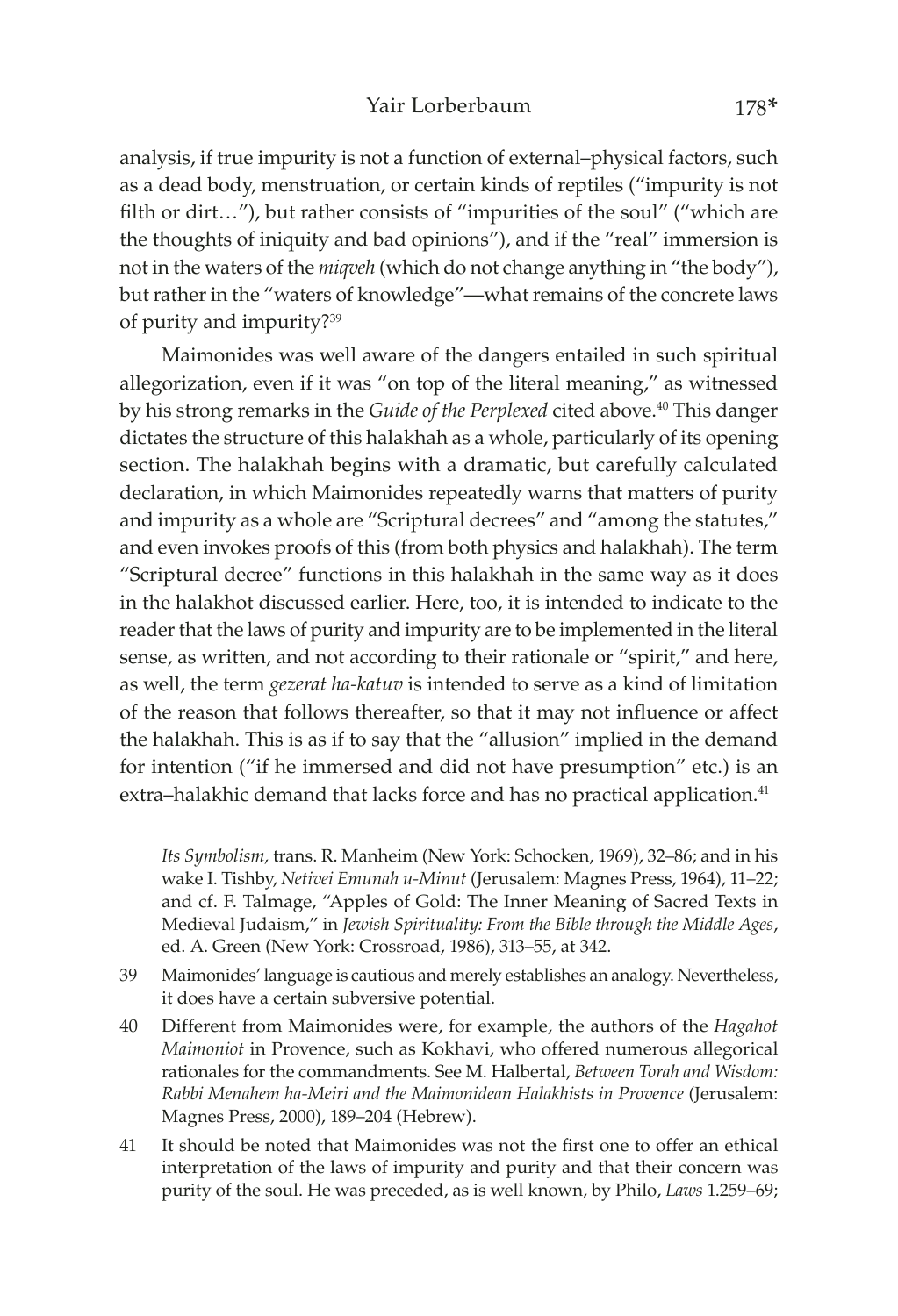But when the reason given is allegorical, it does not suffice to invoke *gezerat ha-katuv* in the jurisprudential sense, unlike its use is in a case such as that of "a [rebellious] son and not a daughter," whose rationale is specific and concrete ("the daughter is not drawn after eating…"). In the invocation of Scriptural decree in the case of purity and impurity, the reason is general and abstract. Because of the power of this rationale and its dangers, Maimonides reinforces the "Scriptural decree" by ascribing to it a theological meaning and attaching to it the term *huqqim*, while ignoring the "popular" meaning attributed to this term in the *Guide*. This is as if to say that the basis for the halakhic instruction to read the laws of purity and impurity in a literal manner is not only jurisprudential but also, and primarily, theological—that the rationales for the laws of impurity and the laws of immersion are unknown, and therefore we can do naught but to implement them as "Scriptural decree," in a specific and literal way.<sup>42</sup>

3.205–9, and cf. *Letter of Aristeas*, 142–69. For a survey of commentators who followed this approach, in both ancient and modern times, see V. Noam, *From Qumran to the Rabbinic Revolution: Conceptions of Impurity* (Jerusalem: Magnes, 2010), 34–36 (Hebrew). On the tension between "spiritual" rationales and halakhah, see the discussion in Maimonides' "Ordinance Regarding the Observance of the Laws of Immersion," in *Iggerot ha-Rambam,* ed. Shilat (Jerusalem: Ma'aliyot, 1995), I. 175–85, Appendix II (Hebrew). For the background of the decree, see A. Grossman*, Pious and Rebellious: Jewish Women in Medieval Europe* (Waltham: University of New England Press, 2004), 185–87.

42 It may be that the opening sentence in the final halakhah of *Hil. Miqva'ot* is not to be read in the usual way but as I proposed above: "That the impurities and purities are *gezerot ha-katuv…* because they are not among/of those things…" Rather, perhaps it ought to be read as follows: "That impurity and purity are Scriptural decrees" in the jurisprudential sense—that is, that one ought to apply these halakhot in a literal manner and not according to their rationale, as these are not known ("they are not of those things which man's mind can determine, but they are among the category of the *huqqim*"). So too regarding its sequel on the matter of immersion: because it has no rationale (i.e., "impurity is not like filth or vomit which may be washed away in water"), it must of necessity be a Scriptural decree in the jurisprudential sense, that is to say, a halakhah which must be applied literally. What transforms the subject of impurity and purity into halakhot without rationale is the term *huqqim* and not the term *gezerat ha-katuv,* which only indicates that they are to be interpreted and applied in a literal matter. Nevertheless, even according to this reading, this language also has a certain ambivalent or dual meaning, which is evidently deliberate. This proposal does not change the basic line of thought proposed above.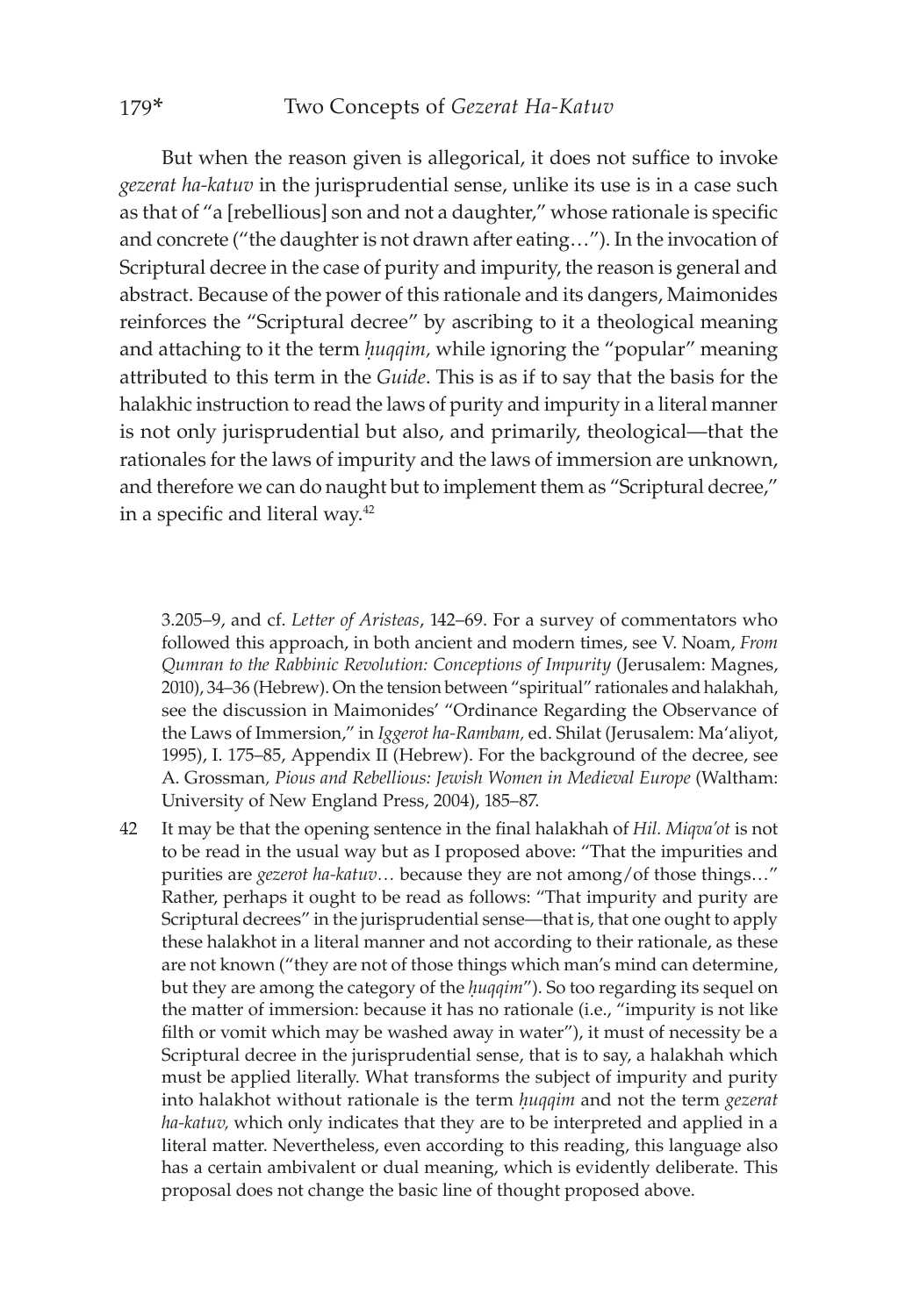Having established the laws of purity and impurity as *gezerot ha-katuv* in the theological sense, Maimonides is able to perform a sharp turn ("Nevertheless...") and to suggest an "allusion" that is lacking in halakhic force,<sup>43</sup> without fearing that the allegorical–spiritual rationale will undermine their halakhic or practical force.<sup>44</sup>

Maimonides' rhetoric in the final halakhah of *Sefer Taharah*—the "fallacies," the means of concealment and distraction used therein, including the theological use of *gezerat ha-katuv* and *hoq*—thus serves as a "solution" to the tension between his tendency towards philosophical rationalism, on the one hand, and his (conservative) tendency towards legal–halakhic formalism, on the other.

2. "Even though the Sounding of the Ram's Horn on Rosh Hashanah is a Scriptural Decree, it Also Contains an Allusion": Providence and Heavenly Judgment

In *Hil. Teshuvah* (the Laws of Repentance) 3.4, we read:

Even though the sounding of the ram's horn on Rosh Hashanah is a Scriptural decree, it also contains an allusion,<sup>45</sup> as if to say: 'Awaken, O sleepers, from your slumbers, and those who are in deep slumber arouse from your torpor; search out your deeds, and return in repentance, and remember your Creator.' This refers to those who forget the truth in the vanity of transient things, and pass all their years in futility and emptiness which will not help nor save them. Look to your souls and improve your ways and paths, and let each one of you abandon his evil path and his thoughts that are not good…

- 43 In this context, I should mention that, according to Maimonides, halakhic midrash by way of "allusion" has no halakhic standing. See above, n. 25.
- 44 Compare Stern, "On Alleged Contradictions," 295, and H. Rappaport, "On the Reason for the Commandment of Shofar and the Sense of the Term *Gezerat ha-Katuv* in *Mishneh Torah*," *Or ha-Mizrah* 51:1–2 (2006): 78–101, at 95 (Hebrew).
- 45 See *Madda ve-Ahavah,* facsimile edition of MS. Oxford–Huntington 80 and appendices, brought to press with an introduction and notes by Sh. Z. Havlin (Makor: Jerusalem, 1997). In several versions of the *Mishneh Torah* the reading here is בה יש רמז or לה יש רמז) i.e., in the feminine conjunctive). Cf. *Sefer ha-Madda*, ed. Frankel, in the appendix of "Collected Variant Readings," 5.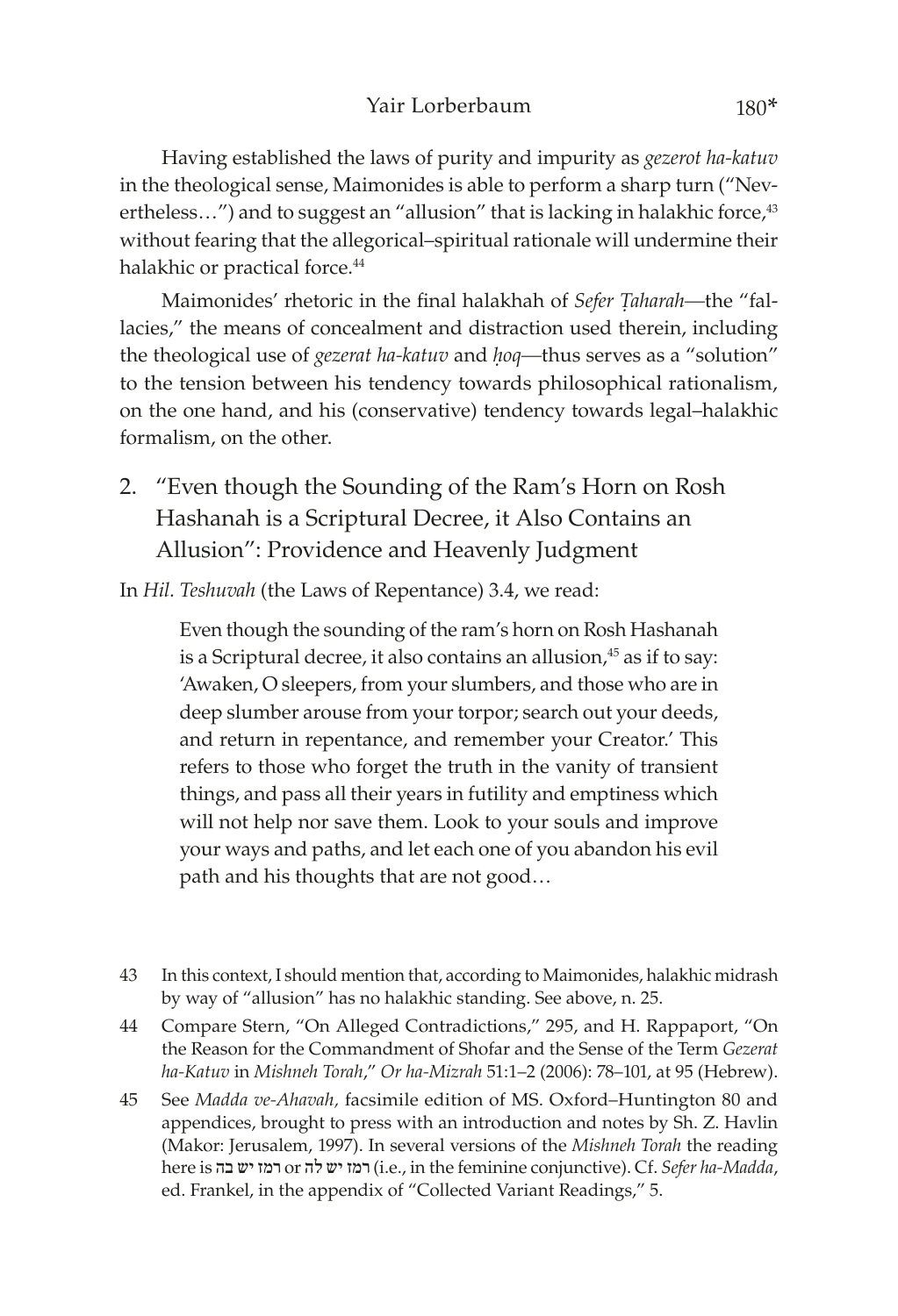In this halakhah, too, the use of the term *gezerat ha-katuv* is unique to Maimonides in that it does not appear in relation to the commandment of blowing the shofar in any of the relevant texts in the talmudic literature.<sup>46</sup> Thus, the use of "Scriptural decree" in this halakhah elicits some surprise.

In terms of language and syntax, the term *gezerat ha-katuv* in this passage has a theological meaning. The opening sentence of this halakhah establishes a certain contrast ("Even though…") between the blowing of the shofar on Rosh Hashanah and the term "Scriptural decree"—that is, between it being a halakhah without any (known) rationale and its "allusion"—that is, its suggested purpose. The rationale offered for the commandment in this halakhah, which is formulated as a sermon or admonition, is preceded in Maimonides by a qualifying comment that it is a Scriptural decree, without any reason.

A similar kind of rhetoric is found in the last halakhah in *Hil. Miqva'ot* (11.12) which we discussed above. There too, Maimonides begins with a declaration: "It is a clear and obvious thing that the laws of impurity and purity are Scriptural decrees…" But further along in the halakhah he performs a sharp turnabout: "Nevertheless, there is an allusion implied in this matter…" and goes on to elaborate their rationale and purpose. The structural–linguistic parallel between these two halakhot suggests that the rhetoric of *gezerat ha-katuv* in *Hil. Teshuvah* 3.4 is of the same kind as that found at the end of *Hil. Miqva'ot*.

46 Compare *b. Rosh Hashanah* 16a–b ("R. Yiúêaq said: Why does one blow [the shofar] on Rosh Hashanah? Why does one blow?—Because the All-Merciful said to blow…"). The reading in the Bavli is a reworking of a source whose original evidently read as follows: "Why does one blow [the shofar] on Rosh Hashanah? In order to confuse Satan (the Adversary)." The Babylonian Talmud incorporated therein the language: "Why does one blow—Because the All-Merciful said to blow," etc., evidently based on the view that one ought not to seek rationales for the commandments of the Torah. The paraphrase in *Sefer Halakhot Gedolot, Hil. Rosh Hashanah* (ed. Hildesheimer, Part I: 306) is important for our purposes here: "R. Yishaq said: Why does one blow [the shofar] on Rosh Hashanah? For what reason? Because it is a Scriptural decree. Rather, for what reason does one blast and warble… In order to confuse Satan"). However, it is doubtful to me whether those were the sources of Maimonides in this halakhah. Regarding the version in *Sefer Halakhot Gedolot*, see A. Shweike, "Studies in *Sefer Halakhot Gedolot:* Text and Editing" (Ph.D. diss., Hebrew University of Jerusalem, 2008) (Hebrew).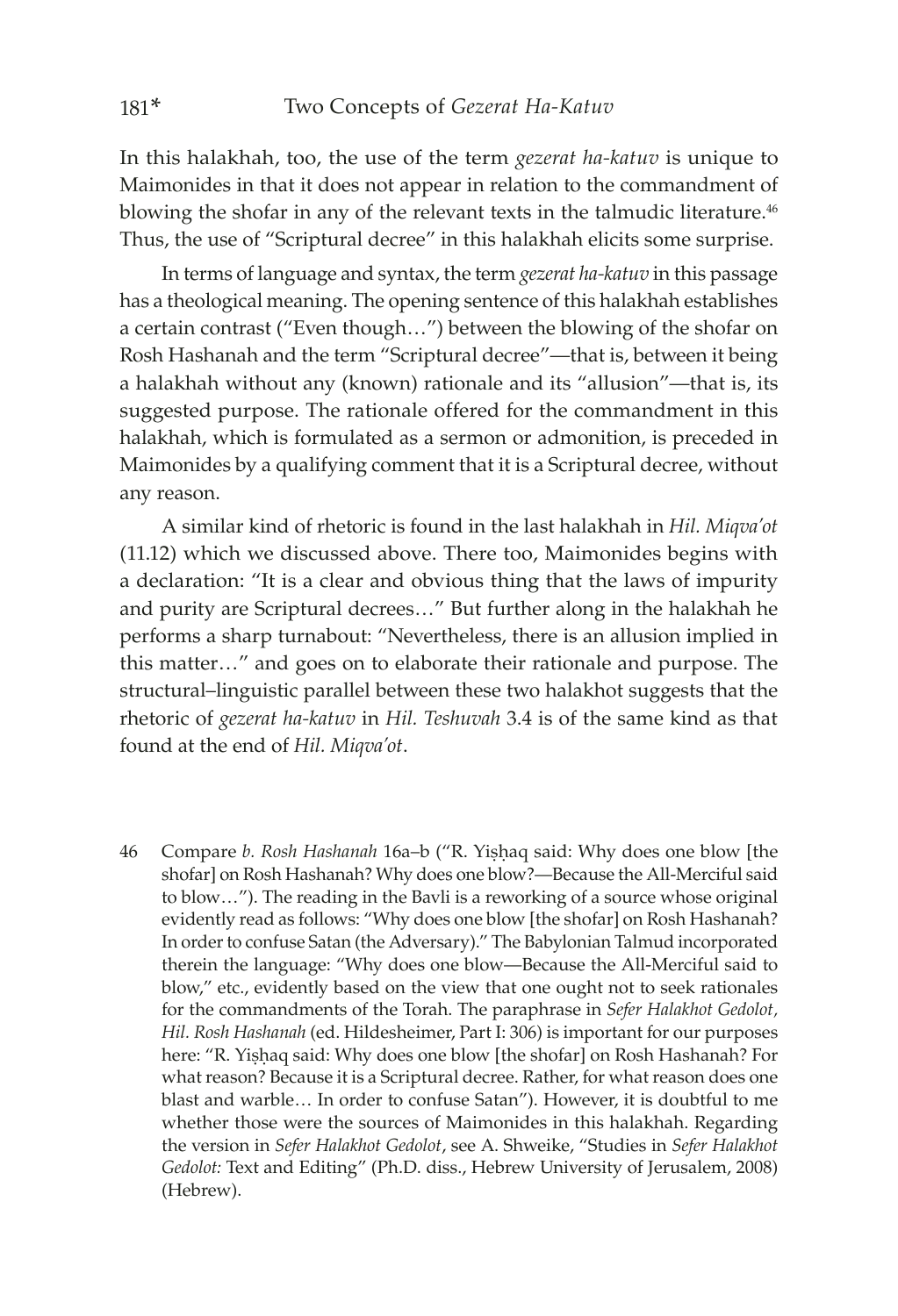There is nevertheless a difference between these halakhot. Whereas in *Hil. Miqva'ot* (before he suggests that it contains an "allusion"), Maimonides emphasizes that impurity and purity "are not among those things which the human mind can decide, but ... they are among the statutes (*huqqim*)," adding a justification for this statement ("for impurity is not dirt or filth which can be removed by water… but this matter depends upon the intention of the heart…"), in *Hil. Teshuvah* he is brief and succinct. He does not explain his statement that the blowing of the shofar is a Scriptural decree without rationale, but immediately discusses the "allusion" implied therein: a call to repentance.

Indeed, the statement that "blowing of the shofar on Rosh Hashanah is a Scriptural decree" is rather surprising. Unlike the case of purity and impurity, the commandment to blow the shofar does not fall under the rubric of *huqqim*. No one ever suggested that its reason is hidden. On the contrary, the talmudic sources suggest a large number of reasons for it (see below). Moreover, in the *Guide of the Perplexed* 3.43, Maimonides offers reasons for "those commandments included in the Book of Times." At the beginning of the chapter he comments that "the reason for all of them… are explained in Scripture," for which reason he only explains them in brief. Further on in the chapter he writes: "New Year lasts similarly for one day. For it is a day of repentance in which the attention of the people is called to their negligence. Therefore the shofar is blown on it, as we have explained in *Mishneh Torah*."47 He thus presents, in succinct form, the same reason as that offered in *Hil. Teshuvah,* referring to the more elaborate discussion in the *Yad ha-Êazaqah*. In his philosophical work, there is no suggestion of the reservation expressed in the *Yad* to the effect that the blowing of shofar on Rosh Hashanah is a "Scriptural decree" without rationale.<sup>48</sup>

- 47 Schwartz ed., 597; Pines, 571. On the subject of "one day," see ibid., n. 22.
- 48 This is also the case regarding the rationales for impurity and purity in *Guide of the Perplexed*. However, there, as will be remembered, the reasons are different from those in *Mishneh Torah*. Regarding the shofar, see *Sefer ha-Misvot*, positive *misvah* §137: "That He commanded us to blow the shofar on the tenth day of Tishrei of this year [i.e., the jubilee year–YL] and to declare freedom to servants in all our lands, and that the Hebrew servant may go free without redemption-money on this day… For the jubilee is equivalent to Rosh Hashanah regarding shofar-blowing and the blessings… But it is however known that this blowing on the jubilee year is to publicize the liberation, and it is a kind of declaration, as it says, "and you shall declare freedom" (Lev 25:10). And its matter is not like that of blowing shofar on Rosh Hashanah, which is a remembrance before the Lord, while this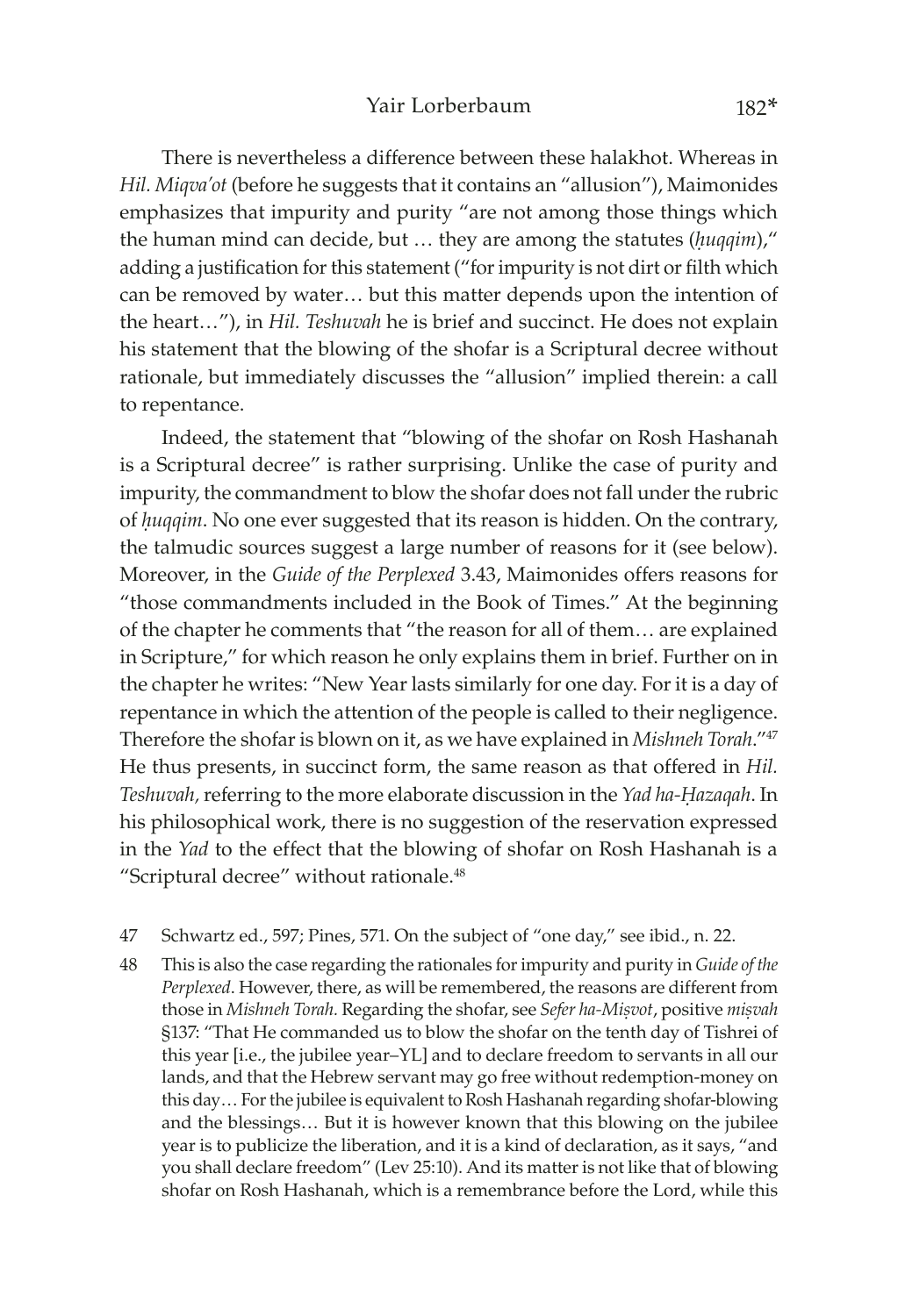Both because of the clarity of the commandment (in Jewish tradition and writings) and because of his principled position regarding the rationales for the commandments (including the rationales for the *huqqim*), Maimonides' claim that the blowing of the shofar on Rosh Hashanah is a "Scriptural decree" in the theological sense cannot be read literally.<sup>49</sup> As in the case of impurity and purity at the end of *Hil. Miqva'ot,* here too, the term *gezerat ha-katuv* serves a rhetorical function whose nature may be inferred from the context of chapter three of *Hil. Teshuvah*. 50

The first three halakhot of *Hil. Teshuvah* are not laws in the narrow and precise meaning of the term.51 Rather, these halakhot present a detailed picture of the divine reckoning and judgment which every person undergoes before the "Heavenly Court" every day, or of the Laws of [Divine] Providence that govern him and determine his destiny constantly. "Each and every human being," Maimonides begins, "has merits and transgressions," and he goes on to develop three basic categorizations: the *Saddiq*, the righteous man, "whose

is to free the slaves, as we have explained." Regarding "remembrance before the Lord," see the wording in Lev 23:24 ("On the seventh month, on the first day of the month, you shall have a day of cessation, a remembrance of horn-blowing, a holy convocation"). The language of Scripture quoted in Positive Commandment §137 does not mean that the purpose of blowing the shofar on Rosh Hashanah is to awaken the memory of Israel in the upper spheres. Rather, its concern is to distinguish between it and the blowing on the jubilee year. Compare Rappaport, "On the Reason," 87–88.

- 49 Compare Rappaport, ibid., 95. Stern ("On Alleged Contradictions," 292–93) thinks that, by means of the term *gezerat ha-katuv,* Maimonides sought in *Mishneh Torah* to conceal the socio-historical reason for the shofar which was based, in his opinion, upon the words of Aristotle, cited in *Guide of the Perplexed* 3.43 (ibid.; Pines, 572). However, the quotation from Aristotle in that chapter ("The ancient sacrifices and gatherings used to take place after the harvesting of the fruit. They were, as it were, offerings given because of leisure."–*Ethics,* Book VIII, 9, 1160a, 25–28) and Maimonides' words further on in that same chapter ("For this too is one of the pivots of the Law") do not at all pertain to the Festival of Rosh Hashanah and its mitzvot, but rather to the Festival of Sukkot and the ingathering of fruits. Likewise, the above words of Maimonides do not relate to the quotation from Aristotle but to the subject of "merits of the fathers" (see ibid.).
- 50 Comp. Soloveitchik, *Halakhic Mind*, 94–95. Soloveitchik understands the term *gezerat ha-katuv* here, and everywhere, as a rule with no reason.
- 51 Likewise in the second part of the chapter, which deals with various categories of sinners ("sectarians," "heretics," "those that deny the Torah," "rebels," etc.). See below, n. 56.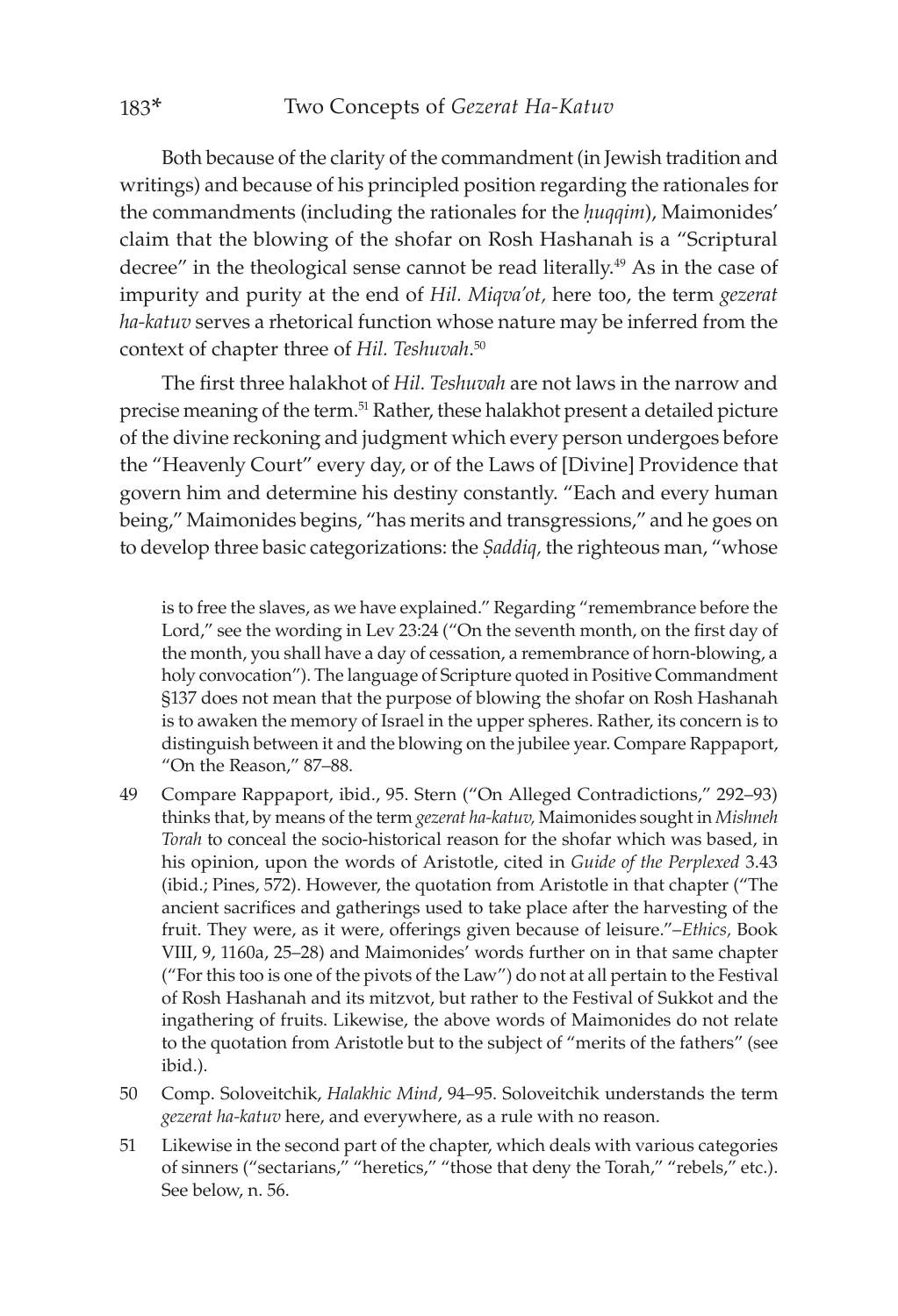## Yair Lorberbaum 184\*

merits are greater than his transgressions"; the *Rasha,* the evildoer, "whose transgressions are greater than his merits"; and the *Beinoni,* the intermediate person, who is "half and half." These categories are not only applicable, in his opinion, to the individual: "So too, a state, if its inhabitants' merits are greater than their transgressions, is considered righteous; and if their transgressions are greater, they are evil; and so too the entire world" (§1).

Halakhah §2 begins with a dramatic statement: "A person whose transgressions are greater than his merits dies immediately in his wickedness … And so too a state whose transgressions are greater is immediately annihilated … and so too the entire world, if its transgressions were greater than its merits, it is immediately destroyed, as is said, 'And the Lord saw that man's evil was great upon the earth' [Gen 6:5]."<sup>52</sup> Maimonides portrays a moral order to the world, run by a causality [analogous to that of] natural law. But this frightening order is not susceptible to prediction or prophecy for it is concealed from the human eye. "This reckoning," he emphasizes, "is not according to the number of merits and transgressions, but rather according to their magnitude. There are merits which correspond to several transgressions… and there is a transgression which may outweigh several merits." Hence: "These things are not measured except according to the mind of the God of knowledge, and He is the one who knows how to balance the merits against the transgressions." Maimonides obscures these "calculations of the End," hinting to the reader that he has no way of clarifying the state of his account and cannot know under what category he falls. As he is unable to anticipate the results of these Heavenly procedures to which he is subject every day, he should not be complacent regarding his own good deeds, on the one hand, but neither may he develop a fatalistic disposition because of his failures ("wickedness"), on the other. This "veil of cloud" creates constant doubt, which should stimulate him to repent and return to God.53 If, at the

- 52 Maimonides brings biblical support for these statements. As stated, in these halakhot he reworks various rabbinic sayings: *b. Rosh Hashanah* 16b; *t. Sanh.* 13.3 (ed. Zuckermandel, 434); *b. Qidd.* 40b; *t. Qidd.* 1.13–14 (ed. Lieberman, 281). For a discussion of chapter three of *Hil. Teshuvah,* see A. Kadari*, Iyyuney Teshuvah*: *Halakhah, Thought and Educational Philosophy in Maimonides' Laws of Repentance* (Beer-Sheva: Ben-Gurion University Press, 2010), 86–89 (Hebrew), where he discusses, among other things, the relation between Maimonides' words and his talmudic sources.
- 53 See Kadari, *Iyyuney Teshuvah*, 90–91. This ambiguity also prevents a person from "utilizing" the excess virtues he has accumulated in order to sin for his own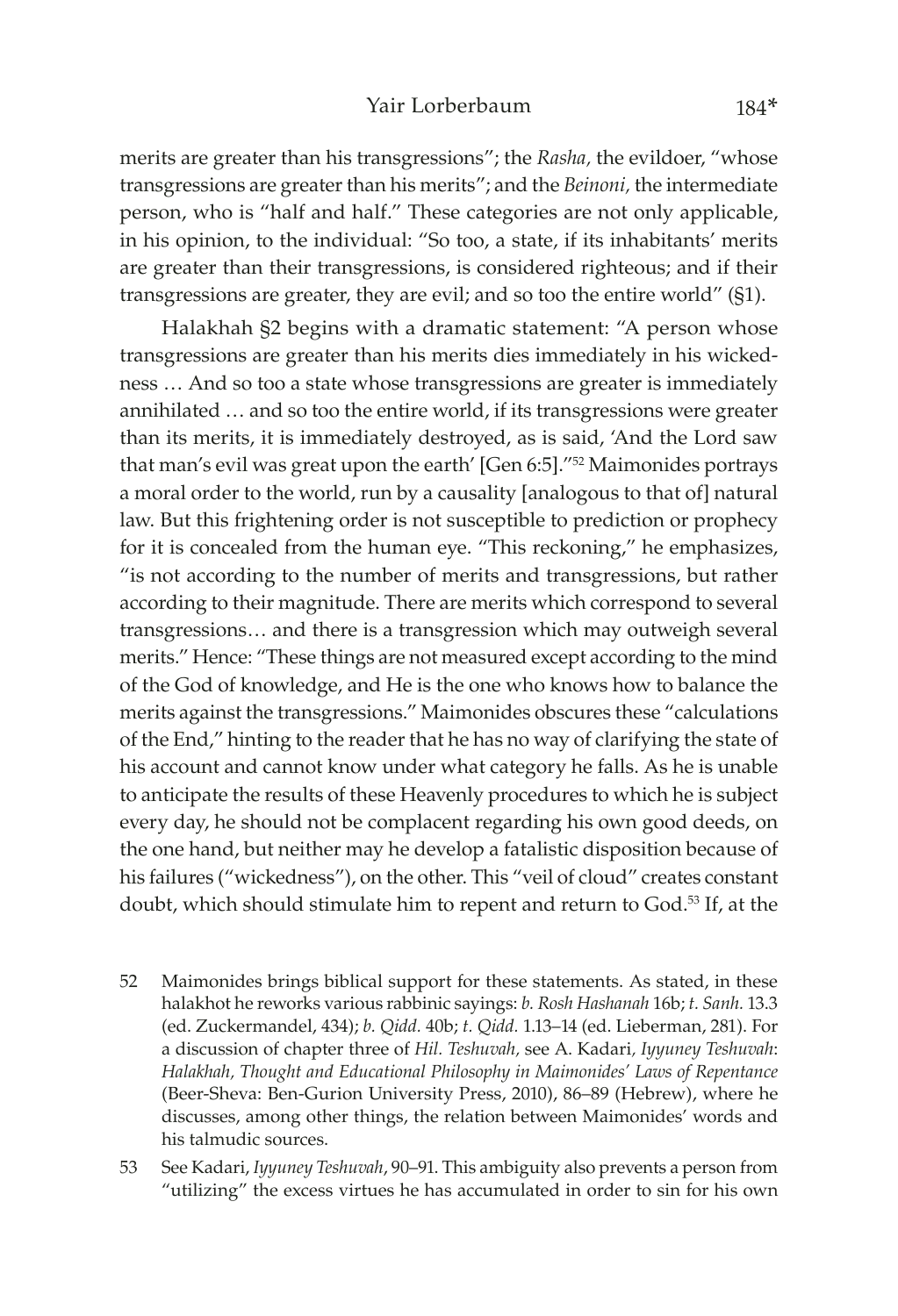beginning of the halakhah, one seems to be speaking of impersonal laws of Providence, here Maimonides speaks of "the God of knowledge," who alone weighs "merits against transgressions."

But despite a certain vagueness in §2, the description of the rules of the Heavenly reckoning continues into §3: "Whoever regrets the commandments which he did and regrets his merits… and says in his heart, 'What benefit have I enjoyed from their performance,' has lost them all, and none of his merits are remembered." Unlike a human court, which only relates to actions, the Heavenly tribunal examines man's innermost being, attributing to these "regrets" a dramatic weight, far greater than that attributed to the acts themselves. This comment is a block to any sinful disposition, far more so than to the sin itself.54

The account of the manner of weighing transgressions and merits in the Heavenly court continues and is even reinforced further along in the chapter. In §5, he states: "At the time that one weighs a person's transgressions against his merits, one does not take into account that transgression which he performed initially, nor the second, but only from the third one on…" This lengthy and circuitous halakhah, whose details are not of interest to us in this context, is based upon talmudic sayings which Maimonides uses in his own distinctive way throughout this chapter and in many other places.<sup>55</sup> Here, the hour when they weigh [his deeds] is every day. Further along in this halakhah, Maimonides distinguishes between the "individual" and the "community" and between "intermediate" people and "the wicked" and,

pleasure. These notes also play a further, secondary purpose. They imply an answer to a certain called-for skepticism: If in fact the evil person did not die immediately in his wickedness (and likewise regarding a state of the entire world), does this not limit somewhat the calculation of the end, which Maimonides himself criticizes elsewhere? See, for example, *Hil. Melakhim* 12.2 and the *Epistle on Resurrection* (ed. Shilat, 363–64).

- 54 Compare *b. Yoma* 29a: "Thoughts of transgression are more difficult than transgression"; and cf. *Guide* 3.9 (ed. Schwartz, 445).
- 55 As in Rabad's gloss ad loc.: "This is a confused matter, that he confused the matters with one another, imagining in his mind that they are identical, but they are very strange and distinct from one another." And cf. *b. Yoma* 86b; *b. Rosh Hashanah* 16b.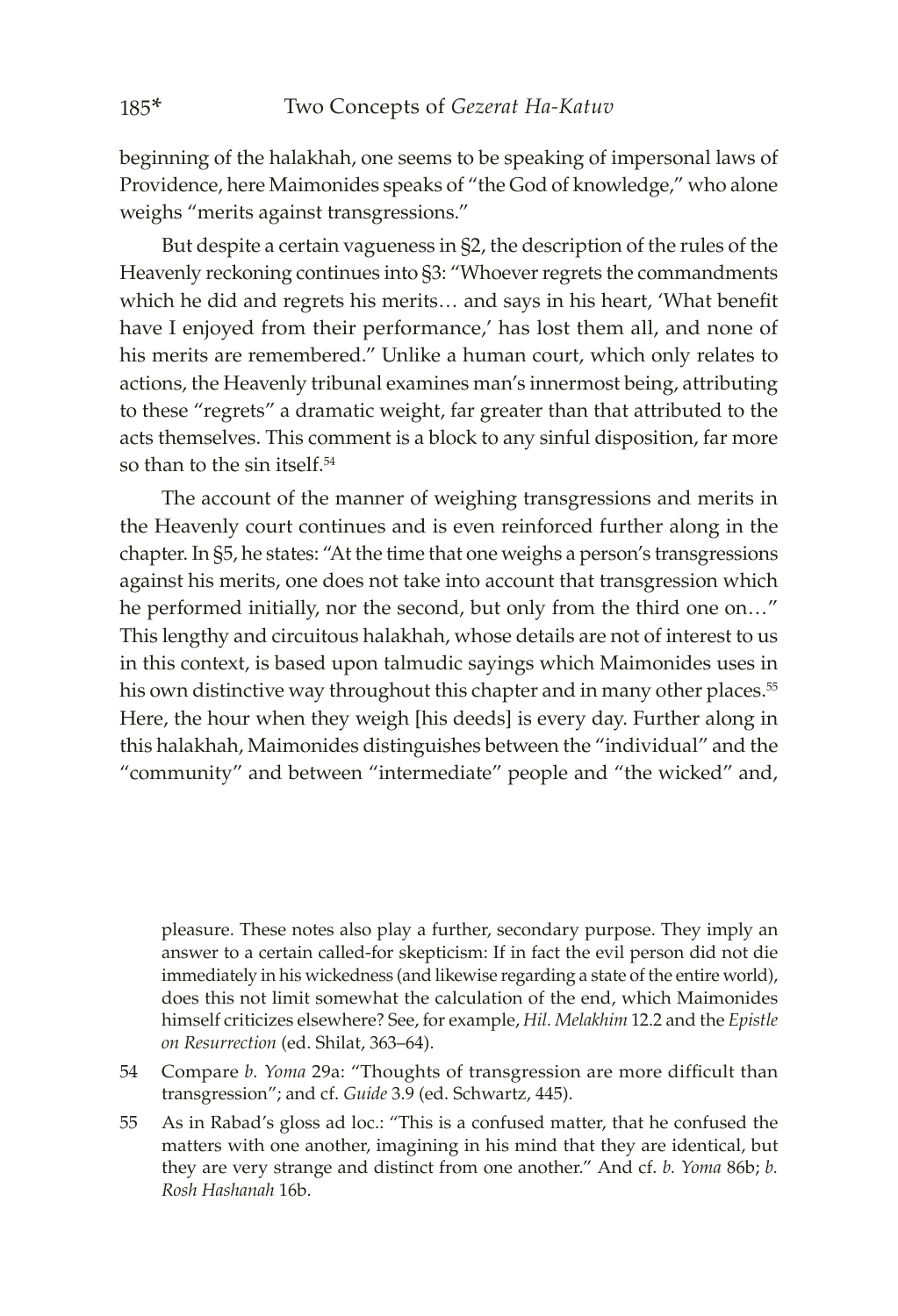in the end, refers to the ultimate reward, when he explains who (and under what conditions) enjoys "a portion in the World to Come."<sup>56</sup>

Let us return to §3. If thus far in chapter three, Maimonides discusses the procedures conducted in the Heavenly Court every day of the year (or the ethical laws of nature which operate constantly), he now turns to discuss the special "procedures" unique to the Days of Awe: "Just as one measures a person's merits and his transgressions at the time of his death" (i.e., every day?), "so too every year the transgressions of every one of the inhabitants of the world is measured against their merits on the festival day of Rosh Hashanah. One who is found to be righteous is sealed for life; one who is found to be wicked is sealed for death; and the [judgment of] one who is in-between is suspended until the Day of Atonement. If he repented, he is sealed for life; if not, he is sealed for death." The precise relation between the Heavenly procedures conducted every day of the year (or at the time of a person's death) and those unique to the Ten Days of Repentance is not clear. In any event, Maimonides here integrates them with one another. Thus, while there are certain days of the year that are set aside for *teshuvah*, for him it is primarily a daily effort.

It is difficult to exaggerate the contrast between the detailed description of the Heavenly procedures and the laws of Providence depicted in *Hil. Teshuvah* chapter three, and the chapters of Providence in the *Guide of the Perplexed.* The former is based on an anthropomorphic conception of God, a notion of Special Providence and of a Divine policy of recompense and particularly of punishment, which operate with the precise (albeit hidden) causality of natural law, an apocalyptic end to the world (at least as a possibility), and a non-linear perception of time that distinguishes the Days of Awe from other days. How remote this mythic understanding of Providence

56 The concluding section of 3.5 bridges between the first part of the chapter and its second part, which is concerned with various categories of sinners ("sectarians, heretics, deniers of the Torah... rebels, those that cause the multitude to sin"), all of which "have no portion in the World to Come." This theological category is a halakhic–political technique used by Maimonides in order to indicate their severity and to determine who is "inside" and who is "outside." However, chapter three has a "happy ending," which returns to the initial subject and transforms the entire chapter into a single intellectual unit. The final halakhah (§14) concludes: "Regarding what is it said that none of these have a portion in the World to Come? When he died unrepentant. But if he repented of his wickedness and [then] died, and he is repentant, he receives [a portion in] the World to Come, for there is nothing that can stand in the way of *teshuvah*."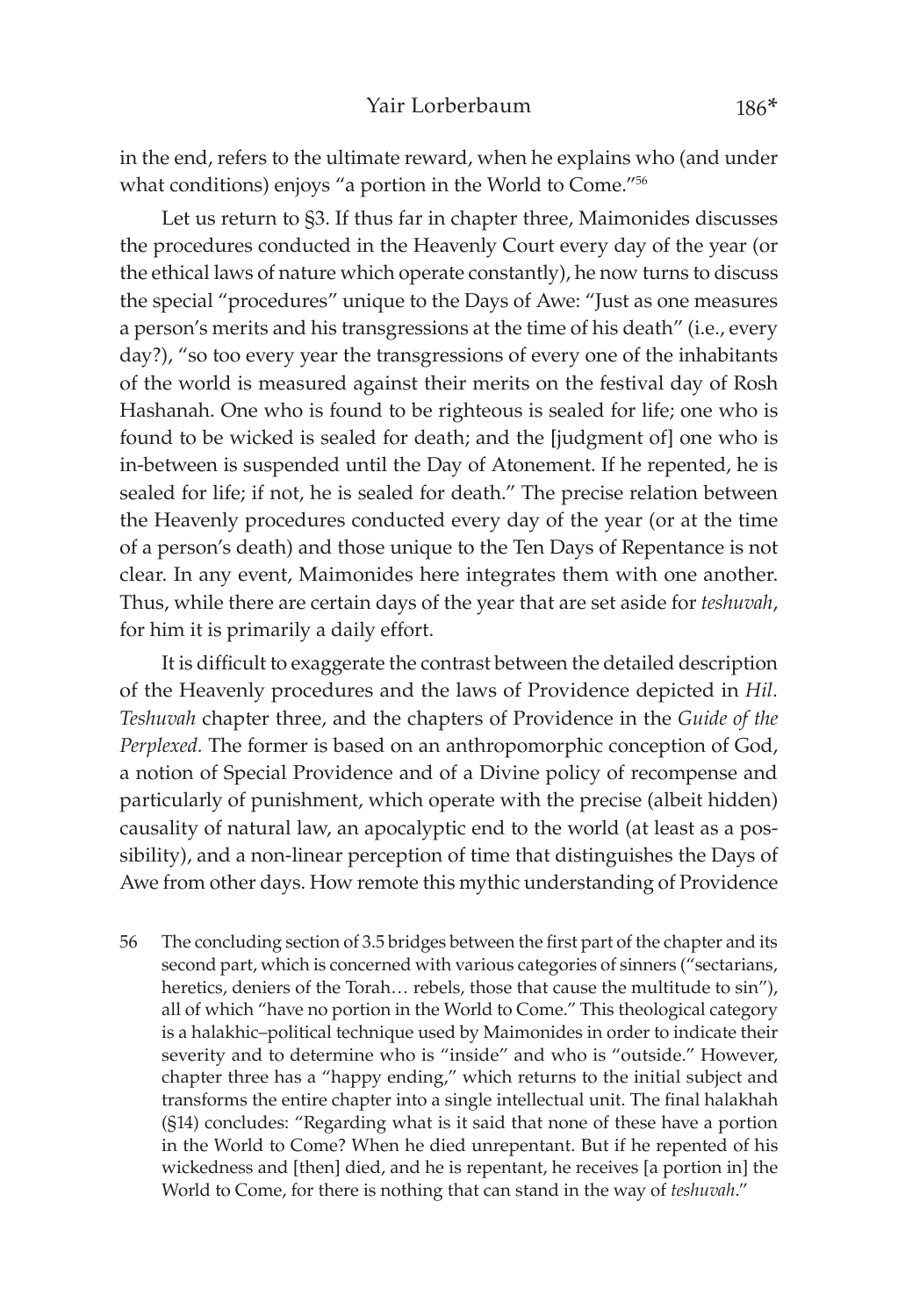is from that expressed in the *Guide of the Perplexed* 3.17–18 and 51! Thus: "Divine providence is consequent upon the divine overflow… everyone with whom something of this overflow is united, will be reached by providence to the extent to which he is reached by the intellect" (3.17; Pines: 471, 474). "Accordingly, divine providence does not watch in an equal manner over all the individuals of the human species, but providence is graded as their human perfection is graded… As for the ignorant and disobedient, their state is despicable proportionately to their lack of this overflow, and they have been relegated to the rank of individuals of all other species of animals: 'He is like the beasts that speak not' [Ps 49:13]" (3.18; Pines: 475)—who, according to Maimonides, are not subject to particular providence at all. "We have already made it clear to you that that intellect which overflowed from Him, may He be exalted, towards us is the bond between us and Him" (3.51; Pines: 621). For our purposes here, there is no need to delve deeply into Maimonides' understanding of Providence in the *Guide,* which is also alluded to in the "Laws of Fundamentals of the Torah."57 Let it suffice to say even according to a moderate interpretation thereof, it is impossible to reconcile it with the picture painted in *Hil. Teshuvah* chapter three.<sup>58</sup>

Chapter 3.1–5 of *Hil. Teshuvah* is a folk sermon, intended to create a sense of urgency on the part of the average reader—a feeling of an immediate and proximate threat to his life—so as to stimulate him to repent. This sermon arouses the following train of thought on the part of the innocent reader: "Since there is no way of knowing the situation of my Heavenly account, I may be on the verge of destruction. As I am still alive, I am evidently not a total evildoer (who "dies immediately in his wickedness"), hence, I may assume

- 57 This view is alluded to in *Hil. Yesodei ha-Torah* 2.8: "And all these forms live and acknowledge the Creator, and know him with an exceedingly great knowledge, each form according to its level and greatness… But none of them know the Creator as he knows Himself." And further on, in §9: "All existent things apart from the Creator… all exist by virtue of His true existence. And because He knows Himself and recognizes his greatness and glory and true existence, He knows everything and there is nothing hidden from Him." But I cannot elaborate upon this point.
- 58 Not for naught does Maimonides comment at the end of *Guide* 3.18: "Consider this chapter as it ought to be considered; for through it all the fundamental principles of the Law will become safe for you and conformable for you to speculative philosophic opinions; disgraceful views will be abolished; and the form of providence, as it is, will become clear to you" (Pines, 476).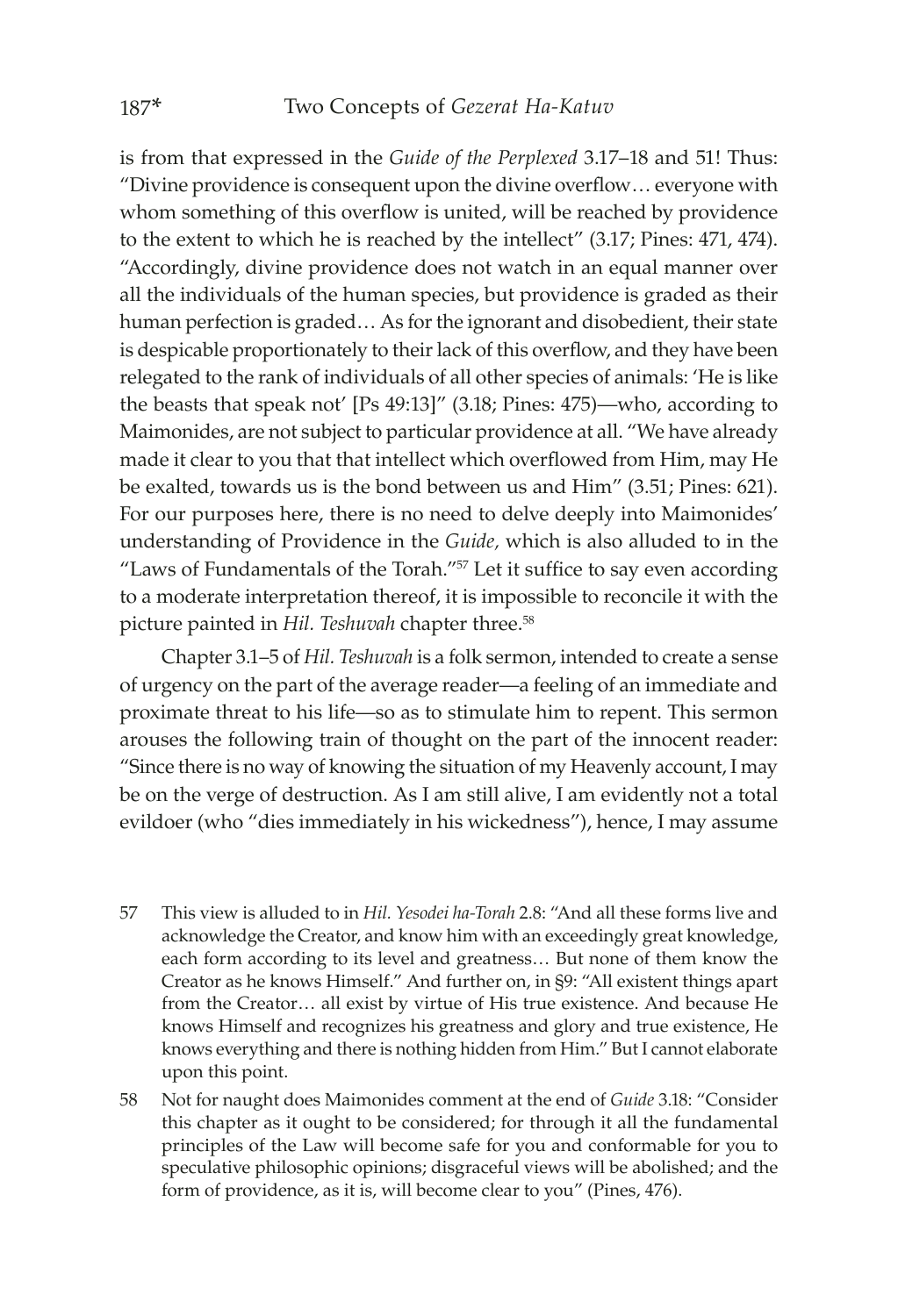that I am at least "in-between." In that case I can still save myself. Therefore, I must engage in repentance with all my strength, now, immediately!"<sup>59</sup>

Chapter 3 of *Hil. Teshuvah* would seem to be a detailed embodiment of the folk understanding of providence as a "necessary belief" ("noble myth/ lie"), of the sort mentioned by Maimonides in *Guide* 3.28: "In the same way the Law also makes a call to adopt certain beliefs, belief in which is necessary for the sake of political welfare. Such, for instance, is our belief that He, may He be exalted, is violently angry with those who disobey Him and that it is therefore necessary to fear Him and to dread Him and to take care not to disobey" (Pines, 512).<sup>60</sup>

Let us return to our chapter. Halakhah §4 acts as a sequel to the previous halakhah, and is the focal point of chapter three as a whole (or at least of its first part). The halakhah opens, as will be remembered, with a statement that interests us: "Even though the blowing of the shofar on Rosh Hashanah is a scriptural decree…," which is merely intended as an introduction and a qualification to the "allusion" contained therein: "That is to say: Wake up, yea that sleep, from your slumbers, and those in deep slumber from your torpor;

- 59 See Kadari, *Iyyuney Teshuvah*, 93–94. The genre to which this chapter belongs is that of the "folk sermon," whose purpose is to create an impression and to motivate people to action. *Hil. Teshuvah,* chapter three, is not a clear-cut and carefully considered halakhic discussion, nor is it a well-ordered and systematic theological discussion. It is a categorical error to draw precise conclusions or to ask and answer questions of this text. Thus, for example, there is no point in asking how it can be, if a person dies immediately because of his wickedness, that the wicked are judged on Rosh Hashanah—compare the Rabad's gloss ad loc.—or, if an evil state is "immediately destroyed," how does it help for an individual to perform good deeds, since it is quite probable that he will die because of the evildoers in the state in which he lives? Nor is this chapter conducive to an esoteric reading that would uncover an underlying philosophical level (compare Kadari, op cit.). At the same time, as is his way in the theoretical portions of his "popular" writings, even in this "folk sermon" Maimonides chooses his words carefully and refrains from gross anthropomorphism, presenting an impersonal picture of the laws of providence. And primarily, unlike the rabbinic myth regarding the shofar, which attributes to its blowing magical–theurgic functions, the function of the myth built here by Maimonides is to advance ethical perfection and social order.
- 60 The popular understanding of transgression and punishment in chapter three of *Hil. Teshuvah* differs from the philosophical approach, in which punishment is not a response to transgression but is the act of transgression itself. See, e.g., *Guide* 1.2.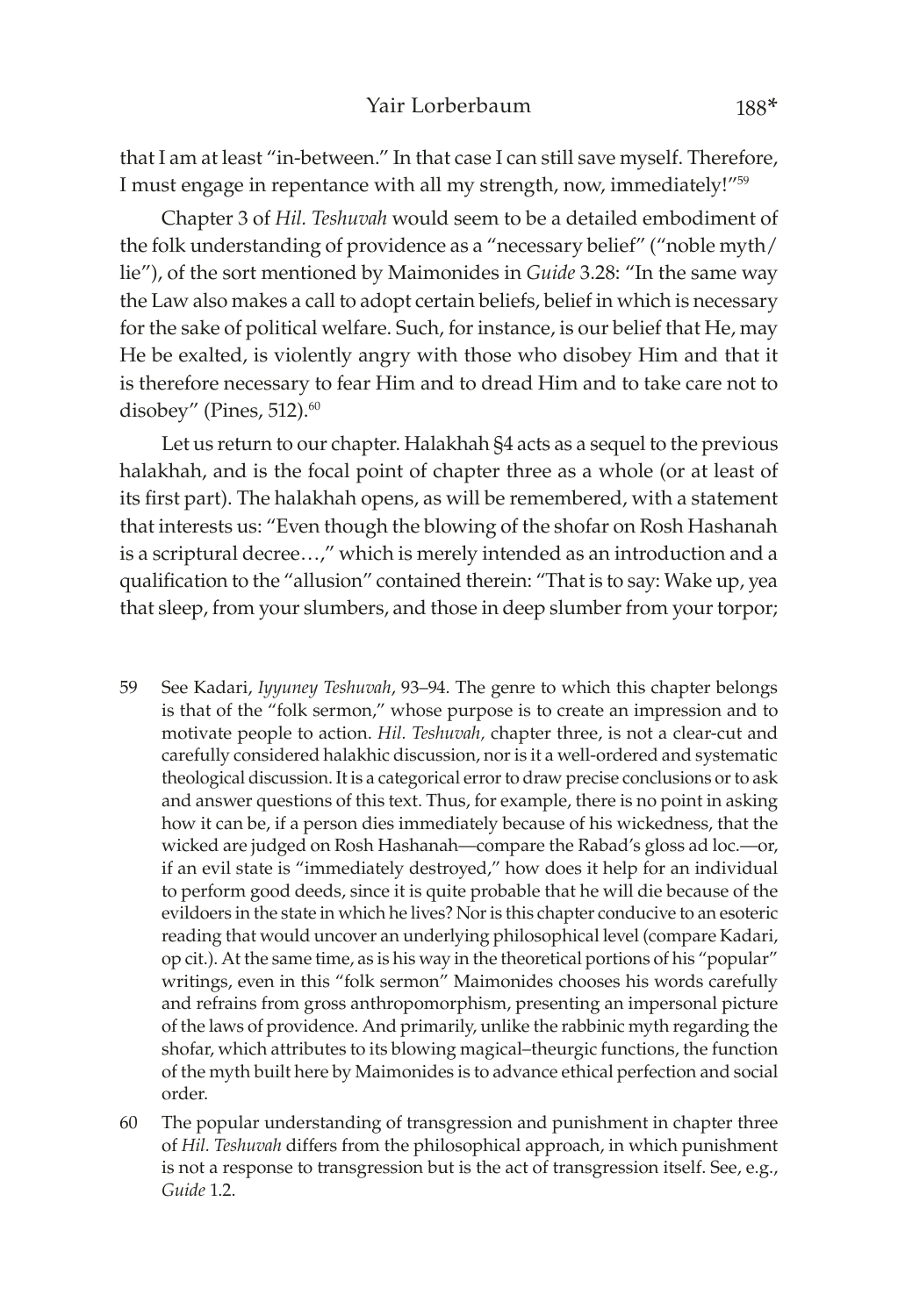Examine your deeds and turn in repentance; Remember your Creator… And abandon, each one of you his evil path, and his thoughts which are not good." If the discussion thus far has focused on the theological dimension—the details of the Heavenly judgment and the rendering of accounts—in this halakhah, Maimonides derives its practical consequences which, as we have said, are the purpose of this chapter/sermon as a whole: the call to man (i.e., the reader) to "wake up" and to "turn in repentance." It is not Maimonides who is awakening the reader, but rather the shofar that is calling to him.

I noted earlier that Maimonides uses the term "allusion" to indicate a subject or verse which is a parable or metaphor containing an inner level of meaning to be interpreted in an allegorical manner.<sup>61</sup> The allusion involved in the blowing of the shofar is complex. The actual sound arouses people from "the vanities of time" and motivates them to repent. However, in order for it to be pregnant with this rich significance (and not sound like ordinary noise), the shofar, or its sound, must serve as a symbol. It would appear that, according to the language of this halakhah, the "allusion" is rooted in the shofar itself (the Hebrew, רמז יש בו, implies a masculine predicate to the pronoun, referring to the shofar and not to the act of blowing, which would be in the feminine), from which we derive the significance of the shofar and its power to awaken. Moreover, the word כלומר") as if to say") is an abbreviated form of לומר כאילו or לומר כמו, which in medieval and modern Hebrew generally has the meaning of "that is," i.e., an additional explanation, clarification, or explication of the matter. However, in the rabbinic lexicon the term has the meaning of "as if [or: like] to declare." The Sages use the term *kelomar* in order to interpret certain public acts, generally non-verbal ones, and to explain the idea implicit therein.62 While Maimonides makes extensive use of כלומר in the sense of "that is to say," it seems clear from the wording of this halakhah that it is used here in the rabbinic sense: "to declare," "to make known."63

- 61 Comp. Soloveitchik, *Halakhic Mind*, 95.
- 62 See, for example, *m. Sanh.* 6.6: "That is to say, for what reason is it suspended?…"; *m. Naz.* 2.1; and see E. Cohen, "On the Early Meanings of the Word *K'lomar*," *Mileat* 2 (1984): 185–200 (Hebrew); Y. Lorberbaum, *In God's Image: Myth, Theology and Law in Classical Judaism* (Cambridge: Cambridge University Press, 2015), 152–53.
- 63 See *Hil. Sanhedrin* 13.6, where Maimonides alters the wording of *m. Sanh.* 6.6: "And the relatives [of the person executed] come and ask after the welfare of the witnesses and the welfare of the judges…. As if to say: We have naught against you in our hearts, for you judged a true judgment." Instead, he reads: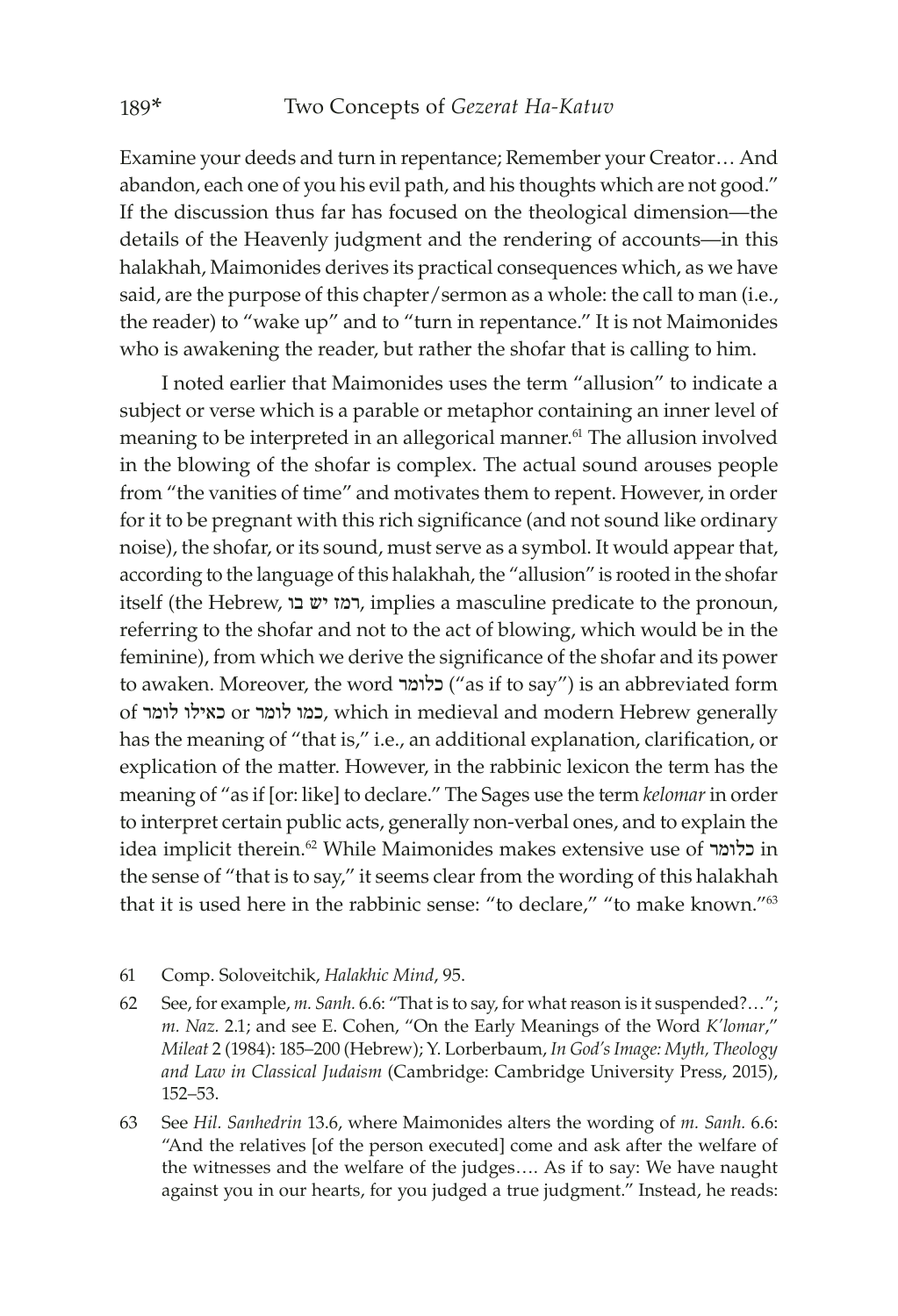#### Yair Lorberbaum 190<sup>\*</sup>

The shofar blast is "as if to say," i.e., "to declare": "Wake, you sleepers, and rouse, those in deep torpor… Search out your deeds and turn in repentance." The shofar as a symbol is thus, according to Maimonides, preparation for repentance, and its sounding on Rosh Hashanah awakens to it.<sup>64</sup>

The reason offered by Maimonides for the blowing of the shofar, in both *Hil. Teshuvah* and in the *Guide,* is ethical–educational. It is directed toward man, and anticipates the future.<sup>65</sup> Its meaning and rationale is dramatically different from the mythical, quasi–theurgic reasons found in midrashic and talmudic literature, according to which the shofar blasts are directed towards God or to heavenly forces: "The Holy One blessed be He said: Blow before Me on a ram's horn, so that I may remember the Binding of Isaac son of Abraham, and I shall consider it for you as if you bound yourselves before Me … and He forgives them."66 "Once Israel take their shofars and blow, immediately 'The Lord [ascends] with the sound of the shofar' (Ps 47:6)." The Holy One blessed be He then "rises from the Throne of Judgment and sits upon the Throne of Mercy, and is filled with compassion for them, and changes the Attribute of Judgment to the Attribute of Mercy."<sup>67</sup> "Why do they blow and warble when they are seated, and blow and warble when they are standing? In order to confuse Satan."68 As in *Hil. Miqva'ot*, here too the rationale proposed by Maimonides for the commandant of shofar is markedly different from those propounded by the Sages.

However, the shofar's power to awaken the "sleepers" and those that "forget the truth in the vanity of times" is rooted in the myth which he builds throughout the course of this entire chapter. The "truth" here (among other things) is fear of the Day of Judgment and, more than that, the danger of death which constantly hovers over evildoers. Indeed, immediately after proposing his "allusion" for the shofar, Maimonides continues, in the second half of 3.4:

"The relatives come and ask after the welfare of the witnesses and the welfare of the judges, *to make known* that they have naught against them in their hearts, for they judged a true judgment."

- 64 In terms of style, we have here a kind of oxymoron—the "allusion" is a prominent declaration.
- 65 See Twersky, *Introduction,* 471.
- 66 *b. Rosh Hashanah* 16a; *Gen. Rab.* (ed. Vilna), *Vayyera*, 56.
- 67 *Lev. Rab.* (ed. Margaliot, 675), *Emor*, 29.
- 68 *b. Rosh Hashanah* 16a. But cf. *Lev. Rab.* (ed. Margaliot, 678), *Emor*, 29.6, which is closer to the reason propounded by Maimonides.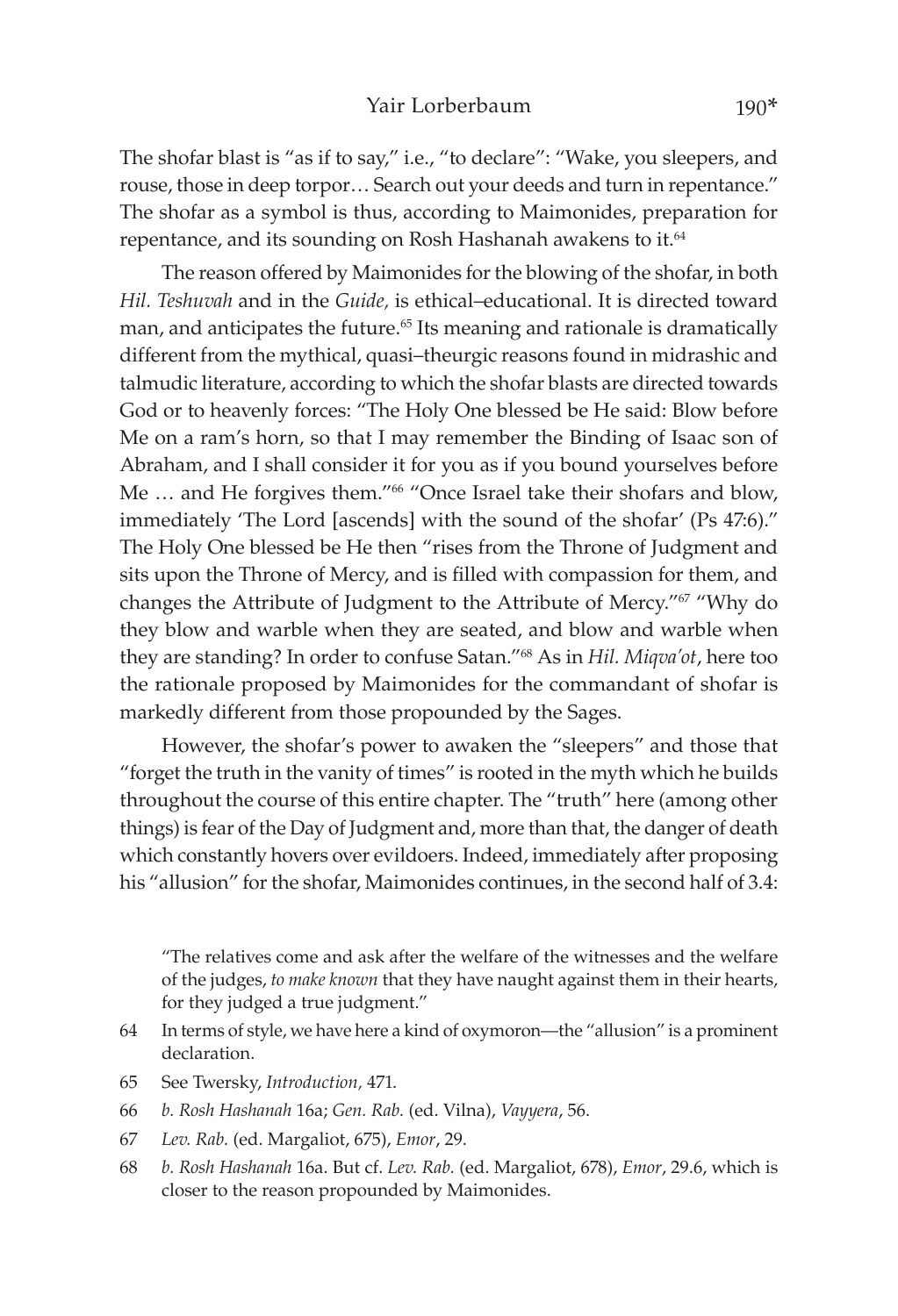Therefore, every person should see himself throughout the year as if he is half meritorious and half culpable; similarly, the entire world as if it is half meritorious and half culpable. If he committed a single sin, he has tilted himself and the entire world towards the side of culpability and caused its destruction; if he performed a single commandment, he has tilted himself and the entire world towards the side of merit, and caused himself and them delivery and salvation, as is said, "The righteous is the foundation of the world" [Prov 10:25]. This one who was righteous decides the entire world towards the side of virtue and saved it.

The phrase "therefore" returns us to 3.1–3 and to the "Heavenly reckoning" detailed therein. The line of thought alluded to in the previous halakhah is made explicit here, and the responsibility imposed upon the reader is now for the entire world. If, at the end of §3 and the beginning of §4, Maimonides focused on Rosh Hashanah and Yom Kippur, here he returns to the subject of repentance throughout the course of the year. It would seem that, for him, the "days of judgment" during the Days of Awe are primarily a catalyst for creating a continuous motion toward repentance.<sup>69</sup> The shofar on Rosh Hashanah is thus not only a symbol calling for repentance at the beginning of the year but also serves as an "allusion" and allegory for repentance "on all the days of the year."

Let us now return to the idiom *gezerat ha-katuv* at the beginning of §4. Why does Maimonides use it to circumscribe the rationale for the commandment of blowing the shofar? What goal is this meant to serve? Here, too, the term *gezerat ha-katuv* seems to be intended to limit the halakhic force of the "allusion." As in many other halakhot from the *Mishneh Torah* discussed above, and like its parallel in *Hil. Miqva'ot*, the meaning of the assertion that "the blowing of the shofar on Rosh Hashanah is a Scriptural decree" is that the laws of shofar are to be applied in a literal and specific manner. One might think that, in the final analysis, given that the purpose of the shofar is to awaken people to repentance, it might be possible to realize this through other, equally effective means - for example, by means of a passionate, inspiring sermon

69 At the end of 3.4, Maimonides returns to the subject of the "ten days of repentance" ("and because of this matter, the whole house of Israel is accustomed…"); however, in §5 he continues to interpret the "Heavenly procedure" during all the days of the year.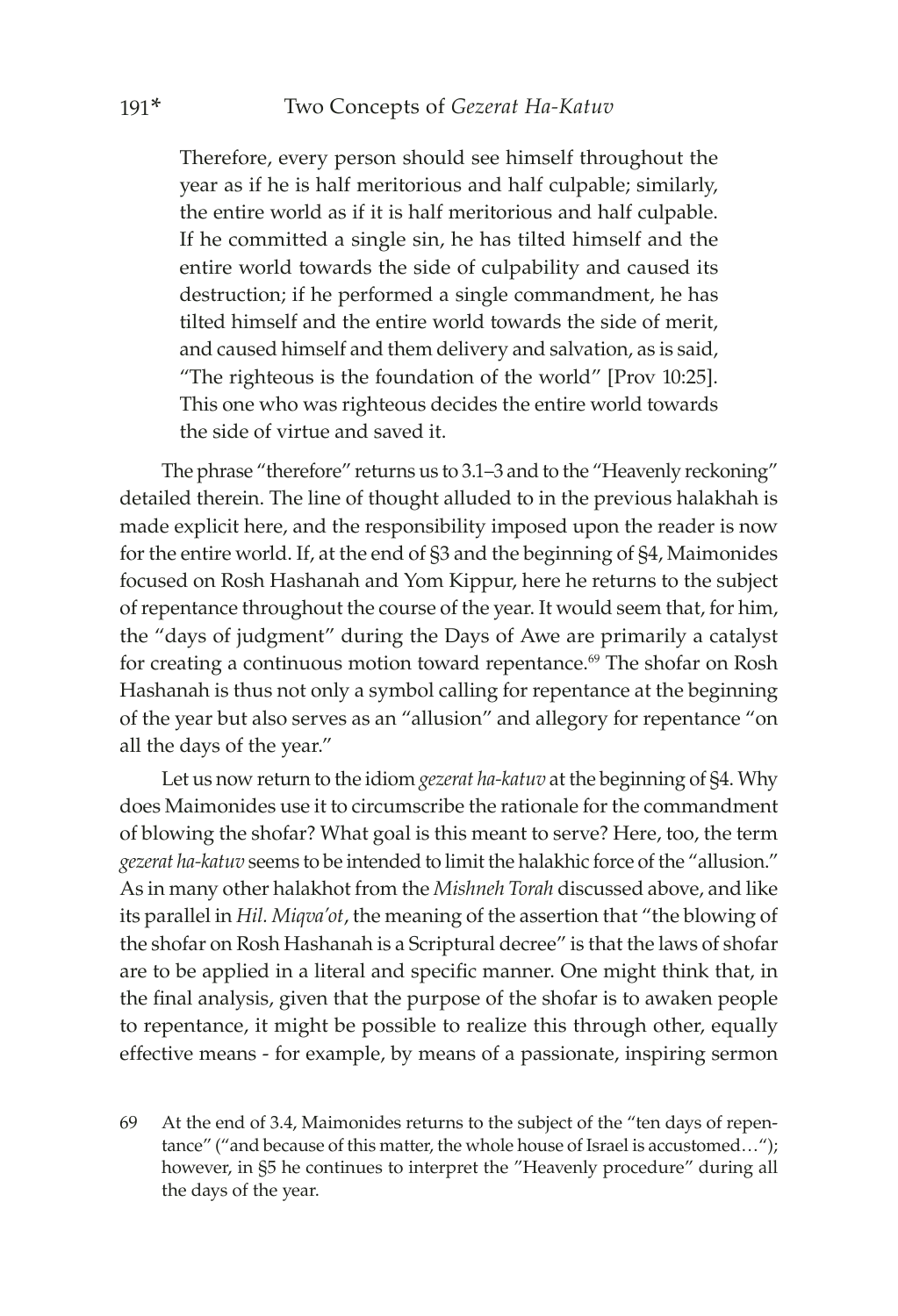#### Yair Lorberbaum 192<sup>\*</sup>

such as this very one: "Awake, you sleepers, from your slumbers; and you who are in deep sleep, shake off your torpor; Examine your deeds and turn in repentance…" In this case it is easy to see how the symbol (the metaphor) may be replaced by that which is symbolized (the referent of the metaphor) without any difficulty. The shofar, as a means of awakening people and as a symbol, can be replaced by other means and symbols, no less effective or impressive. The statement, "The blowing of shofar on Rosh Hashanah is a Scriptural decree" is intended to prevent just that.

According to this reading, "Scriptural decree" in *Hil. Teshuvah* 3.4 has a jurisprudential meaning. However, as in *Hil. Miqva'ot*, here too, both the language and the context indicate that Maimonides also ascribes it a theological meaning. The relation between the term *gezerat ha-katuv* and the rationale for shofar is also indicated by the fact that this term appears specifically in *Hil. Teshuvah*, corresponding to the rationale for the shofar, and not in *Hil. Shofar,* where Maimonides enumerates and elaborates the actual laws of the shofar, without mentioning their rationale. As we have seen, in *Hil. Teshuvah* the reason for blowing the shofar comes in the middle of a popular sermon, which presents a mythic picture of Heavenly providence, whose purpose is to motivate the (average) reader to repent. It would thus seem that the phrase, "even though the blowing of the shofar on Rosh Hashanah is a Scriptural decree…" is intended to create a certain distance between the practical performance of the commandment and the mythic picture within which it is embedded. This is a kind of rhetoric intended to qualify the reasoning given for the shofar, and thereby also to restrict the force of the sermon in *Hil. Teshuvah* ch. 3 as a whole. Maimonides hints to the average reader that, notwithstanding the details of the proceedings in the Heavenly court, the ways of Divine Providence are fundamentally a "Scriptural decree" unknown to human beings. As in the case of its counterpart in *Hil. Miqva'ot,* Maimonides seems to have felt that the allegorical reason for the commandment of shofar, and the myth within which it is embedded, are far reaching, to the point that it is proper to modify it somewhat by means of the theological meaning of the term "Scriptural decree."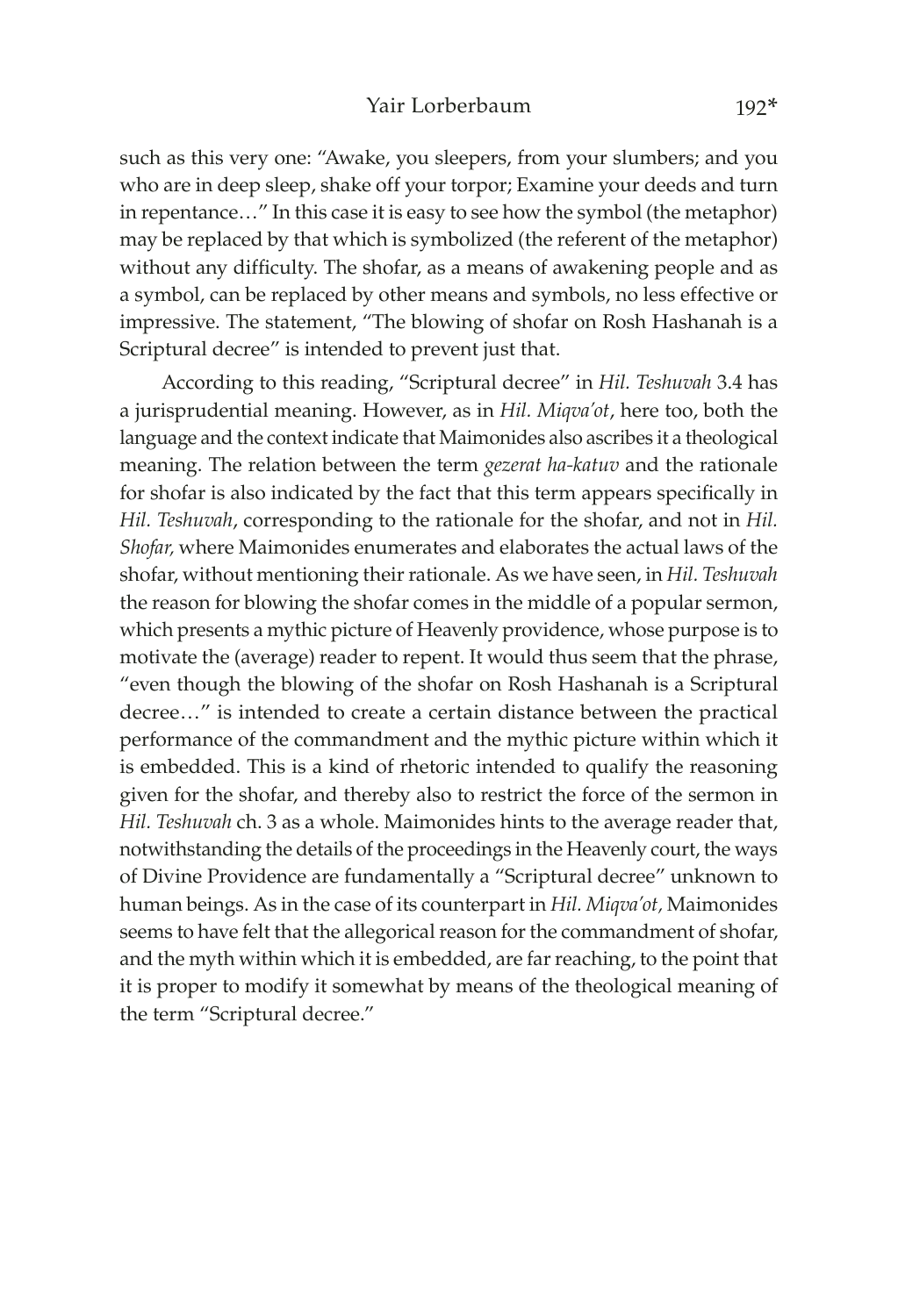3. "These Commandments [Sending Away the Mother Bird and the Like] are Scriptural Decrees and Not [Expressions of] Compassion": Negative Theology and Contemplative Prayer

## In *Hil. Tefillah* 9.7, Maimonides writes:

One who says in his petitionary prayers, "May He who shows mercy to the bird's nest not to take the mother with its chicks or not to slaughter it [i.e., the mother animal] and its young on the same day, have mercy upon us," and the like, is silenced, because these commandments are Scriptural decrees and are not [expressions of] compassion. For were they based upon compassion, the Torah would not allow us to slaughter [animals] at all.

The wording of this halakhah implies that the commandment of sending away the mother bird (Deut 22:6-7) and that against slaughtering an animal and its young on the same day (Lev 22:28), and other similar commandments, are Scriptural decrees, *gezerot ha-katuv*, without any rationale.<sup>70</sup> What sets these commandments apart from the other Scriptural decrees mentioned in the *Mishneh Torah*, and particularly from those in *Hil. Miqva'ot* and *Hil. Teshuvah* discussed earlier, is that Maimonides does not offer, either by implication or even with a certain reservation, any explanation or rationale for them. Moreover, he explicitly negates the "natural" reason that many people attribute to them.71

He wrote something similar in his youth, in his *Mishnah Commentary.*  Commenting on the phrase in *m. Megillah* 4.7—"One who says… 'Your compassion extends to the bird's nest'… is silenced," he states: "Because that which is said, 'You shall not take the mother with its young' is not because of pity from God, but rather is a Scriptural decree."72 The wording he chooses for his commentary to the parallel in *m. Berakhot* 5.3 is slightly different:

- 70 Those commandments which are described as "and the like" refer, for example, to the law of improper slaughtering of animals, the prohibition against stabbing [as a method of slaughtering], and the prohibition against the limb of the living; see *Guide* 3.48 (ed. Schwartz, 635).
- 71 Compare Part II, section vi.5, in the discussion of *Hil. Edut* 7.15.
- 72 Kapah ed., 238.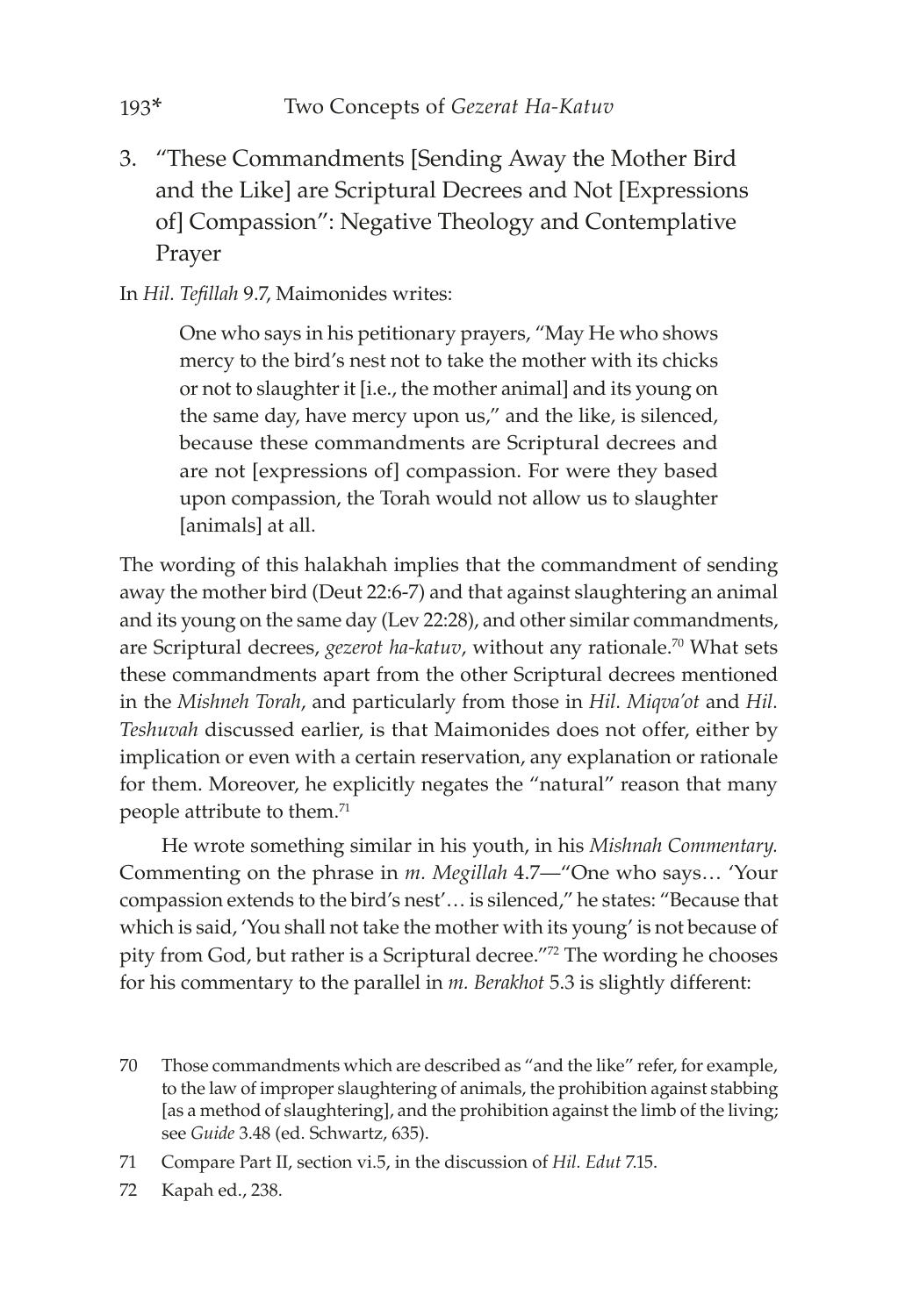The matter of their saying, "Your mercies extend to the bird's nest" is that he says: Just as you had mercy on the bird's nest and said, "You shall not take the mother bird with its young," so may You have mercy on us. One who says thus is to be silenced, because he says that the reason for this commandment is because of the Holy One blessed be He's compassion on the bird, but it is not so. For if it were by way of compassion, he would not have permitted the slaughter of animals altogether, but rather it is a received commandment (*shim'it*) for which there is no rationale."73

In his *Mishnah Commentary*, the commandment of sending away the mother bird is described as *gezerat ha-katuv*, "a received commandment for which there is no rationale." In *Hil. Tefillah* (the Laws of Prayer), he incorporates various phrases from his commentary on both of these *mishnayot*.

In *Hil. Tefillah* 9.7 (and in the *Mishnah Commentary*, at *Megillah* and *Berakhot*), the use of the phrase "Scriptural decree" is based upon a talmudic source. The amoraim R. Yossi bar Abin and R. Yosef bar Zevida disagree regarding the mishnaic phrase, "One who says 'Your mercies extend to the bird's nest' is silenced." "One says: Because he brings about jealousy among the works of Creation; and one says: Because he makes the qualities of the Holy One blessed be He compassion, and they are none other than decrees" (*b. Ber.* 33b). For the term *gezerot*, used by R. Yossi bar Zevida, Maimonides substitutes the phrase *gezerat ha-katuv*. 74 He applies this phrase to the prohibition against slaughtering a mother and its young on the same day, adding: "If it were because of compassion, He would not have permitted slaughter [of animals] at all."

However, in *Guide of the Perplexed* 3.48, Maimonides suggests a reason for these commandments, of precisely the sort that he rejects in his *Mishnah Commentary* and in the *Mishneh Torah*:

73 Ibid., 42.

74 See *Kesef Mishneh* ad loc. Maimonides' interpretation is not necessary. The opinion of R. Yossi bar Zevida may be interpreted in a number of ways. See, e.g., H. Albeck, ed., *Shishah Sidrei Mishnah* (Jerusalem-Tel Aviv: Devir, 1989), *Seder Qodashim*, *Tosafot ve-hashlamot,* 403–4, who thinks that his intention is that it is forbidden to make the rationales for the *misvot* the main thing, as if one fulfills the *misvot because* of their rationales, whereas in fact they are none other than decrees. Cf. Nahmanides' commentary to Deut 22:6.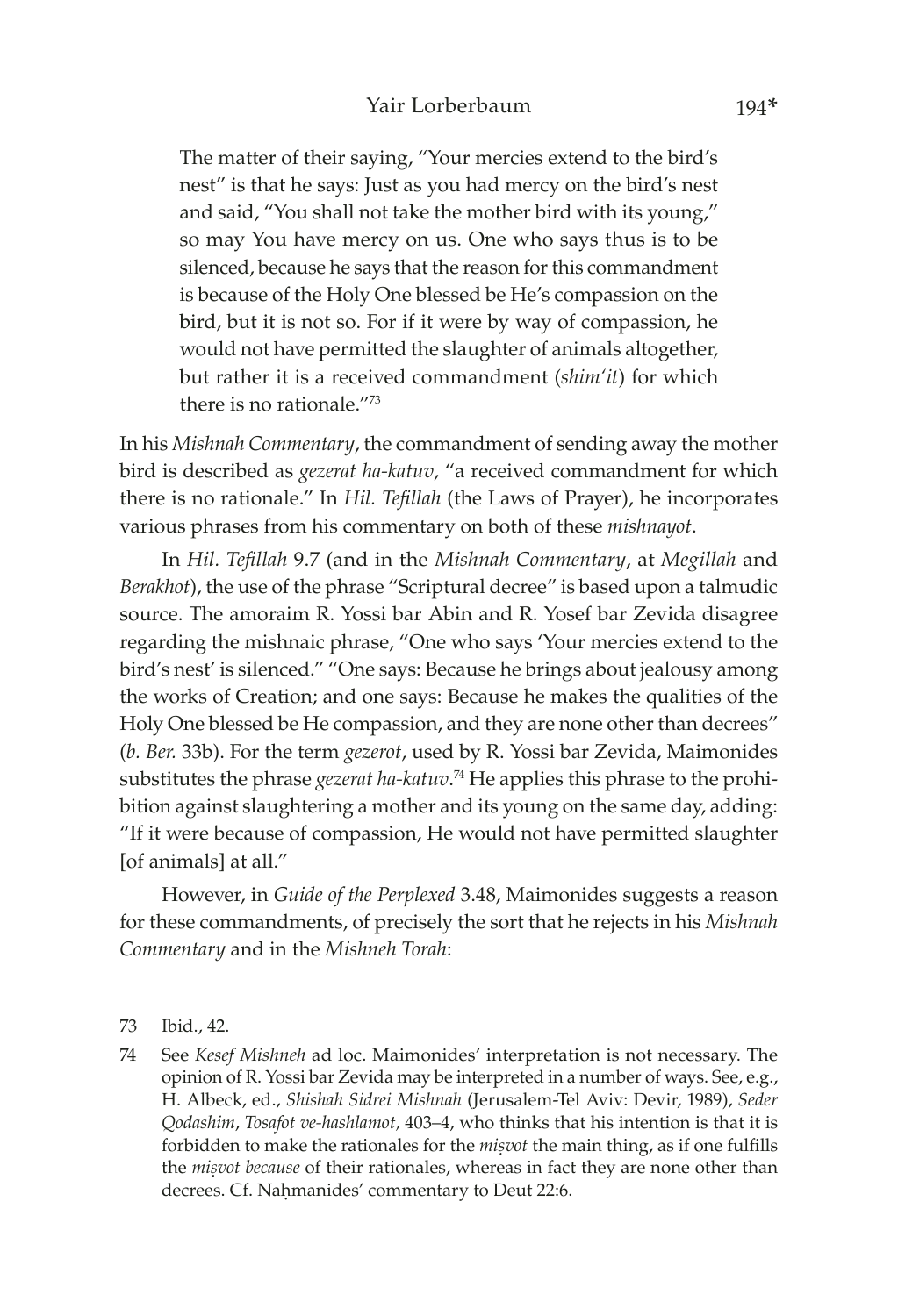It is likewise forbidden to slaughter it and its young on the same day, this being a precautionary measure in order to avoid slaughtering the young animal in front of its mother. For in these cases animals feel very great pain, there being no difference regarding this pain between man and the other animals. For the love and tenderness of a mother for her child is not consequent upon reason, but upon the activity of the imaginative faculty, which is found in most animals just as it is found in man. This law applies in particular to ox and lamb, because these are the domestic animals that we are allowed to eat and that in most cases it is usual to eat; in their case, the mother can be differentiated from her young.

This is also the reason for the commandment to let [the mother] go from the nest. For in general the eggs over which the bird has sat and the young that need their mother are not fit to be eaten. If then the mother is let go and escapes of her own accord, she will not be pained by seeing that the young are taken away. In most cases this will lead to people leaving everything alone, for what may be taken is in most cases not fit to be eaten. If the Law takes into consideration these pains of the soul in the case of beast and birds, what will be the case with regard to individuals of the human species as a whole? You must not allege as an objection against me the dictum of [the Sages], may their memory be blessed: "He who says: Thy mercy extendeth to young birds," and so on. For this is one of the two opinions mentioned by us—I mean the opinion of those who think that there is no reason for the Law except only the will [of God]—but as for us, we follow only the second opinion.<sup>75</sup>

The explanation offered here for the commandment of sending away the mother bird and for the prohibition of taking an animal and its young is the Torah's consideration of the pain of all living creatures.76 Maimonides emphasizes that the feeling of (emotional) pain is not rooted in the intellect but rather in the imaginative faculty, which exists among animals and birds

- 75 Schwartz ed., 635–36; Pines, 599–600.
- 76 One must distinguish between this argument and Maimonides' approach that there is no individual providence regarding animals.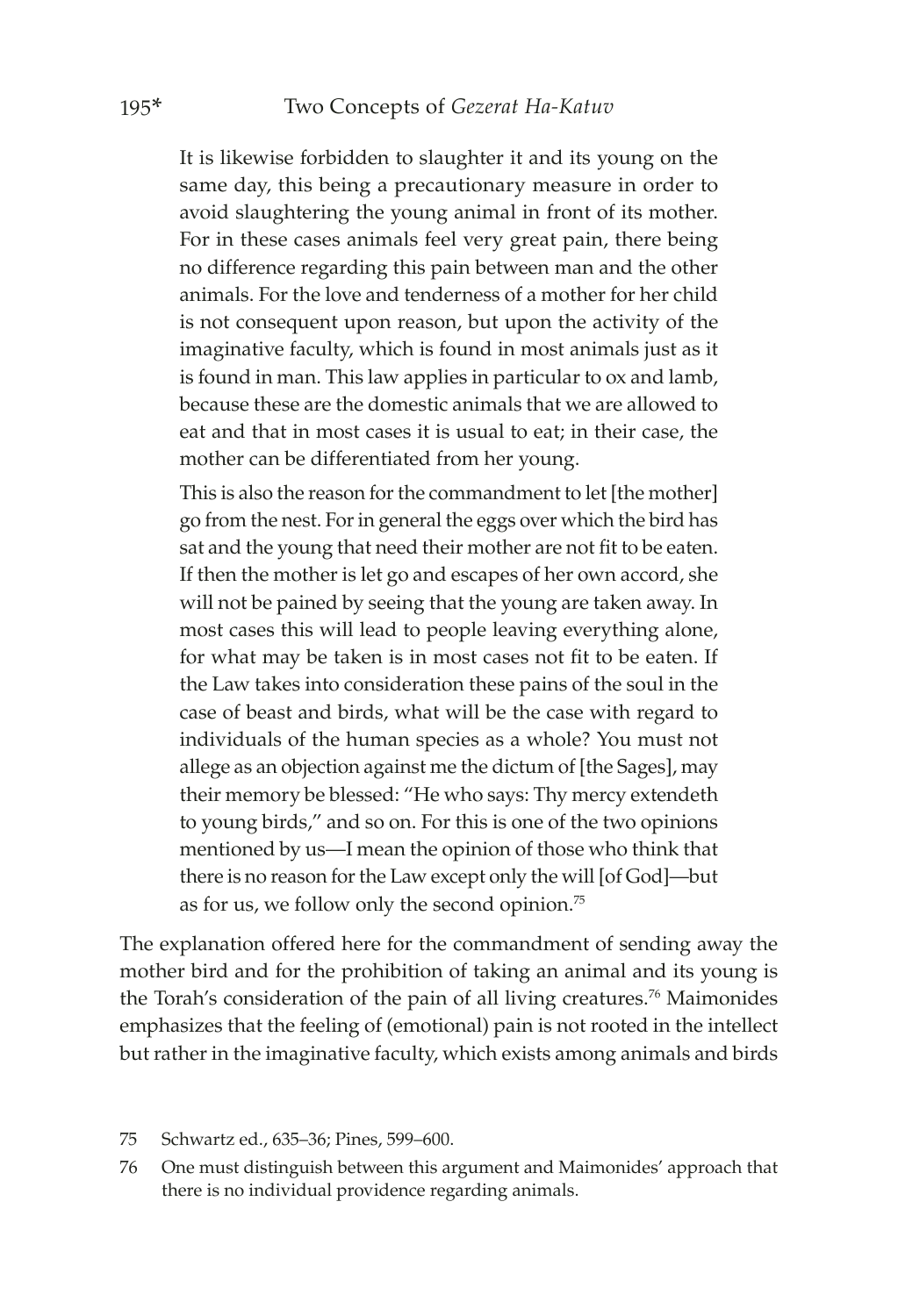(as well as in humans). Regarding sending away the mother bird, he adds that because "in most cases" the chicks or the eggs are not fit to be eaten, the commandment to send away the mother bird will cause one to leave them alone and not send away the mother.

The two comments at the end of this passage, which are not essential for explaining the rationales of these commandments as such, suggest that the contradiction is deliberate. The comment that these commandments teach us (by means of a syllogism from minor to major) the tendency of the Torah to take account of the sufferings of "individuals of the human species as a whole," is the exact opposite of what is written in *Hil. Tefillah*, which says that one who says this is to be silenced. Moreover, in *Guide* 3.49 Maimonides mentions, although not explicitly, the words of Rabbi Yossi bar Zevida in *Bavli Berakhot*, which he accepted in *Hil. Tefillah*, in order to state that they are based on an improper approach which holds that the commandments are based on the Divine will alone, in arbitrary fashion. That is to say they are decrees without any rationale, in direct contrast to the discussion in *The Guide,* which is based on the recognition that the commandments follow the Divine wisdom, the Divine intellect, and that all of them have known reasons. $77$ This comment is particularly significant, for in the chapters dealing with the reasons for the commandments, he relates but little to talmudic sources. Maimonides' declared purpose in these chapters is to provide rationales for the laws of the Torah, and not for talmudic halakhah.<sup>78</sup> Might there be some sort of hint here to the "superior" reader that, in terms of philosophical reflection, his words in the *Mishneh Torah* (and in the *Mishnah Commentary*) stating that these commandments are "Scriptural decrees without rationale" do not stand the test of close examination?

77 *Guide* 3.26; and see above, Chapter 2, a(1)-(2).

78 See, for example, *Guide* 3.41 (Schwartz ed., 578). On the significance of this declaration, see Y. Lorberbaum, "Maimonides on Aggadah, Halakhah and 'Divine Law'," *Diné Israel* 26–27 (2009–10): 258–64 (Hebrew). Regarding the matter of sending away the mother bird, Maimonides likewise deviates in the *Guide* from talmudic law. Whereas in the *Guide* sending away the mother bird is a conditional command, as the purpose of the Torah is to "bring about that he well leave everything," according to talmudic halakhah (and in the *Mishneh Torah*), it is a "negative commandment attached to a positive one," meaning "that one is required to perform the positive *mișvah* therein, and if he did not perform it he is subject to corporal punishment" (*Hil. Shehitah* 13.2). It is thus a "total imperative."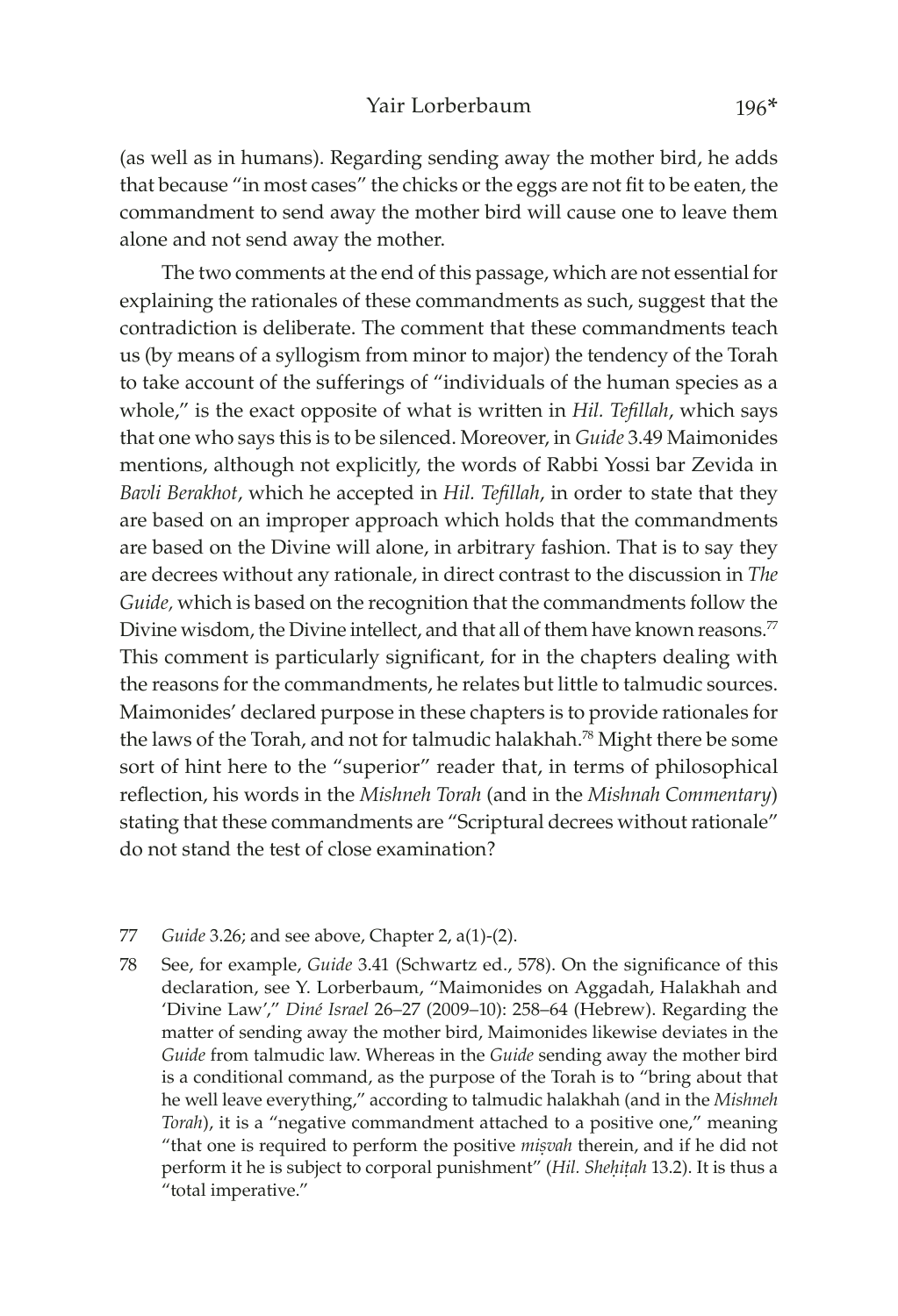The reason given by Maimonides in the *Guide of the Perplexed* for the commandments of sending away the mother bird and the like is almost self-evident, and is one that is suggested (with emphases on different details) by many commentators.<sup>79</sup> Indeed, these commandments do not fall under the rubric of *huqqim*, but rather under that of *mishpatim*, the rational laws, whose reason is "revealed, and the benefits of whose performance in this world is known." Both because of their "natural" reason, and his own principled position regarding the rationale for the commandments—which, as we said, he emphasizes again in 3.48—it is difficult to imagine that Maimonides thought the commandment of sending away the mother bird and other similar commandments were *gezerat ha-katuv* wholly lacking in reason.<sup>80</sup>

As in *Hil. Miqva'ot* and *Hil. Teshuvah*, the solution to this contradiction is rooted in the rhetoric of the *Mishneh Torah*, and not between the lines of the *Guide of the Perplexed*. The relevant question is this: what purpose is served by the claim made in *Hil. Tefillah* that the command of sending away the mother bird (and suchlike commandments) "is not compassion" but rather a "Scriptural decree" in the theological sense?

The contradiction between *Hil. Tefillah* (and the *Mishnah Commentary*) and *Guide* 3.48 with regard to the commandment of sending away the mother bird (and other similar commandments) has been much discussed by exegetes and scholars. The solutions offered are all based on the assumption that in the *Mishneh Torah,* Maimonides wished to conceal the reasons for these commandments from the multitude.<sup>81</sup> These solutions, none of which relate to the context in *Hil. Tefillah*, are unconvincing. Moses Narboni (d. ca. 1368) thinks that the *Guide* reflects Maimonides' true opinion, and that therefore: "One who said in his petitionary prayers, 'He who has compassion on the birds

- 79 See the interpretations of Ibn Ezra, Rashbam, and the extensive and well-known comments of Nahmanides on Deut 22:6-7 (where he summarizes Maimonides' words in the *Guide*).
- 80 Regarding his rhetorical claim "for if it were because of compassion, he would not allow us to perform slaughter at all," Maimonides implies an answer in chapter 48: "The commandment concerning the slaughter of animals is necessary. For the natural food of man consists… and of the flesh of animals… No physician is ignorant of this. Now since the necessity to have good food requires that animals be killed, the aim was to kill them in the easiest manner, and it was forbidden to torment them through killing them in a reprehensible manner …" (Pines, 599; Schwartz ed., 635), and see Nahmanides, ad loc.
- 81 Compare Rappaport, "On the Reason," 92, but cf. there, n. 51.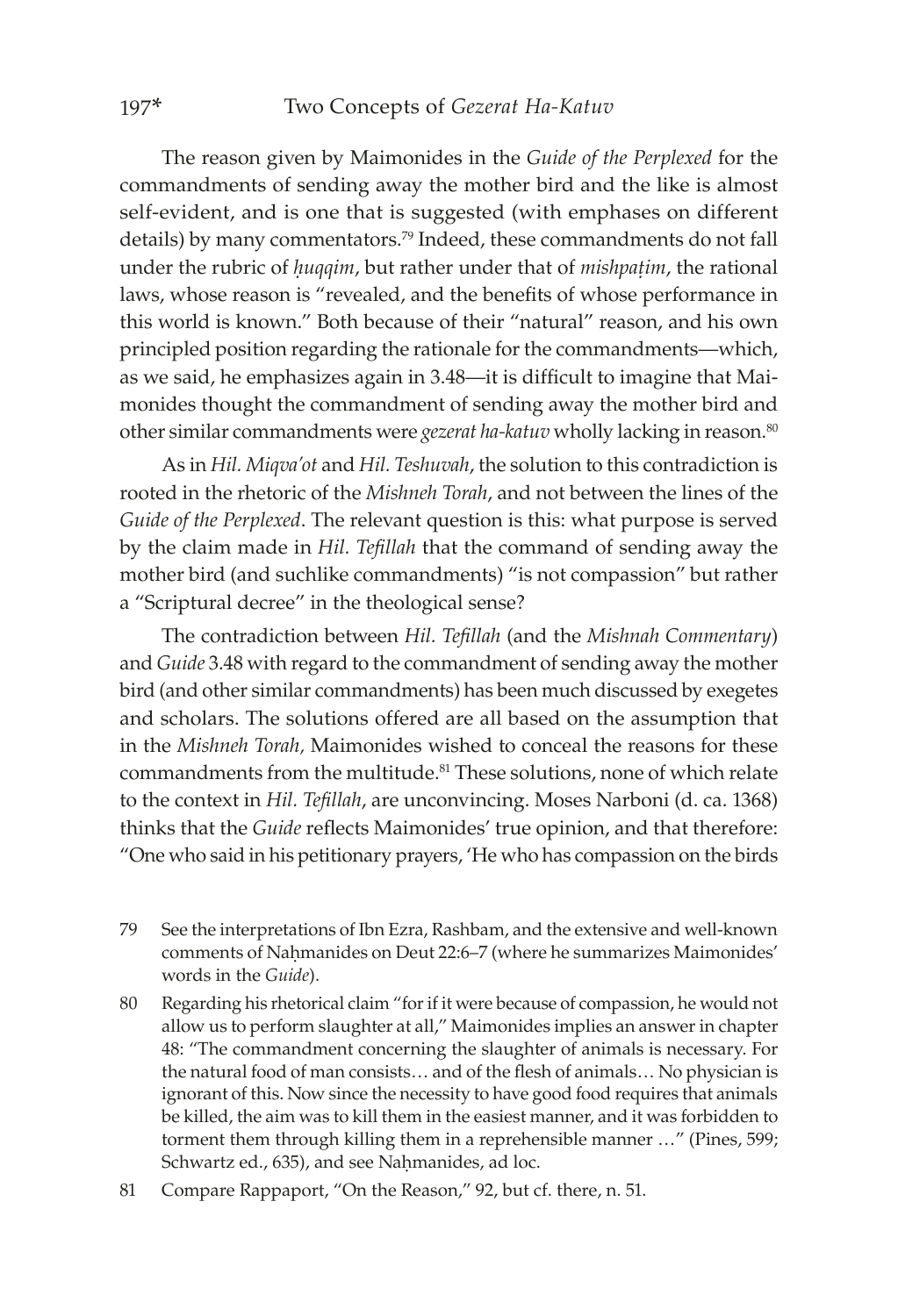### Yair Lorberbaum 198\*

nest… is not silenced,'" without offering any explanation for Maimonides' position in *Mishneh Torah*. His argument, as we shall see below, is not necessary. Ya'akov Levinger thinks that the contradiction involving the sending away of the mother bird is one of several contradictions relating to the rationales for the commandments between the *Mishneh Torah* and the *Guide of the Perplexed*. Another contradiction, concerning the subject of the Nazirite, appears further along in Chapter 48. In Levinger's opinion, these contradictions are deliberate and are intended to hide from the masses the rationales of the commandments in general. From the final section of *Sefer ha-Misvot* Levinger concludes that, in Maimonides' view, knowledge of the rationales for the commandments is liable to detract from their observance among the multitude.<sup>82</sup> It is difficult to accept this view since, in the *Mishneh Torah,* on more than one occasion, Maimonides provides reasons for many commandments in order to emphasize their importance.83 Joseph Stern notes that in the *Guide* Maimonides explains the commandment of sending the mother bird away "as a precaution and as a means." In his opinion, these halakhic categories characterize, according to Maimonides, rabbinic "legislation." This view would hold that Maimonides attempts to hide from the multitude the fact that "already in the Torah there are such restrictions as those that were instituted by the Sages." Thus, his explanation of the commandment of sending away the mother bird creates "a difficulty in creating a clear demarcation between the Oral Torah and the Written Torah, notwithstanding Maimonides' wish to create a separation of this type." According to Stern, in order to defend the eternity of the Torah in the eyes of the multitude, "Maimonides sought to hide the rationale for the commandment of sending away the mother bird and referred to it with the term *gezerat ha-katuv*."84 But even this rather serpentine and roundabout explanation (if I have understood it correctly) is not convincing. First of all, it is doubtful whether Maimonides describes the commandment of sending away the mother bird in the *Guide of the Perplexed* simply as a "fence" or

- 82 Y. Levinger, "Rationale for Nazaritism," 299–305; idem, *Maimonides' Way of Halakhic Thinking* (Jerusalem: Magnes Press, 1965), 135–36 (Hebrew).
- 83 See above, Chapter 2.1.

84 Stern, "On Alleged Contradictions," 297–98. Unlike Levinger (and many others), Stern thinks that there is no "dualism" in Maimonides' writings but rather a "complementary relationship" (ibid., 285). But even his solution is based upon the distinction between an elite, who read the *Guide of the Perplexed,* which expresses Maimonides' "true" opinions, and the "multitude," addressed by the *Mishneh Torah*, in which Maimonides uses rhetoric for educational–political purposes.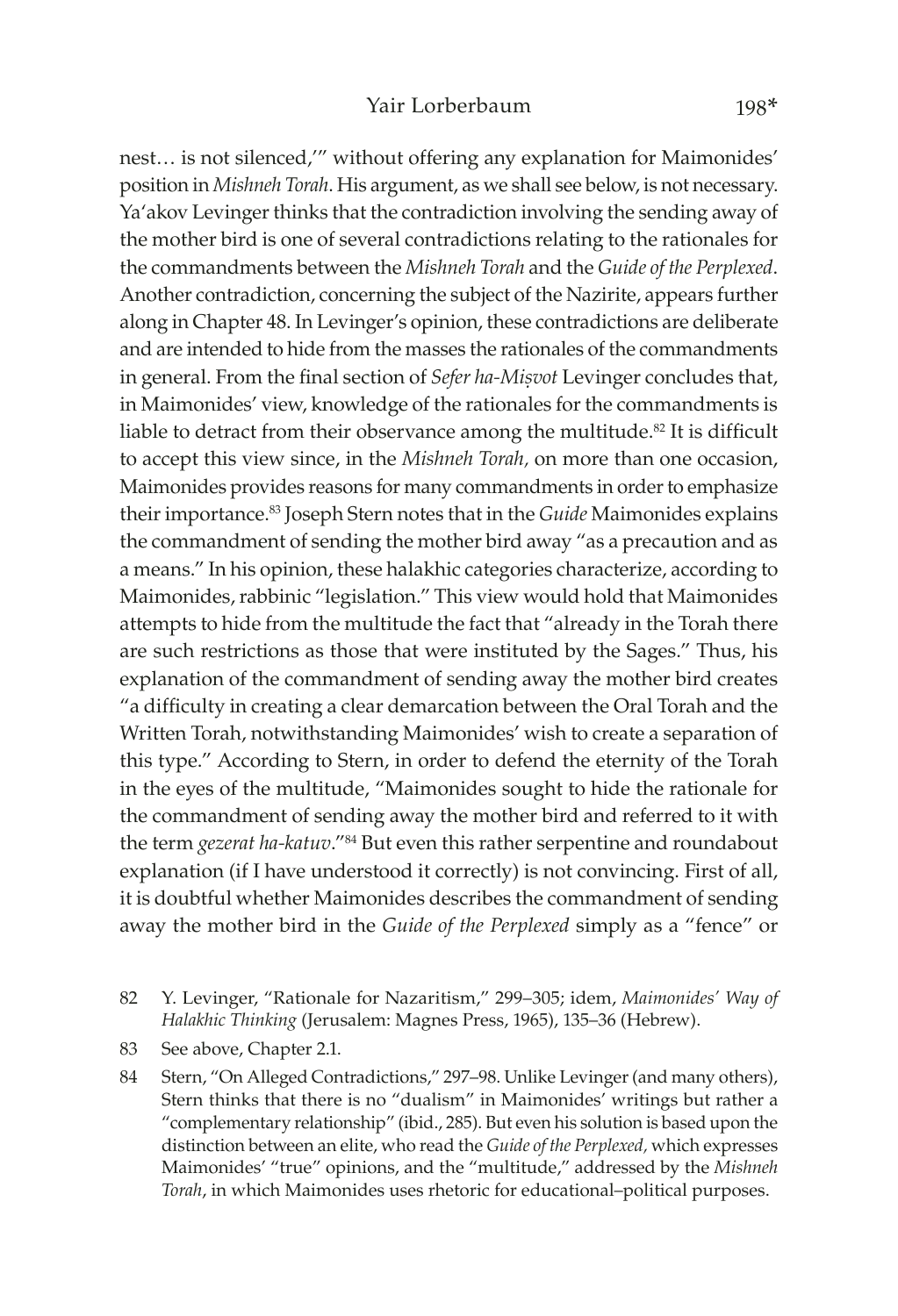precaution. Unlike the precautions and fences of the rabbis, which relate to the commandments of the Torah, these commandments contain both the "core" value and the precautionary restriction. Second, from whence does he know that, according to Maimonides, the distinction between the Written Torah and the Oral Torah is based upon this category? Moreover, his argument that, in Maimonides' view, if the multitude were to know that the Torah contains commandments that are on the order of restrictions and fences its eternity would be damaged in their eyes has no basis, and is surprising in itself. Third, if Maimonides were to refrain in the *Mishneh Torah* from stating that the commandment of sending away the mother bird is a Scriptural edict without rationale, but were instead to say that it is based on "compassion," how would this reveal the details of his "dangerous" interpretation of this commandment in the *Guide of the Perplexed*?

Here, too, the context is revealing and clarifies the true meaning. Reading halakhah §7 within the flow of Chapter 9 will bring us toward a solution.<sup>85</sup> First of all, it is important to note that the halakhic subject that engages the attention of the tanna in *Mishnah Berakhot*, as well as that of the amoraim in the *Bavli—*and in their wake Maimonides in *Hil. Tefillah* 9.7 (as well as in his *Mishnah Commentary*)—is not the commandment of sending away the mother bird per se, but rather "One who says in his petitionary prayers, 'May He who had compassion on the bird's nest…'" etc. In other words, the subject is, in fact, the act of saying that "because these commandments are Scriptural decrees and are not compassion…" Maimonides explains (in the wake of R. Yossi bar Zevida) why one "silences" someone who utters such a petition. In his explanation of this "narrow" halakhic and practical detail of prayer, Maimonides comments, almost as an aside and in the wake of the rabbis, on the "rationales" for this commandment. Moreover, the assertion that the commandment of sending away the mother bird or not slaughtering an animal and its young on the same day are "Scriptural decrees" and

85 This direction was followed by several traditional exegetes, albeit with different emphases and within a different conceptual framework. See *Tosafot Yom Tov* at *m. Ber.* 5.3, who comments on *Hil. Tefillah* ("And its reason [is given] specifically in relation to prayer… which is not the case in speaking by way of homily or simple meaning, and likewise in the Talmud…"); and cf. R. Eleazar Segal (ed. M. Brody, 1831) in his work *Yad la-Melekh* on *Mishneh Torah*, *Hil. Tefillah*, ad loc. (cited from the Bar-Ilan Responsa project).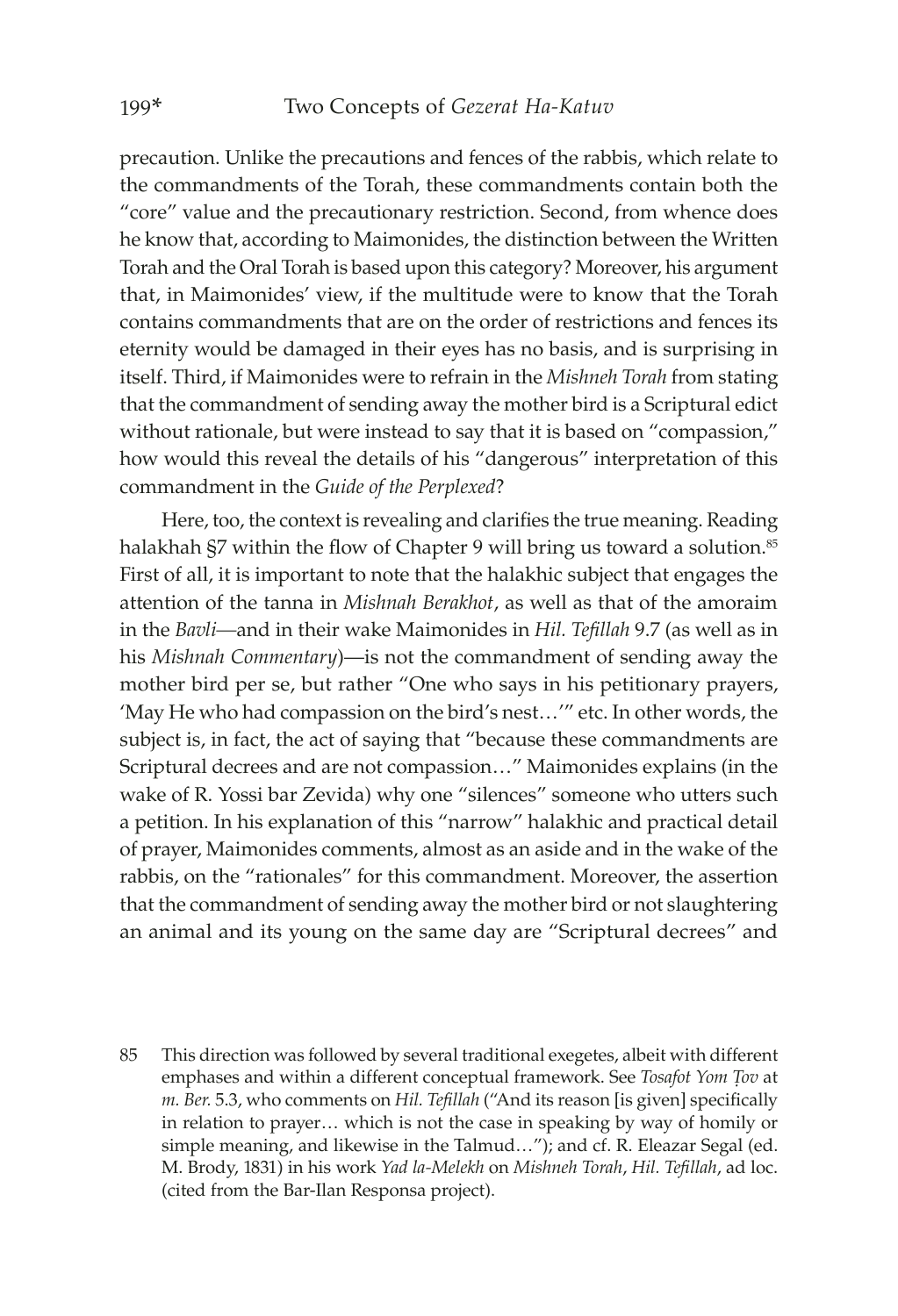"are not compassion" never appears anywhere in his comments on these commandments in themselves.<sup>86</sup>

Chapter nine of *Hil. Tefillah* (Laws of Prayer) deals with the "order of public prayer"—that is, the manner in which the Prayer Leader stands within the congregation, the gestures and sections of prayer that are read, what he says and how they respond. Halakhot §§1-8 deal with the Morning Service (Shaharit):

In the morning all the people are seated, and the Leader (*Shaliaê Sibbur*) goes down before the Reader's Desk, and he stands in the midst of the people and begins [by] reciting *Qaddish…*  [Thereafter] he says *Barekhu*… and goes over *Shema*… until he recites the blessing of *Ga'al Yisra'el* ("He who redeems Israel"). (§1)

This is followed by the silent reading of the *Amidah* (§2), the Reader's Repetition ("to discharge the duty of those who have not prayed") (§3), including *Qedushah*, *Modim,* and their laws, including, in the wake of the above-mentioned mishnah in *Berakhot: "*Whoever says *Modim, Modim* ("We thank you, we thank you") is silenced" (§4).

And after he [i.e., the Leader] has completed the entire prayer, he sits, and falls on his face, and leans over somewhat, he and the entire congregation, and they recite petitions, and he falls, and sits, and lifts up his face, he and the rest of the people, and recites some petitions aloud while seated. (§5)

Upon the conclusion of these petitionary prayers, "The Prayer Leader alone [stands] and says *Qaddish* a second time… and he says 'And He is merciful' (*Ve-hu raêum*), etc., 'A Psalm of David' [Ps 145], etc., and he stands and they sit and they read with him… and he completes the *Qedushah*… and he

86 The commandment of sending away the mother bird is interpreted in Maimonides' *Commentary on the Mishnah*, *Êullin*, ch. 12 and is also formulated in *Sefer ha-Miúvot*, *Aseh* §148, and its laws are summarized in *Hil. Sheêiûah*, ch. 13. The prohibition of not slaughtering a mother animal and its child on the same day is interpreted in *Commentary on the Mishnah*, *Êullin,* ch. 5; is formulated in *Sefer*  ha-Misvot, Lav §101; and its laws summarized in *Hil. Shehitah*, ch. 12. In all these sources there is no mention of the claim that these are "Scriptural decrees" and/or that "they are not compassion." Simultaneously, Maimonides did not take the trouble in these halakhic chapters to explain their rationales, perhaps because they are self-evident.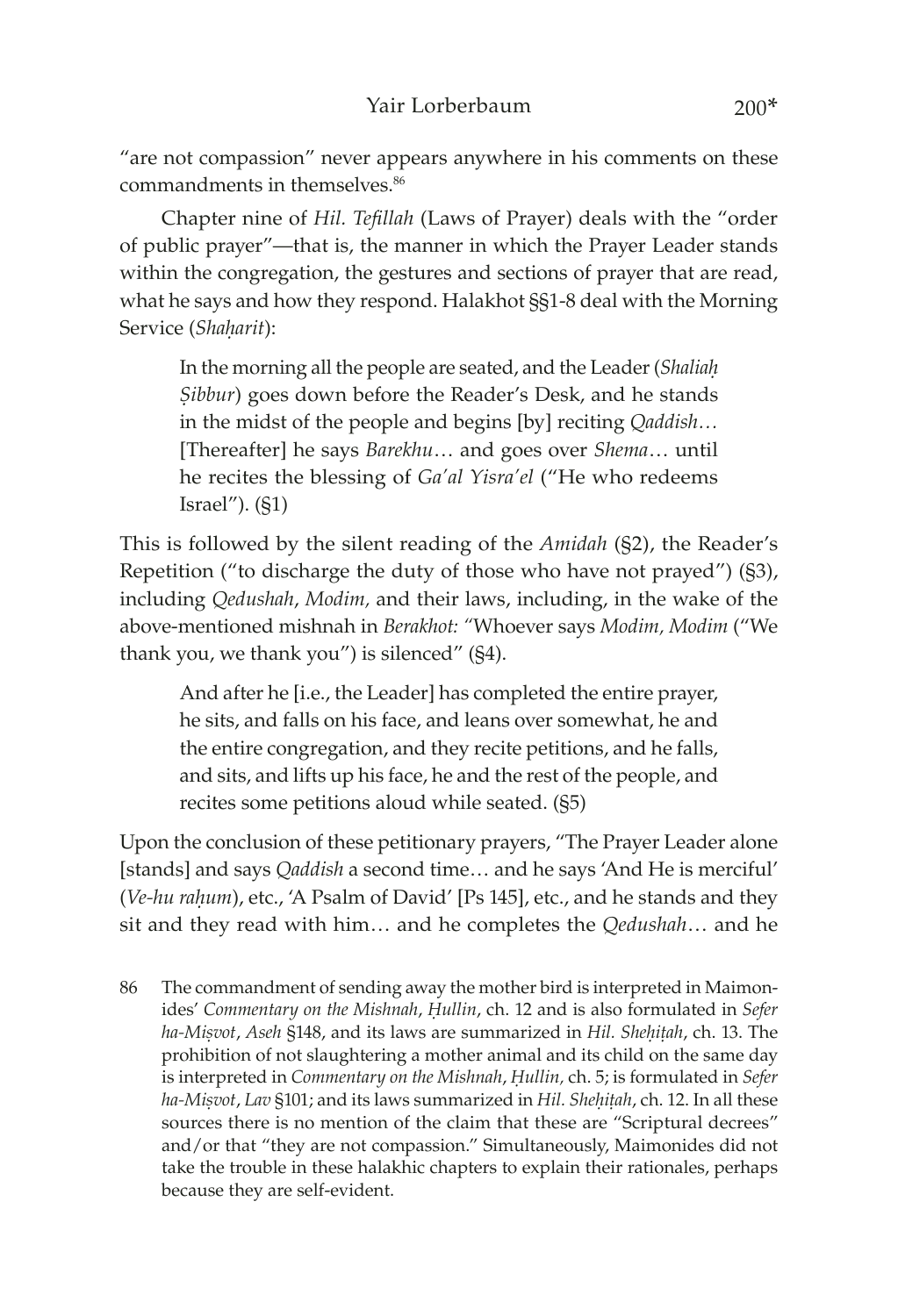recites the *Qedushah* again in Aramaic translation… so that the people might understand" (ibid.).87 After the conclusion of the Order of *Qedushah*, "He [the Prayer Leader] recites words of petitions and verses of compassion," and again "recites *Qaddish,* and all the people answer in their way, and they leave" (§6). This is the order of Morning Prayer. Its sections are fixed and well formulated, with the exception of the petitionary sections. Within the rubric of the fixed prayer, the petitionary prayers (*tahanunim*) are a section of personal prayer in which the worshipper is given the opportunity for personal expression, to relate to his own needs and troubles. This is a unique section within all of the fixed prayers.

The sections of petitions within the statutory prayer (and the personal petitionary prayers, *tefillat nedavah* or "voluntary prayer") troubled the Sages. They felt that the personal prayers might detract from the dignity of the prayer, that they might reflect improper theological views or might include unsuitable requests, or generally "that they would make God a stepping board for their tongues."<sup>88</sup> This section of the prayer particularly troubled Maimonides. In §7, he protests against inappropriate petitionary prayers. In this, he went even further than the Talmud.<sup>89</sup> In *Hil. Tefillah* 3.7 he speaks not only of the commandment of sending away the mother bird but also of the prohibition of not slaughtering a mother and its young together (which is not mentioned in the talmudic sources), and all commandments "of like kind." If the commandments as a whole "are not compassion," what are they? It would appear that, according to this halakhah, there is some fault involved in calling upon God's compassion in prayer.

- 87 Regarding these chapters of prayer, see there.
- 88 Various kinds of inappropriate personal prayer are reflected in the different interpretations given by the amoraim to *m. Ber.* 5.3 ("He who says, 'To the bird's nest…'"). See *b. Ber.* 33b: "R. Yossi bar Abin and R. Yossi bar Zevida; one said: Because he causes jealousy among the works of creation; the other said: Because he makes the qualities of the Holy One blessed be He to be compassion, and they are none other than decrees." And cf. *y*. *Ber.* 5.3 (9c): "R. Yishaq in the name of R. Simon: As if he is protesting against the qualities of the Holy One blessed be He; Your mercies extend to the bird's nest, but to that person [i.e., the object of the prayer] they do not extend? R. Yossi in the name of R. Simon: As if he places a limit on the qualities of the Holy One blessed be He: Your mercies reach as far as the bird's nest [implying: and not further?]."
- 89 On the petitions as personal prayer in the talmudic sources, see Y. Heinemann, *Prayer in the Period of the Tanna'im and Amora'im* (Jerusalem: Magnes, 1964), 118 (Hebrew).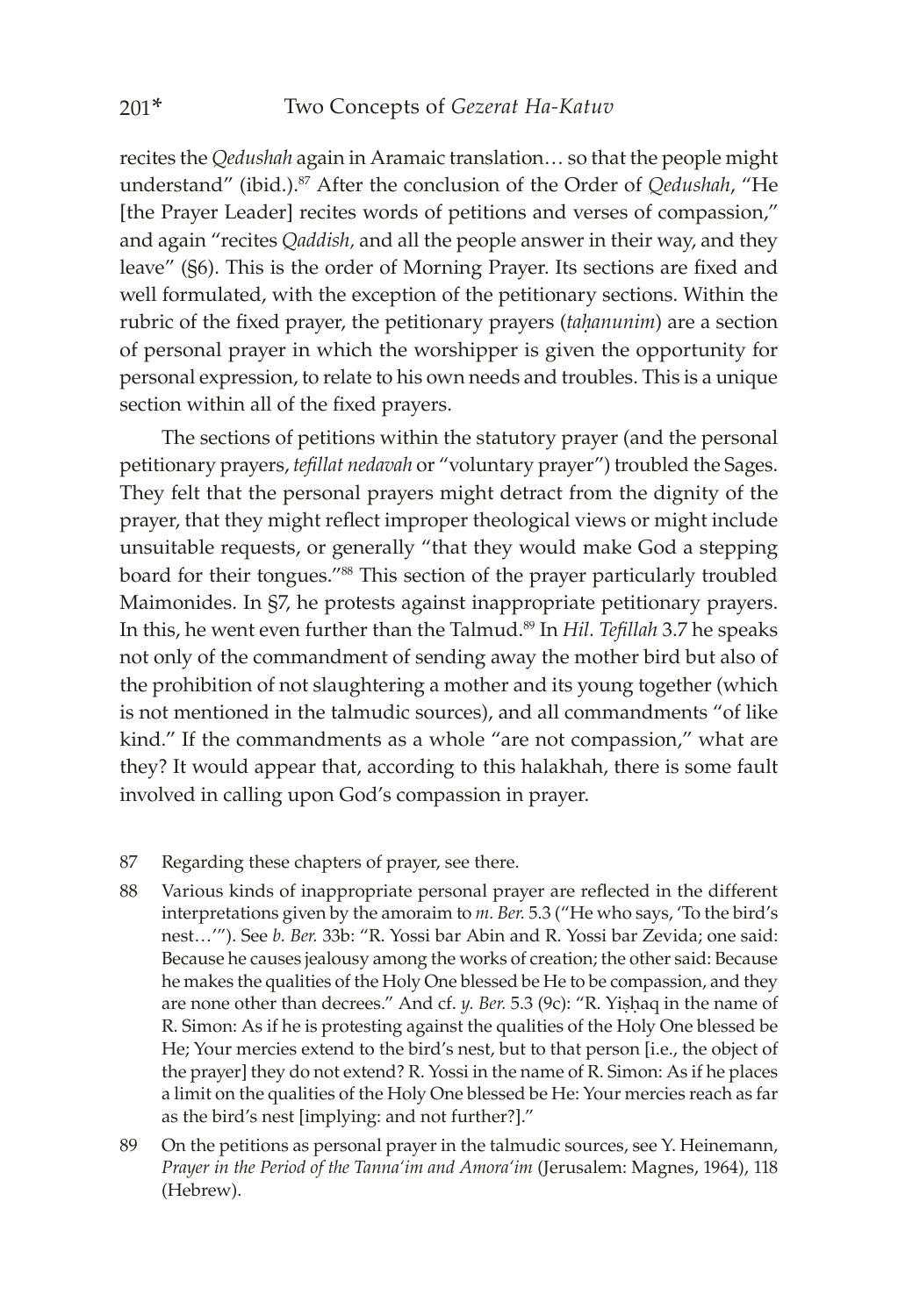A similar tendency regarding prayer follows from the continuation of §7:

Similarly, he should not multiply the titles used to address God, saying "the Great, the Mighty, the Awesome, the Powerful, the Courageous, the Valiant God," for it is beyond human capability to exhaust all of His praises. Rather, he should say that which Moses our Master, peace upon him, said [and no more].

This halakhah, which is based on a saying of Rabbi Haninah in *b. Berakhot* (ibid.), rejects ("he is to be silenced") the multiplicity of "titles" [of God] in prayer. These are to be limited to those terms which Moses used in the Torah. This halakhah is represented as the direct continuation of the prohibition against calling upon God's compassion in the *tahanunim*. Maimonides follows in the wake of the *sugya* in *Berakhot*, which juxtaposes these halakhot with one another.

It would appear that in §7, Maimonides attempts to formulate a "lean," contemplative form of prayer, suitable to an impersonal, abstract, transcendent conception of God. Such prayer is sparing in its use of terms of titles and adjectives describing God, and even more so in uttering petitions and requests.

In *Guide of the Perplexed* 1.59, in the framework of his discussion of the doctrine of negative attributes, Maimonides elaborates on the nature of the ideal prayer. The basis of this approach is the recognition that mortal man is unable to apprehend God:

… It is not possible, except through negation, to achieve an apprehension of that which is in our power to apprehend and that, on the other hand, negation does not give knowledge in any respect of the true reality of the thing with regard to which the particular matter in question has been negated. (Pines, 139)

Hence the "way of negation" is superfluous. Therefore,

The most apt phrase concerning this subject is the dictum occurring in the Psalms, "Silence is praise to Thee" [Ps 65:2], which interpreted signifies: silence with regard to You is praise… For of whatever we say intending to magnify and exalt, on the one hand we find that it can have some application to Him, may He be exalted, and on the other we perceive in it some deficiency. Accordingly, silence and limiting oneself to the apprehensions of the intellect are more appropriate—just as the perfect ones have enjoined when they said: "Commune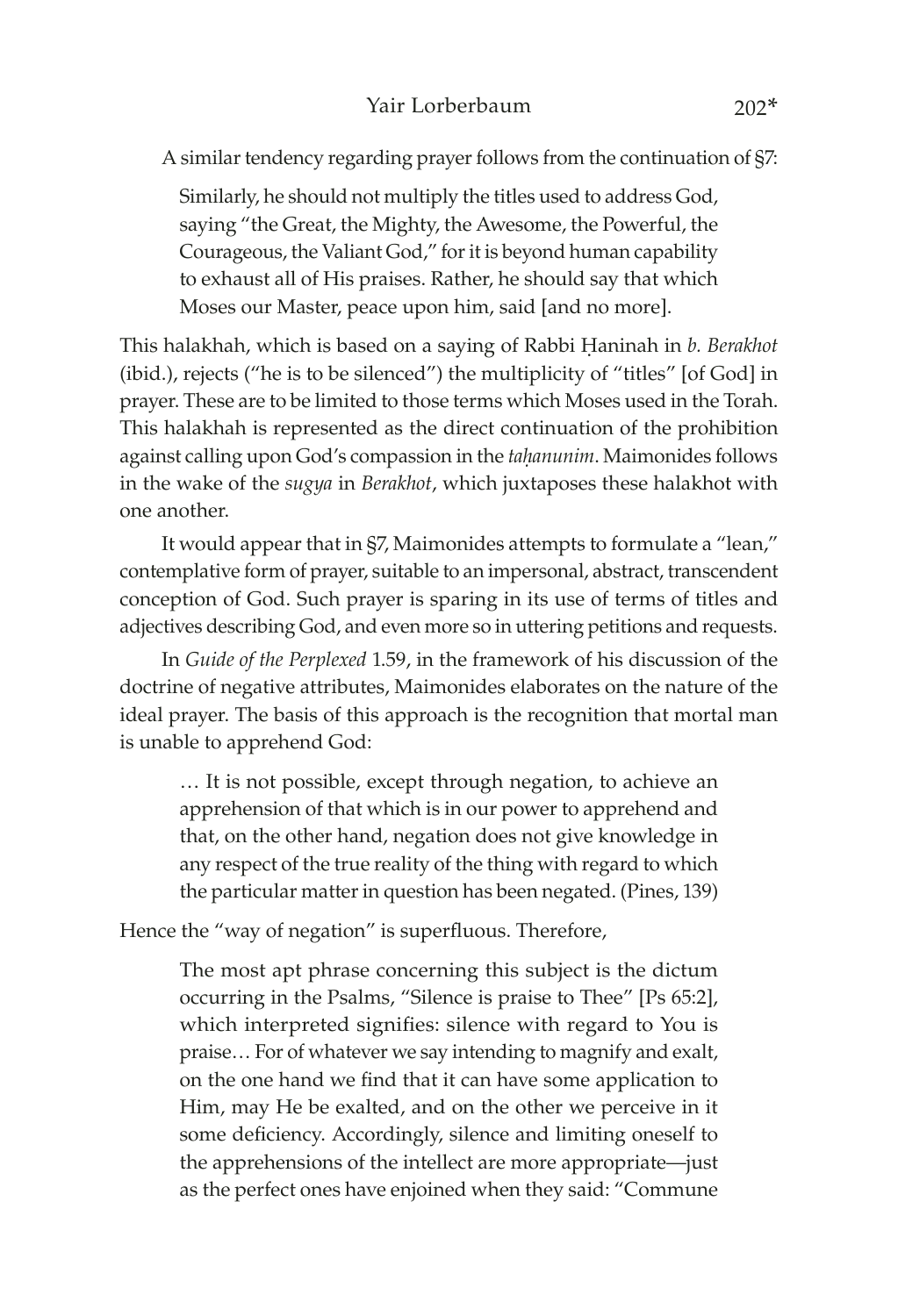with your own heart upon your bed, and be still. Selah" (Ps 4:5). (Pines, 140)

These things lead in turn to a lengthy and dramatic discussion of the subject of prayer, whose focus is the above-mentioned talmudic source:

You also know their famous dictum—would that all dicta were like it…. They have said: Someone who came into the presence of Rabbi Hanina said [in prayer]: "God the Great, the Valiant, the Terrible, the Mighty, the Strong, the Tremendous, the Powerful. Thereupon he said to him: Have you finished all the praises of your Master? Even as regards the first three epithets [used by you] we could not have uttered them if Moses our Master had not pronounced them in the Law and if the men of the Great Synagogue had not [subsequently] come and established [their use] in prayer. And you come and say all this. What does this resemble? It is as if a mortal king who had millions of gold pieces were praised for possessing silver. Would this not be an offense to him?" [*b. Ber.* 33b] Here ends the dictum of this perfect one. (Pines, 140)

Maimonides goes on to elaborate:

Consider in the first place his reluctance and unwillingness to multiply the affirmative attributes. Consider also that he has stated clearly that if we were left only to our intellects we should never have mentioned these attributes or stated a thing appertaining to them. Yet the necessity to address men in such terms as would make him achieve some representation—in accordance with the dictum of the Sages: "The Torah speaks in the language of the sons of man"—obliged resort to predicating of God their own perfections when speaking to them. It must then be our purpose to draw a line at using these expressions and not to apply them to Him except only when reading the Torah. However, as the men of the Great Synagogue, who were prophets, appeared in their turn and inserted the mention of these attributes in the prayer, it is our purpose to pronounce only these attributes when saying our prayers. According to the spirit, this dictum makes it clear that, as it happened, two unnecessary obligations determined our naming these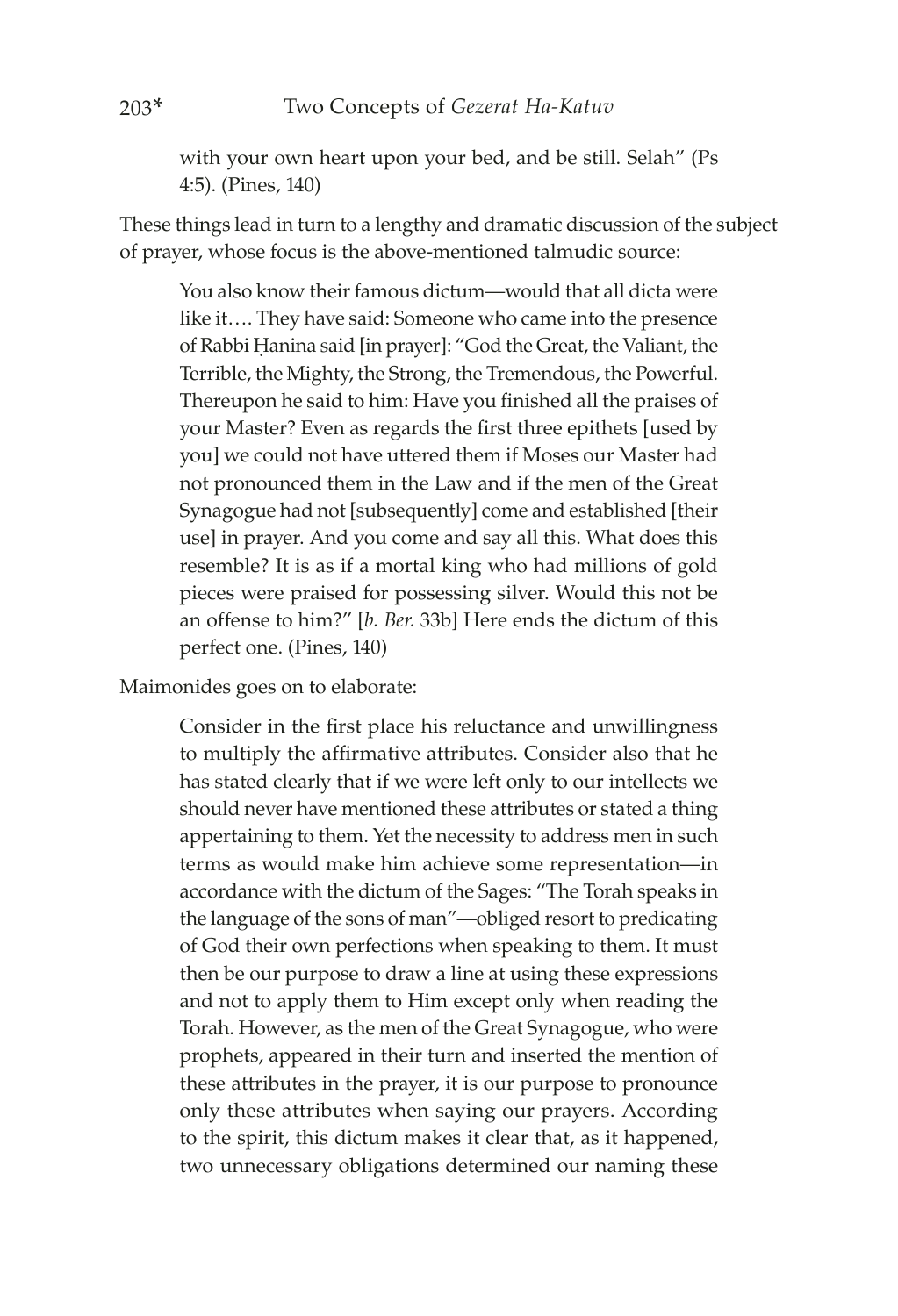attributes in our prayers: one of them is that they occur in the Torah, and the other is that the prophets in question used them in the prayer they composed. Accordingly, we should not have mentioned these attributes at all but for the first necessary obligation; and but for the second necessity, we should not have taken them out of their context and should not have had recourse to them in our prayers. As you continue to consider the attributes, it will become clear to you from this statement that we are not permitted in our prayers to use and to cite all the attributes ascribed to God in the books of the prophets. For [Rabbi Hanina] not only says: "If Moses our Master had not pronounced them, we could not have uttered them," but poses a second condition: "And if the men of the Great Synagogue had not (subsequently) come and established [their use] in prayer"—whereupon we are permitted to use them in our prayers. (Pines, 140–41)

According to Maimonides, the highest kind of prayer is contemplative silence. This is what is required according to the intellect. Only because of the halakhic decree, which relies upon social-political "necessity" (i.e., the weakness of the "multitude"), does one recite in prayer (and in reading the Torah) three adjectives describing God. One draws a line at using these expressions—that is, one is to refrain in prayer (or in any other context) from using other attributes or "terms attributed to God in the words of the prophets." Further on in this chapter, Maimonides sharply criticizes the liturgical poets, preachers and worshipers who make extended use of attributes and names of God:

Thus what we do is not like what is done by the truly ignorant who spoke at great length and spent great efforts on prayers that they composed and on sermons that they compiled and through which they, in their opinion, came nearer to God. In these prayers and sermons they predicate of God qualificative attributions that, if predicated of a human individual, would designate a deficiency in him. For they do not understand those sublime notions that are too strange for the intellects of the vulgar and accordingly took God, may He be magnified and glorified, for an object of study for their tongues; they predicated attributes of Him and addressed Him in all the terms that they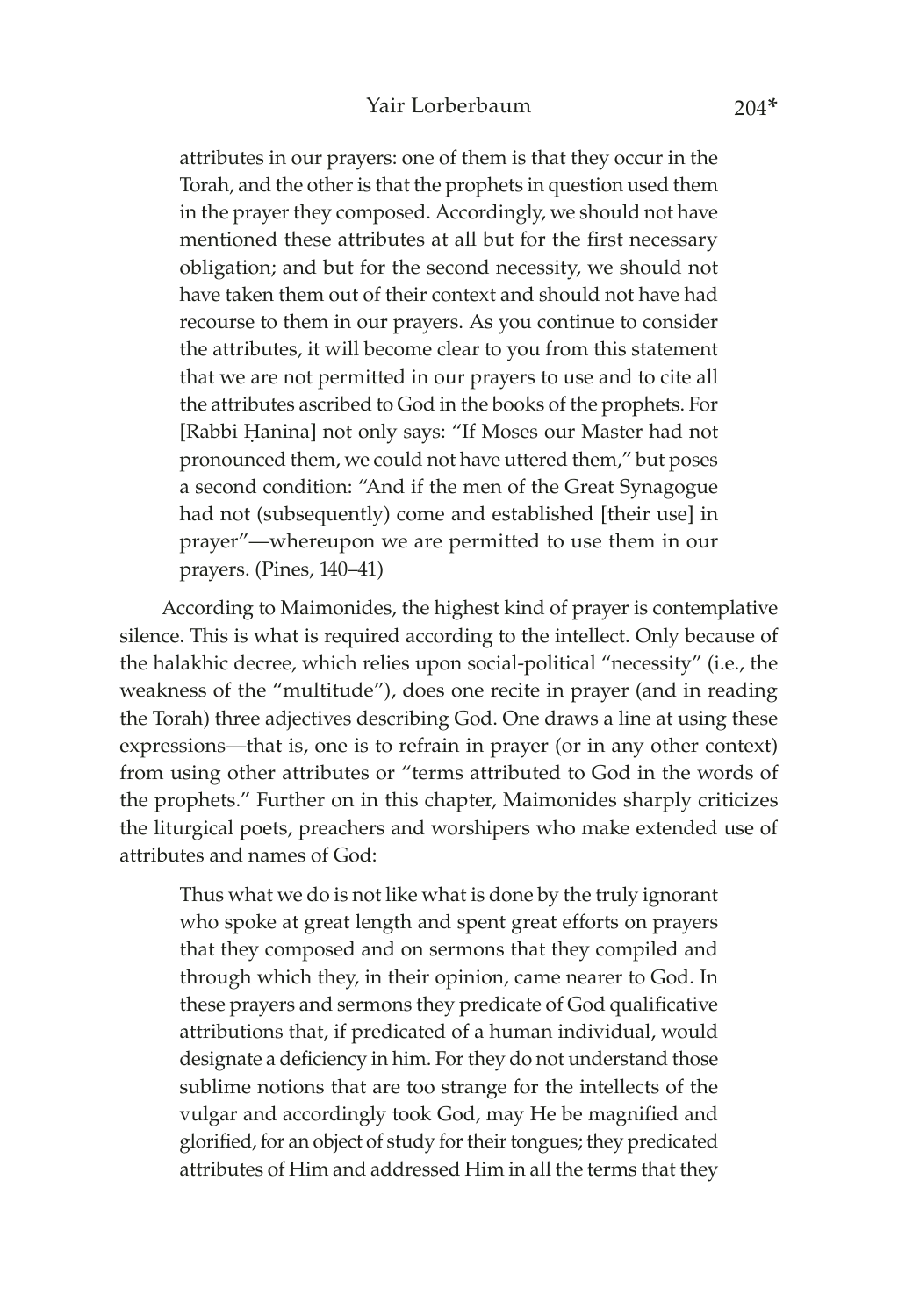thought permitted and expatiated at such length in this way that in their thoughts they made him move on account of an affection. … This kind of license is frequently taken by poets and preachers or such as think that what they speak is poetry, so that the utterances of some of them constitute an actual denial of faith, while other utterances contain such rubbish and such perverse imaginings as to make men laugh when they hear them, on account of the nature of these utterances, and to make them weep when they consider that these utterances are applied to God, may He be magnified and glorified… It also behooves you to consider and say that in view of the fact that speaking ill and defamation are acts of great disobedience, how much all the more so is the loosening of the tongue with regard to God, may He be exalted, and the predicating of Him qualificative attributions above which He is exalted. But I shall not say that this is an act of disobedience, but rather that it constitutes unintended obloquy and vituperation on the part of the multitude who listen to these utterances and on the part of the ignoramus who pronounces them. … Accordingly, if you are one who has regard for the honor of his Creator, you ought not to listen in any way to these utterances, let alone give expression to them and still less make up others like them. … and ought not to go beyond that which has been inserted in the prayers and benedictions by the men of the Great Synagogue. For this is sufficient from the point of view of necessity; in fact, as Rabbi Hanina said, it is amply sufficient.<sup>90</sup> (Pines 141–42)

Just as in the matter of belief in corporealization or anthropomorphism and the unity of God, Maimonides' position on the matter of prayer in the *Guide* is rooted in his philosophical positions. It is clear to him that his approach to the ideal prayer is opposed to the generally accepted viewpoint and practice. Moreover, his words concerning this matter imply a certain criticism even of halakhically established prayer. It is not for naught that Maimonides presents his view, even in the *Guide of the Perplexed*, as exegesis of Rabbi Hanina's statement in the Talmud, even noting that there are few

<sup>90</sup> Cf. *Guide* 3.32: "… Your service shall be in thought alone, without any action at all" (Schwartz, 533).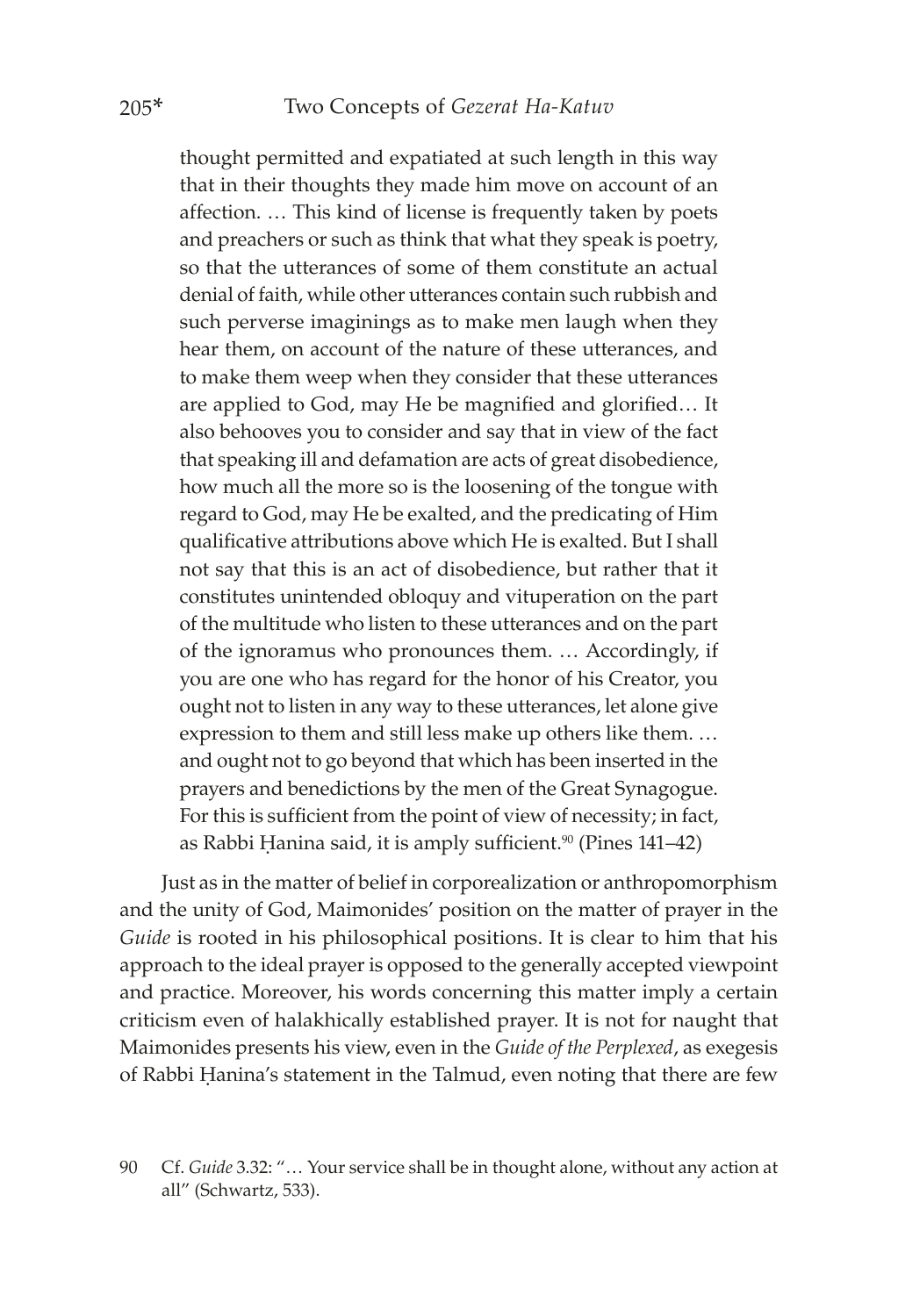similar to it.<sup>91</sup> This approach, which he elaborates extensively and dramatically in *Guide* 1.49, is presented more briefly and in somewhat modified fashion in the *Mishneh Torah*. In *Hil. Tefillah* 9.7, Maimonides quotes one sentence from Rabbi Hanina's statement ("and they should not multiply adjectives"), explains it by alluding to the doctrine of negative attributes ("that a human being does not have the capability," etc.), and concludes by citing the source of the "decree" concerning the matter of prayer ("he only says that which Moses said"). Notwithstanding the deep connection between his negation of the folk belief in corporealization and his approach regarding contemplative prayer, in the *Mishneh Torah* his approach to the belief of corporealization differs from that which he applies to prayer. Whereas in the matter of portraying God ("faith"), his approach is "all or nothing," here, he describes prayer as a matter of different degrees. According to what he writes in *Hil. Teshuvah*, one who believes that "He is a body and has an image" is a "sectarian (*min*)."92 However, with regard to anthropomorphic language in prayer, in *Hil. Tefillah* Maimonides adheres to the traditional format and text of prayer. In a few halakhot, he merely objects to new petitions and "terms" for God.<sup>93</sup>

- 91 On this comment see Y. Lorberbaum, "'Incline Your Ear and Hearken to the Words of the Sages and Turn Your Heart to My Opinion': Critique of Aggadah in *Guide of the Perplexed*," *Tarbiz* 78 (2009): 203–30, at 205. The question as to whether or not Rav Hanina's statement is based upon the negative theology which Maimonides attributes to him is not our concern here. See ibid., n. 9.
- 92 *Hil. Teshuvah* 3.7, and see the famous gloss of Rabad of Posquières, ad loc.
- 93 The most sublime prayer, according to Maimonides, is not verbal (halakhic) prayer but rather contemplative prayer. However, as Yaakov [Gerald] Blidstein commented, one is not speaking here of negation, but of levels. According to Maimonides, even the person who has attained the level of contemplative prayer is obligated to engage in verbal–institutional prayer. See Blidstein, *Prayer in Maimonides' Halakhic Teaching* (Jerusalem: Mosad Bialik, 1994), 14–15 (Hebrew). At the same time, within verbal–halakhic prayer, according to Maimonides, there is extensive room for [personal] requests and praise. See, e.g., his *Mishnah Commentary* at *m. Ber.* 4.2 ("Every request is called prayer"). He begins *Hil. Tefillah* (1.2–3) with the statement: "The obligation of this *misvah* is thus: that a person should petition and pray every day, and relate the praise of the Holy One blessed be He, and thereafter he should request his needs through beseeching and supplication… If he is accustomed to doing so he should multiply his petitions and requests." Blidstein comments that, despite the emphasis in normative prayer on the element of petition and request of one's needs (as also in *Hil. Tefillah* in *Mishneh Torah*), Maimonides thinks that praise is preferable, as it is "more suitable to the superior status of contemplative prayer, which by its very nature is close to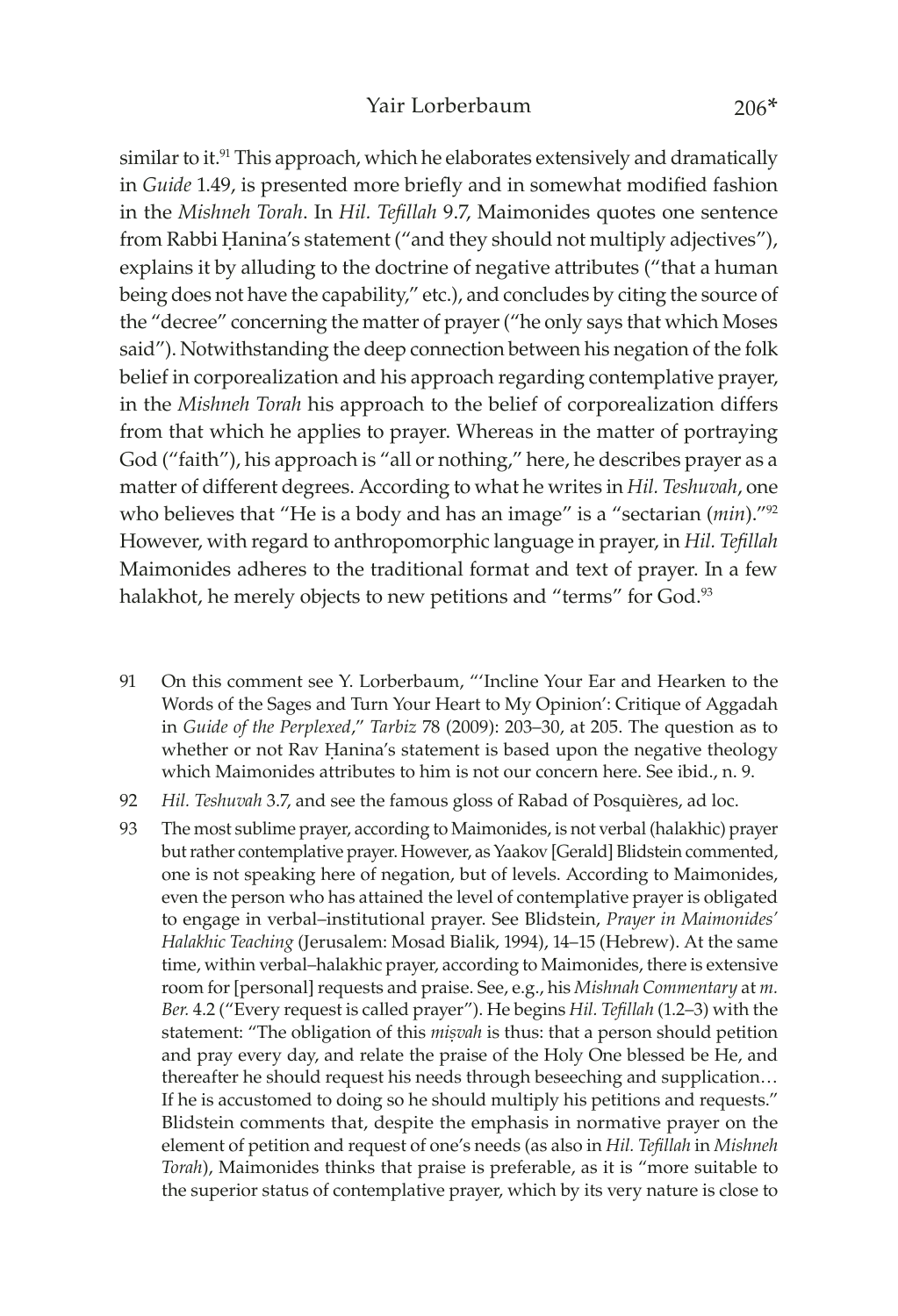The beginning of this move is in §3, where Maimonides, in the wake of the Talmud, silences those who ask for compassion in the *tahanunim*. The names of God used in these prayers injure God's honor no less than do those terms used to praise Him. Both are likely to be "absolute heresy" or "foolishness and spoiled imagination." However, in the *Mishneh Torah,* Maimonides is unable to articulate his approach regarding prayer as contemplative silence and his critique of the wide-spread practices of prayer that implies certain reservations regarding the established form of prayer. In order to advance this approach in *Hil. Tefillah*, he adopts the view of Rabbi Yossi bar Zevida in *Bavli Berakhot*  (against that of R. Yossi bar Abin), which he reformulates as a "Scriptural decree" without any rationale. "Scriptural decree" in the theological sense is a useful form of rhetoric by which to indicate the sublimity and loftiness of God against the lowliness of man. Following from the above analysis, the term *gezerat ha-katuv* without rationale was a popular metaphor used by Maimonides for negative theology. This term is the parallel, in the realm of commandments and halakhah, that is, in the realm of popular worship, to the philosophical approach regarding the impossibility of apprehending the power and majesty of God. The same reasons for which "Scriptural edict" in the theological sense is a conceptually meaningless idiom are those which make it a successful form of rhetoric by which to draw verbal–halakhic prayer in the direction of the contemplative prayer. *Gezerat ha-katuv*, the notion of Scriptural decree without rationale, is thus a tool used by Maimonides to purify traditional–institutionalized prayer of those petitions and names of God which are defective (or at least some of them), in one way or another, and to bring this form of prayer closer to the "ideal prayer," in which man stands in silence before the sublime and hidden God. As opposed to the exegetical and research approaches discussed above, the contradictions related to the sending away of the mother bird and similar commandments have nothing to do with Maimonides' desire to conceal their reason. There is nothing here to conceal. Contradiction is simply the "price" which he must pay in order to advocate, in the *Mishneh Torah,* prayer without euphemisms or "titles" for God.

praise" (ibid., 29). Concerning this matter see also E. Benor, *Worship of the Heart: A Study of Maimonides' Philosophy of Religion* (Albany: SUNY Press, 1995).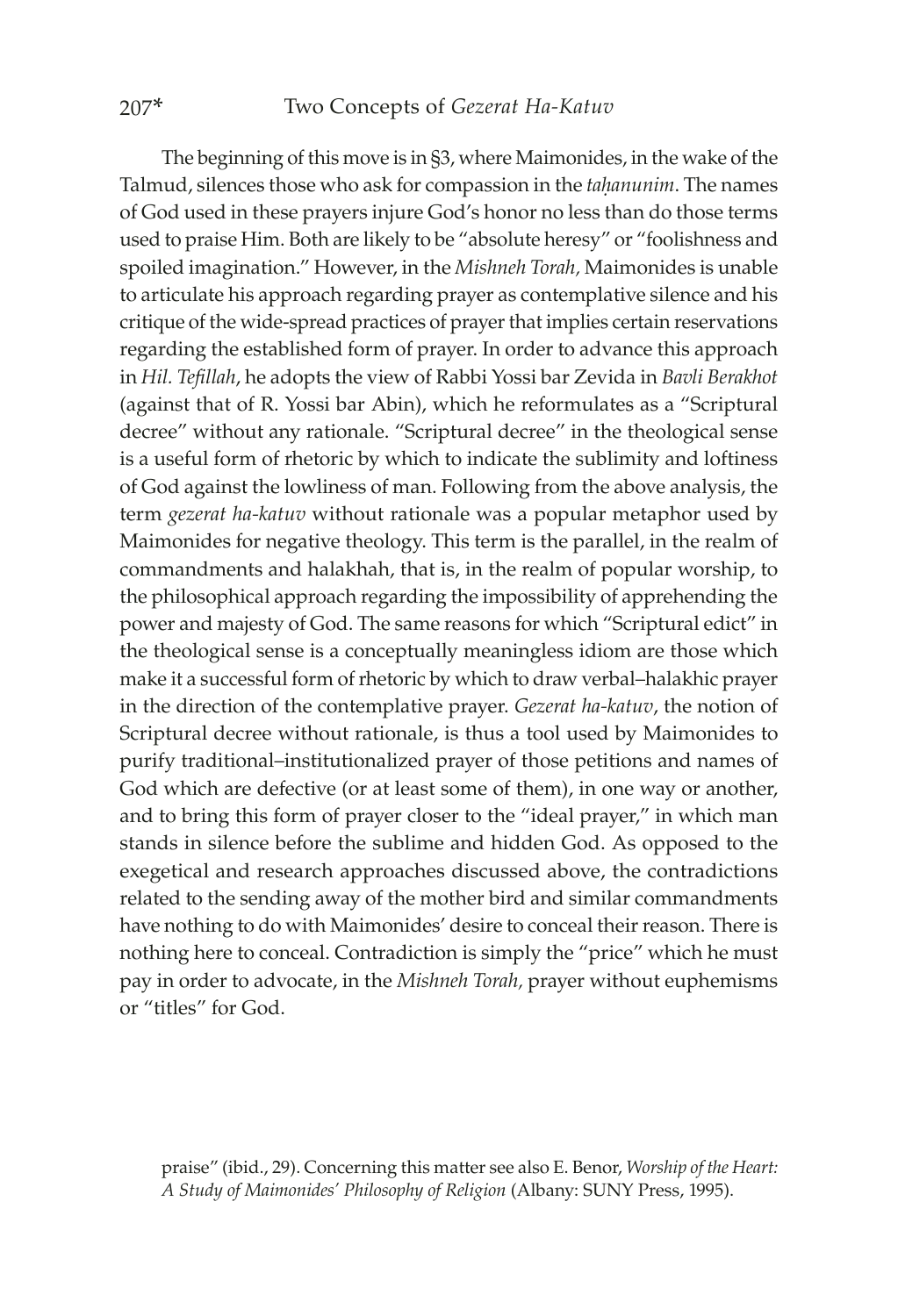## VIII. Conclusion

All three appearances of the term "Scriptural decree" in the *Mishneh Torah,* which we have discussed in this section, have a theological meaning. Namely, in all of three cases, the term refers to a halakhah or commandment that has no rationale. As we have said, its appearance in the meta-halakhic passage in *Hil. Miqva'ot* 11.12 stands out in particular, but its appearances in *Hil. Teshuvah* 3.7 and in *Hil. Tefillah* 9.7 likewise bear an emphatically theological meaning.

As in most appearances of the term "Scriptural edict" in the jurisprudential sense, so too its appearances in the theological sense are also original to Maimonides. Not a single one of these halakhot is presented in the Talmud as a "Scriptural edict" lacking in rationale. Moreover, just as the reasons presented by Maimonides for *gezerat ha-katuv* in the jurisprudential sense are new, so too are those "allusions" which he gives for these *halakhot* which are *gezerat ha-katuv* in the theological sense. Such is the case regarding the allegorical reason he offers for matters of purity and impurity. Such is the case for the reason he gives for blowing the shofar on Rosh Hashanah (which admittedly does have a certain midrashic source). And such is also the case regarding the manner in which he explains the rationale for silencing one who says in his petitionary prayers "Your compassion extends to the bird's nest." While it is true that Maimonides does rely on a talmudic source (the view of R. Yossi bar Zevida), he lends it an interpretation that goes far beyond its original meaning.

In the above discussion, I have attempted to demonstrate that in all these halakhot the term "Scriptural edict" is a rhetorical device. The concluding halakhah of *Hil. Miqva'ot* (and of *Sefer Taharah*) is among the rare meta-halakhic passages in the *Mishneh Torah,* in which Maimonides formulates, using solemn and elevated language, a philosophical approach to a major and central halakhic institution. "Scriptural edict" serves as a key term in this halakhah, which also relates, as will be remembered, to the "folk" meaning of the term *êoq*. This language is intended to free the subject of purity and impurity from its "physical"–magical understanding, and to facilitate an allegorical interpretation of its laws. In *Hil. Teshuvah,* the term "Scriptural edict" is intended to moderate the picture of the "Heavenly procedures" which Maimonides depicts in order to motivate people to repentance, whereas in *Hil. Tefillah* it serves as a kind of "popular" metaphor for the hiddenness of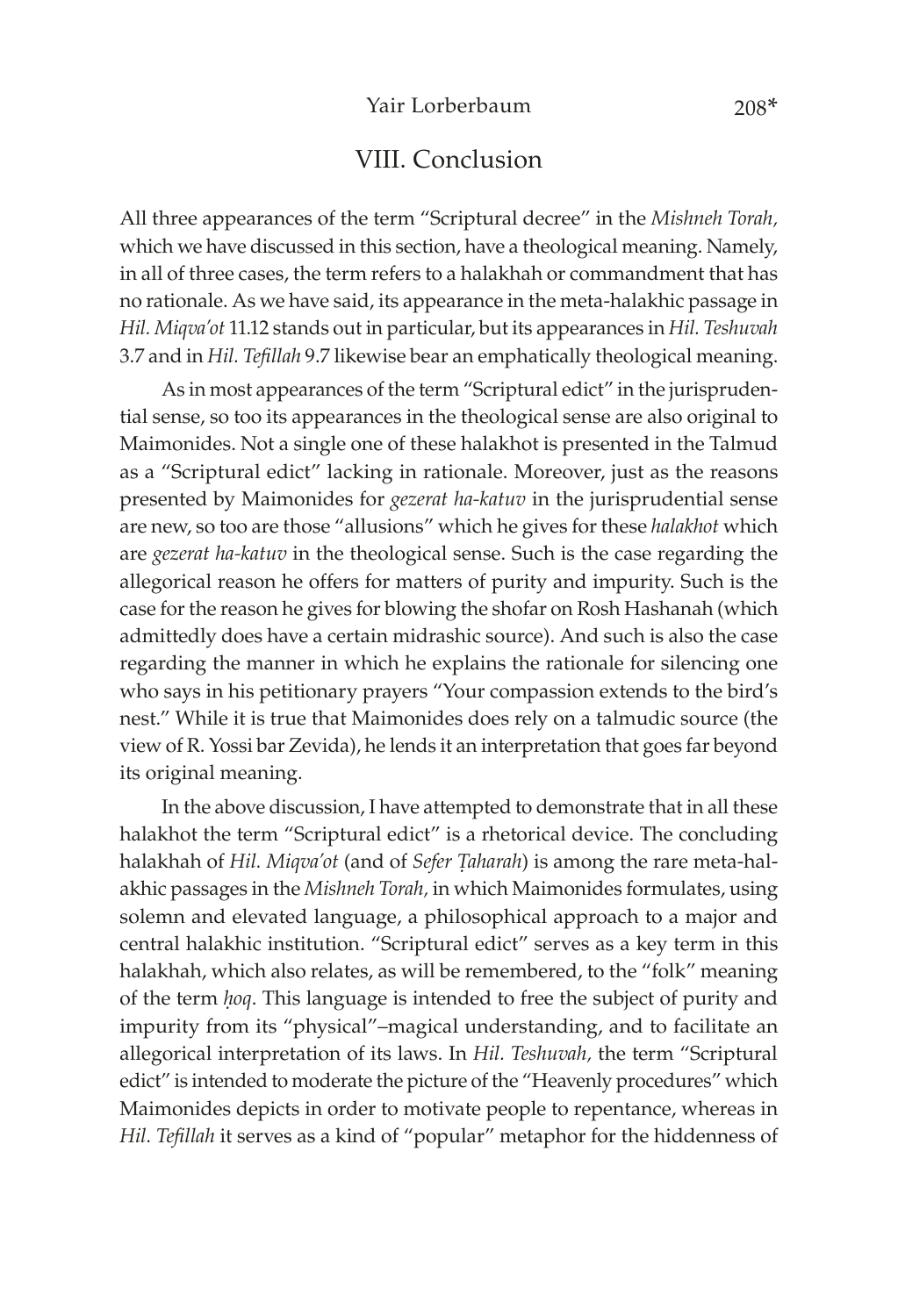the Divinity, in order to bring verbal–institutionalized prayer closer in line with contemplative prayer.

These halakhot, when read in an innocent fashion, are the most explicit and earliest expression of the theological meaning of the term *gezerat ha-katuv*. 94 To the best of my knowledge, nowhere in the talmudic or Geonic literature is there such a clear and dramatic formulation of the notion of "Scriptural edict" as a halakhah without any (known) reason or rationale.<sup>95</sup> It would appear that the theological meaning given to the term "Scriptural edict" in these laws, particularly where it appears at the end of *Hil. Miqva'ot*, established the meaning of this term among the classical commentators on Maimonides and among many of the halakhic authorities in subsequent generations. Moreover, it would appear that the impression left by these halakhot in the *Mishneh Torah* on the "learned," and on halakhic discourse from the end of the Middle Ages onward, contributed to obscuring its original jurisprudential meaning, to the point of its being forgotten.<sup>96</sup>

- 94 As will be remembered, also in *Guide* 3.31 (and in the *Epistle to the Sages of Provence*), Maimonides ascribed a theological meaning to "Scriptural decree." However, for a critique thereof and to note that this view is without basis, see above, Chapter 2 (b).
- 95 The formulation in *Hil. Miqva'ot* 11.12, is explicit, clear, and dramatic far beyond that which is found in the *beraita* in Sanhedrin regarding the matter of "the [rebellious] son, and not the daughter," discussed above, Chapter 3.6.
- 96 According to the traditional interpretation of the term *gezerat ha-katuv*, as interpreted and implied by the traditional Maimonidean commentators, almost all of its appearances in the *Yad* and in other writings always carry a theological meaning. According to this approach, Maimonides thinks that those *halakhot* which are "Scriptural decrees" are beyond human understanding. The "allusions" and reasons which he proposes for them in the *Mishneh Torah* are only within the framework of his advice at the end of *Hil. Me'ilah*: "It is fitting that a person contemplate the laws of the Torah and know their final ends *in accordance with his ability"* (8.8). In point of fact, these homilies are no more than "non-obligatory homilies," a kind of "*aggadot* for the moment." This interpretation gives an "innocent" reading of the halakhot discussed in this section, particularly the final halakhah in *Hil. Miqva'ot*; it either ignores the *Guide of the Perplexed* or derives from the view that this philosophic work does not reflect Maimonides' true position and is merely an answer to the confused "heretics" or even for the "masses"! In any event, according to this approach the *Guide* is of secondary importance to his "binding" halakhic writings, and particularly to the *Mishneh Torah*. This view regarding the rationales for the mitzvot in the *Guide* was summarized by R. Yom Tov Ashbili (Ritb"a) in his words in defense of Maimonides: "And it is my opinion that the Teacher, the *Moreh,* of blessed